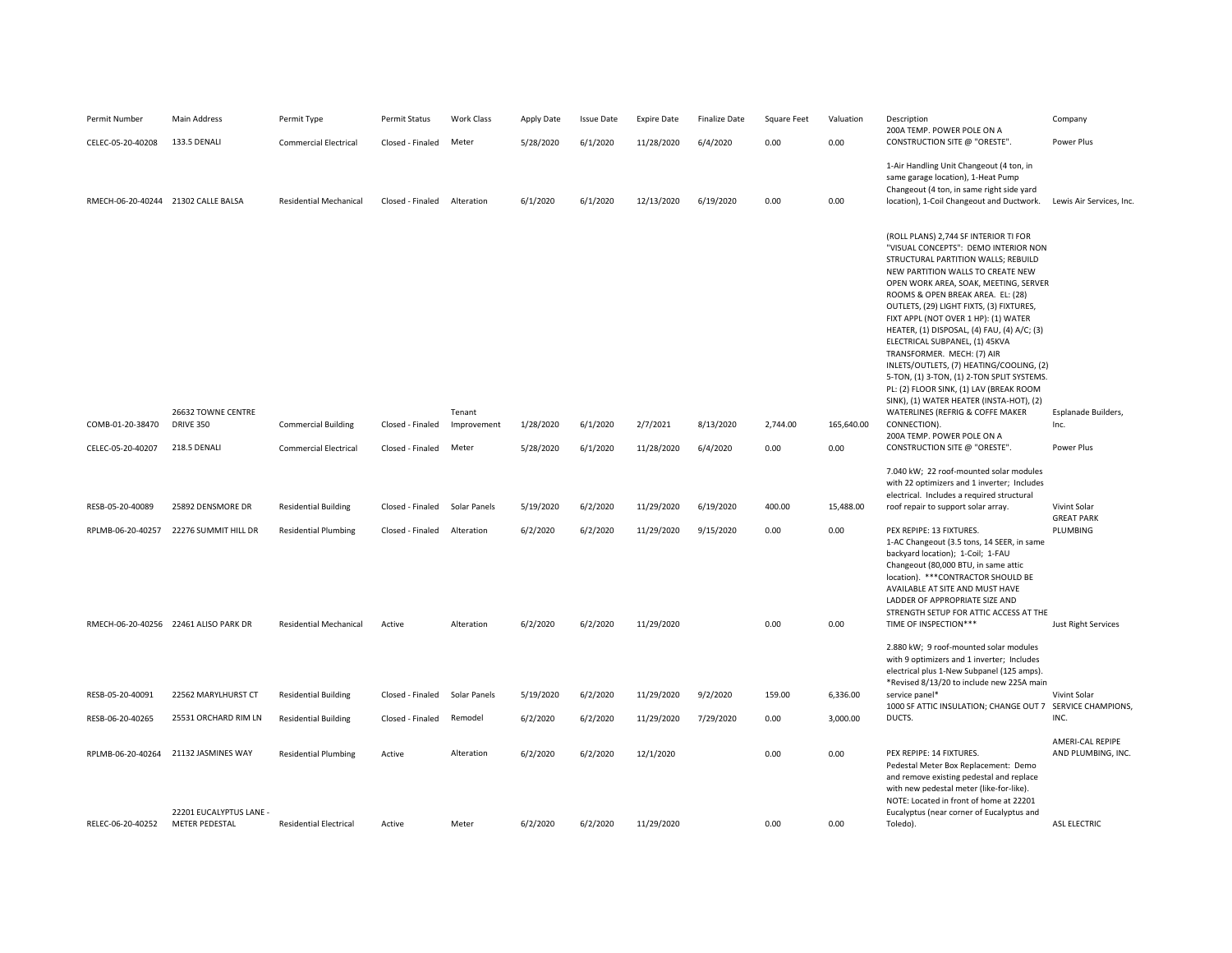|                                       |                                              |                                                              |                                      |                            |                       |                      |                          |                       |                |                  | REPLACE 6 WINDOWS; 33 REC, 13 SW, 15<br>LIGHTS, 1 DISH.W, 1 CLOTHES.W, 1<br>DISPOSAL, 2 VENT. FANS, 1 OVEN, 1 HOOD,<br>1 RANGE, 1 DRYER, 1 SUB PANEL,<br>DUCTWORK, 3 SINKS, 1 SHOWER, 2 TOILETS.<br>** PERMIT REVISED ON 3/11/21 TO LIMIT M-<br>E-P WORKS TO ROUGH STAGE ONLY. M-E-P 24 HOUR                                                          |                                           |
|---------------------------------------|----------------------------------------------|--------------------------------------------------------------|--------------------------------------|----------------------------|-----------------------|----------------------|--------------------------|-----------------------|----------------|------------------|-------------------------------------------------------------------------------------------------------------------------------------------------------------------------------------------------------------------------------------------------------------------------------------------------------------------------------------------------------|-------------------------------------------|
| RESB-05-20-40030                      | 25885 TRABUCO RD 17                          | <b>Residential Building</b>                                  | Closed - Finaled                     | Repair                     | 5/14/2020             | 6/2/2020             | 9/7/2021                 | 3/11/2021             | 1,190.00       | 40,000.00        | FINISHES WILL BE DONE BY A SEPARATE<br>CONTRACTOR**<br>2.600 kW; 8 roof-mounted solar panels with                                                                                                                                                                                                                                                     | <b>RESTORATION &amp;</b><br>CONSTRUCTION  |
| RESB-04-20-39776<br>RPLMB-06-20-40262 | 24186 ANKERTON DR<br><b>23 TRESAUNCE WAY</b> | <b>Residential Building</b><br><b>Residential Plumbing</b>   | Closed - Finaled<br>Active           | Solar Panels<br>Alteration | 4/14/2020<br>6/2/2020 | 6/2/2020<br>6/2/2020 | 11/29/2020<br>11/29/2020 | 6/29/2020             | 145.00<br>0.00 | 5,720.00<br>0.00 | 8 optimizers and 1 inverter; Includes<br>electrical.<br>PEX REPIPE: 16 FIXTURES.                                                                                                                                                                                                                                                                      | Vivint Solar<br><b>REPIPE 1</b>           |
| RESB-05-20-40031<br>RELEC-06-20-40286 | 23523 SWALLOW LN<br>25551 SAWMILL LN         | <b>Residential Building</b><br><b>Residential Electrical</b> | Closed - Finaled<br>Closed - Finaled | Remodel<br>Alteration      | 5/14/2020<br>6/3/2020 | 6/2/2020<br>6/3/2020 | 11/29/2020<br>11/30/2020 | 7/2/2020<br>6/10/2020 | 0.00<br>0.00   | 5,000.00<br>0.00 | Adding a kitchenette to an existing room<br>addition, therefore converting the room<br>addition to an ADU (accessory dwelling<br>unit). Kitchenette to consist of 1-Gas Line<br>for stove, 1-Sink, and Water Lines. (Note:<br>There is no door connecting this ADU to the<br>original home; separate entrance.)<br>1-Panel Upgrade to 200 amps        | OWNER/BUILDER<br><b>Paustell Electric</b> |
| RMECH-06-20-40275 22871 HAZELWOOD     |                                              | <b>Residential Mechanical</b>                                | Closed - Finaled                     | Alteration                 | 6/2/2020              | 6/3/2020             | 11/30/2020               | 7/31/2020             | 0.00           | 0.00             | 1-AC Changeout (4 tons, 16 SEER, in same<br>left side yard location) with Disconnect; 1-<br>Coil; 1-FAU Changeout (80,000 BTU, in<br>same attic location) with Ductwork (6 runs).<br>*** CONTRACTOR SHOULD BE AVAILABLE AT<br>SITE AND MUST HAVE LADDER OF<br>APPROPRIATE SIZE AND STRENGTH SETUP<br>FOR ATTIC ACCESS AT THE TIME OF<br>INSPECTION*** | White Mechanical, Inc                     |
| RESB-06-20-40248                      | 25061 SHAVER LAKE CIR                        | <b>Residential Building</b>                                  | Closed - Finaled                     | Repair                     | 6/1/2020              | 6/3/2020             | 11/30/2020               | 9/3/2020              | 176.00         | 8,000.00         | 176 SF FIRE DAMAGE REPAIR JOB IN THE<br>GARAGE TO INCLUDE: REMOVE/REPLACE<br>ROOF FRAMING AND DRYWALLS AS<br>NEEDED; REPLACE ELECT. WIRING (REC,<br>LIGHTS, SW) AS NEEDED.                                                                                                                                                                            | <b>IKON BUILDERS INC</b>                  |
|                                       |                                              |                                                              |                                      |                            |                       |                      |                          |                       |                |                  | 1-AC Changeout (5 tons, 14 SEER, in same<br>left side yard location) with Disconnect; 1-<br>Coil; 1-FAU Changeout (80,000 BTU, in<br>same attic location). (No ductwork.)<br>*** CONTRACTOR SHOULD BE AVAILABLE AT<br>SITE AND MUST HAVE LADDER OF<br>APPROPRIATE SIZE AND STRENGTH SETUP<br>FOR ATTIC ACCESS AT THE TIME OF                          |                                           |
| RMECH-06-20-40277 65 TESSERA AV       |                                              | <b>Residential Mechanical</b>                                | Active                               | Alteration                 | 6/2/2020              | 6/3/2020             | 11/30/2020               |                       | 0.00           | 0.00             | INSPECTION***<br>Epoxy Lining (16 fixtures - potable hot &                                                                                                                                                                                                                                                                                            | White Mechanical, Inc                     |
| RPLMB-06-20-40260                     | 21892 WINNEBAGO LN                           | <b>Residential Plumbing</b>                                  | Active                               | Alteration                 | 6/2/2020              | 6/3/2020             | 11/30/2020               |                       | 0.00           | 0.00             | cold pressurized water pipes).                                                                                                                                                                                                                                                                                                                        | Pipe Restoration, Inc.                    |

1190 SF FIRE DAMAGE REPAIR; WORK TO INCLUDE REMOVE/REPLACE DAMAGED ROOF FRAMING, DAMAGED DRYWALLS,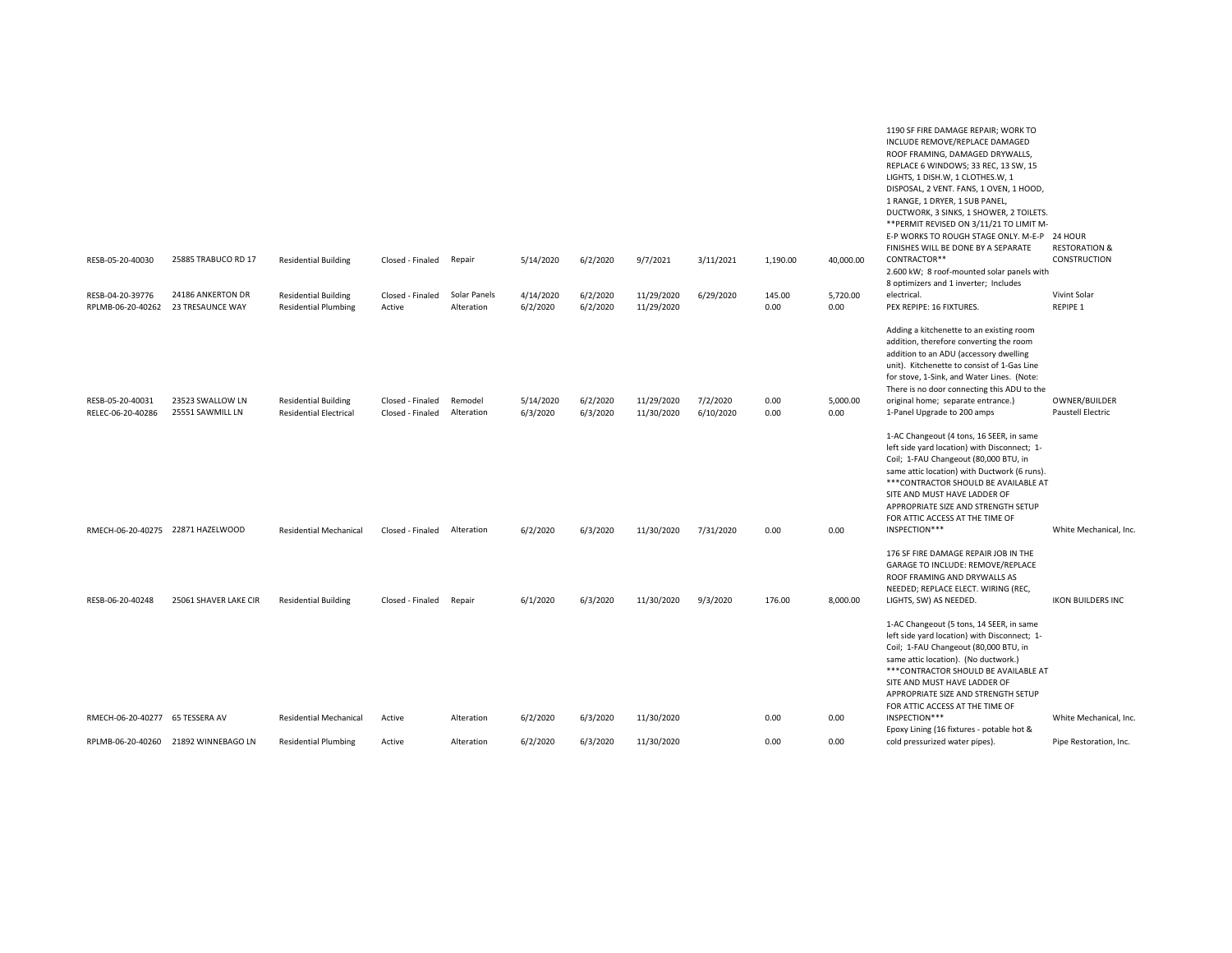| RESB-04-20-39732<br>RPLMB-06-20-40276                     | 24292 ONTARIO LN<br>19232 RED BLUFF DR                            | <b>Residential Building</b><br><b>Residential Plumbing</b>                                 | Closed - Finaled<br>Active                               | Addition<br>Alteration                     | 4/6/2020<br>6/2/2020               | 6/3/2020<br>6/3/2020             | 11/30/2020<br>11/30/2020           | 1/5/2021                            | 3,108.00<br>0.00         | 175,000.00<br>0.00            | 1417 SF 2'D FLOOR ADDITION (ADDITION OF<br>3 BEDROOMS, 2 BATHROOMS, FAMILY<br>ROOM AND LIBRARY WITH STAIRS); 1455 SF<br>1'ST FLOOR REMODEL: CONSTRUCTION OF<br>236 SF 2'D FLOOR DECK; 1 BATH TUB, 1<br>CLOTH WASHER, 7 SINKS, 3 SHOWERS, 4<br>TOILETS, SEWER LINE, DUCTWORK, 6 VENT.<br>FANS, 1 WH, 1 DISH WASHER, 1 DISPOSAL, 1<br>HEATER, 1 FAU, 1 AC.<br>PEX REPIPE: 12 FIXTURES AND 3 HOSE BIBS. Specialist<br>Epoxy Lining (24 fixtures - potable hot &                                                                                                                                                                                                                 | OWNER-BUILDER<br>California Repipe                                   |
|-----------------------------------------------------------|-------------------------------------------------------------------|--------------------------------------------------------------------------------------------|----------------------------------------------------------|--------------------------------------------|------------------------------------|----------------------------------|------------------------------------|-------------------------------------|--------------------------|-------------------------------|------------------------------------------------------------------------------------------------------------------------------------------------------------------------------------------------------------------------------------------------------------------------------------------------------------------------------------------------------------------------------------------------------------------------------------------------------------------------------------------------------------------------------------------------------------------------------------------------------------------------------------------------------------------------------|----------------------------------------------------------------------|
| RPLMB-06-20-40261                                         | 21706 RUSHFORD DR                                                 | <b>Residential Plumbing</b>                                                                | Closed - Finaled                                         | Alteration                                 | 6/2/2020                           | 6/3/2020                         | 11/30/2020                         | 10/16/2020                          | 0.00                     | 0.00                          | cold pressurized water pipes).                                                                                                                                                                                                                                                                                                                                                                                                                                                                                                                                                                                                                                               | Pipe Restoration, Inc.                                               |
|                                                           | RMECH-06-20-40263 28951 CANYON LAKE DR                            | <b>Residential Mechanical</b>                                                              | Closed - Finaled                                         | Furnace Change<br>Out                      | 6/2/2020                           | 6/3/2020                         | 11/30/2020                         | 7/1/2020                            | 0.00                     | 0.00                          | 1-Furnace Changeout (80,000 BTU, in same<br>location) in the attic of the Community Pool<br>House for the "Canyon View Condos"; 1-<br>Coil. (No ductwork as a part of this permit.)<br>*** CONTRACTOR SHOULD BE AVAILABLE AT<br>SITE AND MUST HAVE LADDER OF<br>APPROPRIATE SIZE AND STRENGTH SETUP<br>FOR ATTIC ACCESS AT THE TIME OF<br>INSPECTION***                                                                                                                                                                                                                                                                                                                      | White Mechanical, Inc                                                |
| COMB-05-20-40108<br>RELEC-06-20-40295<br>RESB-04-20-39896 | 20700 EL TORO<br>22761 ISLAMARE LN<br><b>18 CALLIOPE</b>          | <b>Commercial Building</b><br><b>Residential Electrical</b><br><b>Residential Building</b> | Closed - Finaled<br>Closed - Finaled<br>Closed - Finaled | Tenant<br>Improvement<br>Meter<br>Addition | 5/20/2020<br>6/4/2020<br>4/28/2020 | 6/4/2020<br>6/4/2020<br>6/4/2020 | 2/22/2021<br>12/1/2020<br>2/2/2021 | 8/26/2020<br>12/16/2020<br>1/5/2021 | 530.00<br>0.00<br>499.00 | 75,000.00<br>0.00<br>7,000.00 | 530 SF INTERIOR T/I IN A MANAGER'S<br>OFFICE @ "RIVER OAKS APARTMENTS"; JOB<br>TO INCLUDE REPLACE EXISTING ROOF; NEW<br>RESTROOM, NEW WINDOWS,<br>REMOVE/REPLACE DRYWALLS, REPLACE<br>SIDING; 15 REC, 14 LIGHTS, 3 SW, 1 WH, 1<br>FAN, 1 SUB PANEL, NEW AIR HANDLING<br>UNIT AND AIR CONDITIONING SYSTEM,<br>DUCTWORKS, 1 TOILET, 2 SINKS.<br>MAIN PANEL UPGRADE TO 200A.<br>CONVERT EXISTING 391 SF CALIFORNIA<br>ROOM TO HABITABLE ROOM WITH FULL<br>ROOF, WINDOW, LIGHT FINISHED CEILING<br>AND FINISHED WALLS ON (3) SIDES; (2)<br>OUTLETS, (2) LIGHT FIXTS, ALTER DUCTING;<br>CONVERT 108 SF OPEN CEILING AREA<br>ABOVE ENTRY TO A HABITABLE SPACE WITH<br>1 SW, 1 REC. | TRISKELL<br><b>RESTORATIONS INC</b><br>DTS, Inc.<br>OWNER/BUILDER    |
| RMECH-06-20-40307                                         | 19012 CANYON TERRACE DR Residential Mechanical                    |                                                                                            | Closed - Finaled                                         | Furnace Change<br>Out                      | 6/4/2020                           | 6/4/2020                         | 12/1/2020                          | 6/26/2020                           | 0.00                     | 0.00                          | CHANGE OUT 60K BTU FURNACE IN ATTIC<br>(LIKE FOR LIKE).                                                                                                                                                                                                                                                                                                                                                                                                                                                                                                                                                                                                                      | <b>1ST CHOICE</b><br><b>HEATHING &amp; AIR</b><br>CONDITIONING, INC. |
| RESB-05-20-40217                                          | 1984 ALISO PEAK                                                   | <b>Residential Building</b>                                                                | Closed - Finaled                                         | Patio Cover (Over<br>200 sq. ft.)          | 5/29/2020                          | 6/4/2020                         | 12/1/2020                          | 10/9/2020                           | 386.00                   | 9,800.00                      | 386 SF ATTACHED OPEN LATTICE<br>ALUMINUM PATIO COVER; 6 LIGHTS.                                                                                                                                                                                                                                                                                                                                                                                                                                                                                                                                                                                                              | <b>BCD DEVELOPMENT</b><br>INC                                        |
| RESB-05-20-40198<br>RESB-06-20-40294                      | 28751 VISTA SANTIAGO RD Residential Building<br>21482 MONTBURY DR | <b>Residential Building</b>                                                                | Closed - Finaled<br>Closed - Finaled                     | Solar Panels<br>Reroof                     | 5/27/2020<br>6/4/2020              | 6/4/2020<br>6/4/2020             | 12/1/2020<br>12/6/2020             | 6/26/2020<br>6/29/2020              | 324.00<br>4,200.00       | 20,000.00<br>29,497.00        | INSTALL 5.547 KW ROOF MOUNTED PV<br>SYSTEM WITH 18 MODULES, 1 INVERTER,<br>324 SF.<br>Tear-off wood shake roof; Install one layer<br>synthetic underlayment; Install Boral<br>Saxony 600 Split Shake (5.7 lbs/sf) (ER-412, B.P. CUSTOM<br>ESR-1647).                                                                                                                                                                                                                                                                                                                                                                                                                         | SUNLUX<br><b>ROOFING</b>                                             |
| RESB-06-20-40297                                          | 21676 FERNLEAF DR                                                 | <b>Residential Building</b>                                                                | Closed - Finaled                                         | Reroof                                     | 6/4/2020                           | 6/4/2020                         | 12/1/2020                          | 7/1/2020                            | 2,900.00                 | 15,000.00                     | T/O EXISTING 2900 SF TILE ROOS; INSTALL 1<br>LAYER OF SYNTHETIC UNDERLAYMENT;<br>INSTALL 5.9 LBS/SF BORAL - SAXONY 600<br>TILES (EVALUATION REPORT #412)                                                                                                                                                                                                                                                                                                                                                                                                                                                                                                                     | PRESTIGE ROOFING                                                     |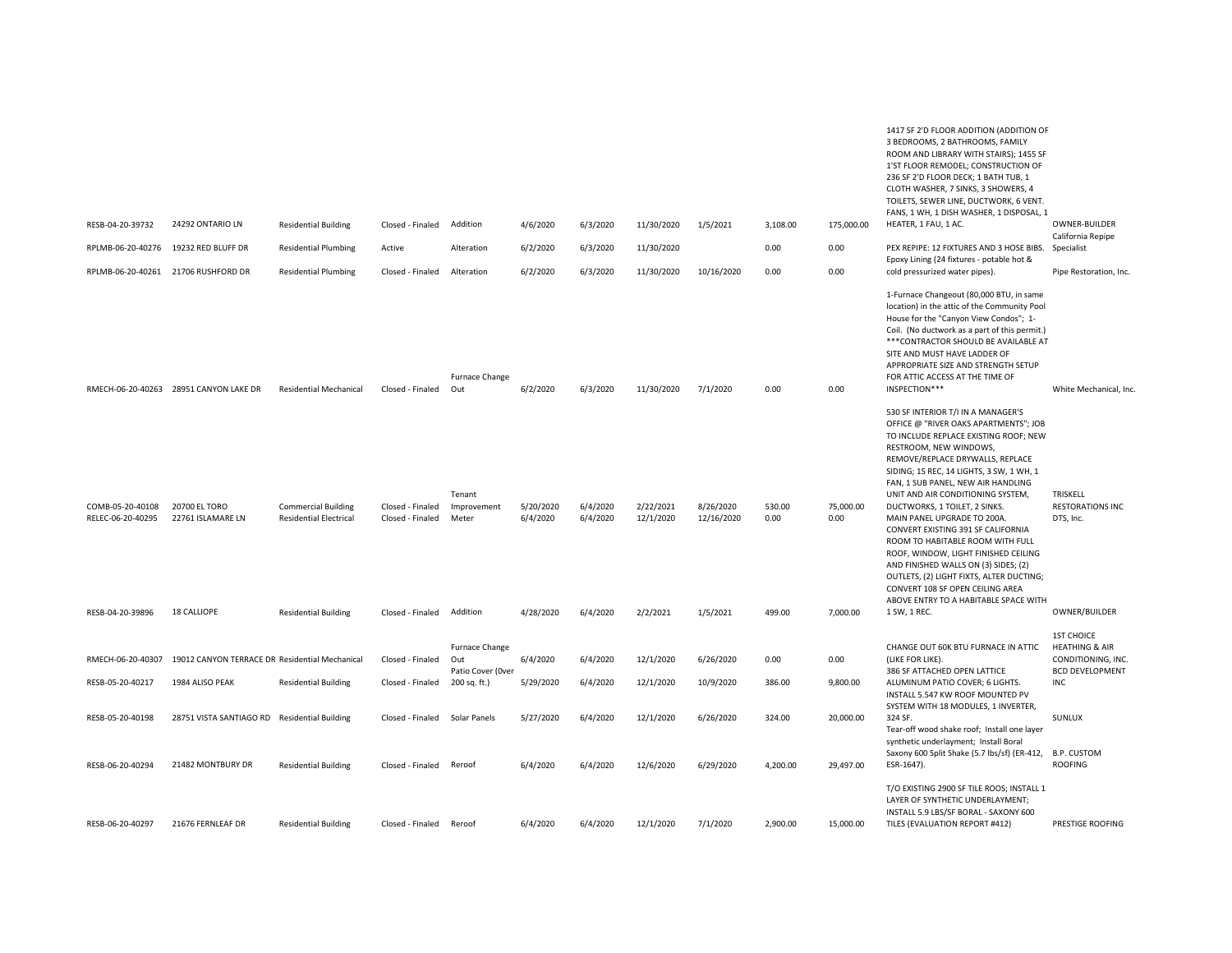| RESB-06-20-40291                                          | 22922 DUNE MEAR RD                                                   | <b>Residential Building</b>                                | Closed - Finaled           | Reroof                     | 6/3/2020             | 6/4/2020             | 12/1/2020              | 6/15/2020  | 3,677.00     | 12,000.00    | shingles. The existing second layer roof will<br>be removed and hauled away to a city-<br>approved waste recycling facility.                                                                                                                                                                           | Prestige Roofing                                  |
|-----------------------------------------------------------|----------------------------------------------------------------------|------------------------------------------------------------|----------------------------|----------------------------|----------------------|----------------------|------------------------|------------|--------------|--------------|--------------------------------------------------------------------------------------------------------------------------------------------------------------------------------------------------------------------------------------------------------------------------------------------------------|---------------------------------------------------|
| RESB-05-20-40219                                          | 3 TRESAUNCE WAY                                                      | <b>Residential Building</b>                                | Closed - Finaled           | Remodel                    | 5/29/2020            | 6/4/2020             | 12/1/2020              | 12/21/2020 | 0.00         | 12,000.00    | 200 SF KITCHEN REMODEL: ADD A NEW BI-<br>FOLD DOORS BETWEEN KITCHEN AND BACK<br>YARD, NEW ISLAND, NEW CABINETS, 1 SINK,<br>1 DISH WASHER, EXTENSION TO GAS LINE, 1<br>HOOD, 1 DISPOSAL, 8 REC, 18 LIGHTS, 5 SW.<br>**8/4/2020 - PERMIT REVISED to include a<br>main panel upgrade to 200 amps**        | <b>DIMAGGIO</b>                                   |
|                                                           |                                                                      |                                                            |                            |                            |                      |                      |                        |            |              |              | New 6-Plex MFD Building "Copperleaf -                                                                                                                                                                                                                                                                  |                                                   |
| RESB-03-20-39626                                          | 601,603,605,607,609,611<br>SHADOWBROOK BLDG #26 Residential Building |                                                            | Closed - Finaled           | New                        | 3/26/2020            | 6/4/2020             | 3/1/2021               | 12/8/2020  | 12,747.00    | 1,063,825.00 | Modified" / 12,747 SF / Garage 2,913 SF /<br>Deck 934 SF/ Covered Entry 96 SF /<br>Patio/Porch 593 SF / P-E-M / BUILDING #26 CORPORATION                                                                                                                                                               | LANDSEA HOLDINGS                                  |
| RESB-03-20-39628                                          | 600,602,604,606,608,610<br>SHADOWBROOK BLDG #25 Residential Building |                                                            | Closed - Finaled           | New                        | 3/26/2020            | 6/4/2020             | 12/1/2020              | 12/14/2020 | 12,747.00    | 1,063,825.00 | New 6-Plex MFD Building "Copperleaf -<br>Modified" / 12,747 SF / Garage 2,913 SF /<br>Deck 934 SF/ Covered Entry 96 SF /<br>Patio/Porch 593 SF / P-E-M / BUILDING #25 CORPORATION                                                                                                                      | LANDSEA HOLDINGS                                  |
|                                                           |                                                                      |                                                            |                            |                            |                      |                      |                        |            |              |              | 1-Changeout of Rooftop AC Unit at "Big<br>Shots Billard Bar & Grill" (5 tons; same<br>height, less weight; in same rooftop location<br>using same pad and curb). *** CONTRACTOR<br>SHOULD BE AVAILABLE AT SITE AND MUST<br>HAVE LADDER OF APPROPRIATE SIZE AND<br>STRENGTH SETUP FOR ROOFTOP ACCESS AT |                                                   |
| CMECH-06-20-40296 23512 EL TORO RD                        |                                                                      | <b>Commercial Mechanical</b>                               | Active                     | Air Conditioner            | 6/4/2020             | 6/4/2020             | 12/1/2020              |            | 0.00         | 0.00         | THE TIME OF INSPECTION***<br>1-Water Heater Changeout (50 gal., in same Fast Water Heater                                                                                                                                                                                                              | Tony's Aire, Inc.                                 |
| RPLMB-06-20-40328<br>RPLMB-06-20-40318 25112 STEINWAY CIR | 24551 BUNBURY DR                                                     | <b>Residential Plumbing</b><br><b>Residential Plumbing</b> | Active<br>Closed - Finaled | Water Heater<br>Alteration | 6/5/2020<br>6/5/2020 | 6/5/2020<br>6/5/2020 | 12/2/2020<br>12/2/2020 | 7/14/2020  | 0.00<br>0.00 | 0.00<br>0.00 | garage location).<br>PEX Repipe (9 fixtures)                                                                                                                                                                                                                                                           | Company<br>Repipe 1                               |
|                                                           |                                                                      |                                                            |                            |                            |                      |                      |                        |            |              |              | 1-AC Changeout (5 tons, 16 SEER, in same<br>backyard location); 1-Coil; 1-FAU                                                                                                                                                                                                                          |                                                   |
|                                                           | RMECH-06-20-40316 21501 COUNTRYSIDE DR                               | <b>Residential Mechanical</b>                              | Closed - Finaled           | Alteration                 | 6/5/2020             | 6/5/2020             | 12/2/2020              | 11/19/2020 | 0.00         | 0.00         | Changeout (100,000 BTU, in same garage<br>location).<br>CHANGE OUT A 40 GAL WATER HEATER                                                                                                                                                                                                               | Greenstar Home<br>Services                        |
| RPLMB-06-20-40305                                         | 22806 MALAGA WAY                                                     | <b>Residential Plumbing</b>                                | Active                     | Water Heater               | 6/4/2020             | 6/5/2020             | 12/2/2020              |            | 0.00         | 0.00         | WITH EXPANSION TANK LOCATED IN<br>OUTSIDE CABINET (LIKE FOR LIKE).<br>Kitchen Remodel: Replace Sink and                                                                                                                                                                                                | Service Champions,<br>Inc.<br><b>ELITE LIVING</b> |
| RPLMB-06-20-40326 23234 ORANGE AV 7                       |                                                                      | <b>Residential Plumbing</b>                                | Closed - Finaled           | Remodel                    | 6/5/2020             | 6/5/2020             | 12/2/2020              | 7/9/2020   | 0.00         | 0.00         | Dishwasher. (Note: Also replacing cabinets;<br>all electrical is existing.)                                                                                                                                                                                                                            | CONSTRUCTION<br>CORP.                             |
| RPLMB-06-20-40330 24492 JUTEWOOD PL                       |                                                                      | <b>Residential Plumbing</b>                                | Closed - Finaled           | Water Heater               | 6/5/2020             | 6/5/2020             | 12/2/2020              | 11/5/2020  | 0.00         | 0.00         | 1-Water Heater Changeout (40 gal., in same Fast Water Heater<br>outside closet location).                                                                                                                                                                                                              | Company                                           |
| SIGN-06-20-40293                                          | 23653 EL TORO RD A                                                   | Sign                                                       | Active                     | Wall Sign                  | 6/4/2020             | 6/5/2020             | 12/2/2020              |            | 0.00         | 3,500.00     | 3- Illuminated Wall Signs (channel letters)<br>for "Zane Pharmacy + Wellness"; Includes<br>electrical for signs.                                                                                                                                                                                       | So Cal Signs &<br>Graphics                        |
| RPLMB-06-20-40331                                         | 18846 VISTA PORTOLA                                                  | <b>Residential Plumbing</b>                                | Closed - Finaled           | Water Heater               | 6/5/2020             | 6/5/2020             | 12/2/2020              | 8/19/2020  | 0.00         | 0.00         | 1-Changeout of Tankless Water Heater (in<br>same garage location).                                                                                                                                                                                                                                     | Fast Water Heater<br>Company                      |
|                                                           |                                                                      |                                                            |                            |                            |                      |                      |                        |            |              |              |                                                                                                                                                                                                                                                                                                        | Pipeline Restoration                              |
| RPLMB-06-20-40315                                         | 22081 SHADYVALE LN                                                   | <b>Residential Plumbing</b>                                | Active                     | Alteration                 | 6/5/2020             | 6/5/2020             | 12/6/2020              |            | 0.00         | 0.00         | PEX Repipe (Whole House - 17 fixtures)                                                                                                                                                                                                                                                                 | Plumbing, Inc.                                    |

Reroof house with detached garage (approx. 3,677 SF): Install GAF HD Reflector Series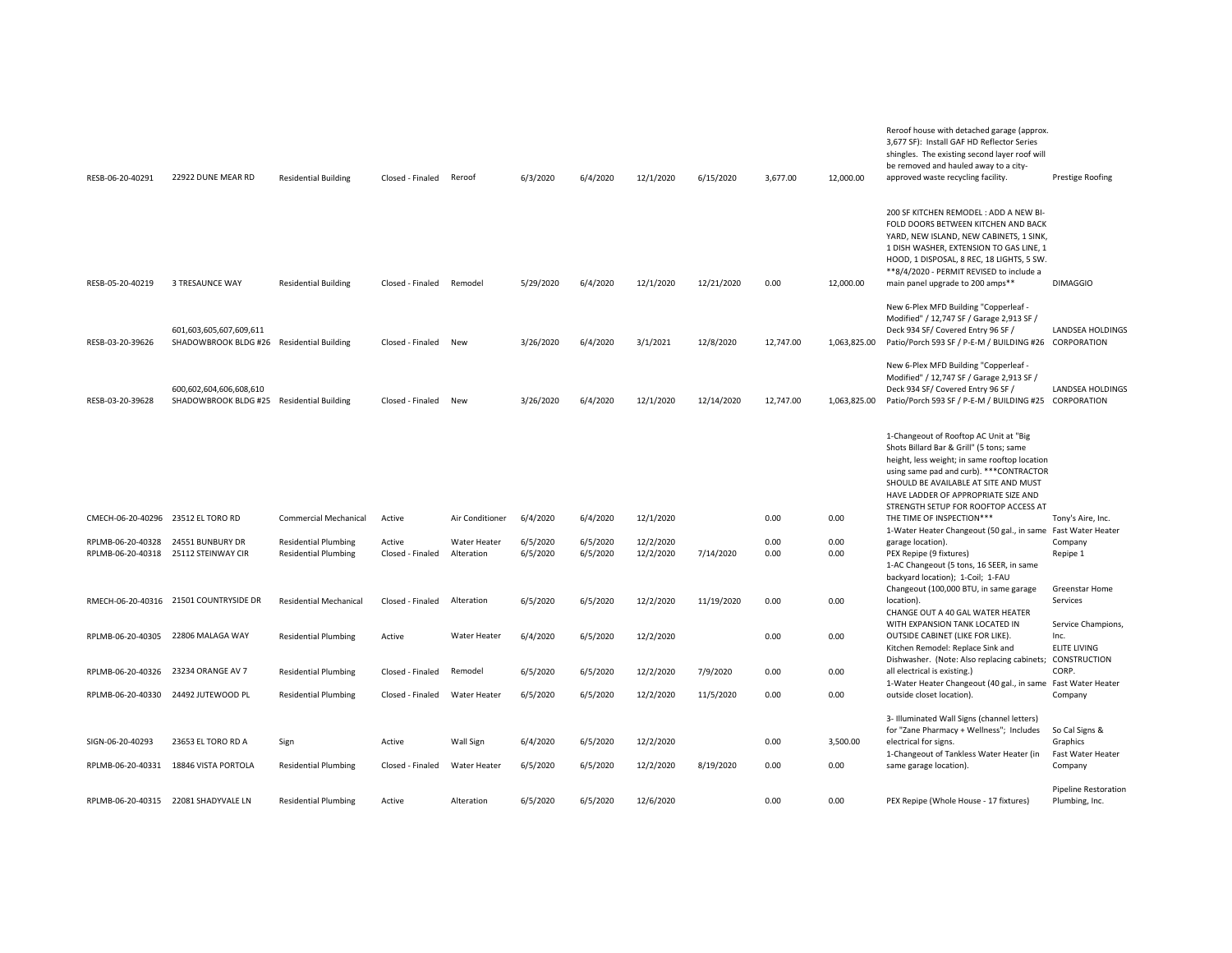|                                        | RPLMB-06-20-40314 21381 KIRKWALL LN           | <b>Residential Plumbing</b>                                | Active                     | Alteration                  | 6/5/2020             | 6/5/2020             | 12/6/2020              |            | 0.00           | 0.00              | PEX Repipe (Whole House - 12 fixtures)                                                                                                                                                                                                                                                                                               | Pipeline Restoration<br>Plumbing, Inc.         |
|----------------------------------------|-----------------------------------------------|------------------------------------------------------------|----------------------------|-----------------------------|----------------------|----------------------|------------------------|------------|----------------|-------------------|--------------------------------------------------------------------------------------------------------------------------------------------------------------------------------------------------------------------------------------------------------------------------------------------------------------------------------------|------------------------------------------------|
| RESB-06-20-40327                       | 23012 VESPER RD                               | <b>Residential Building</b>                                | Active                     | Reroof                      | 6/5/2020             | 6/5/2020             | 12/2/2020              |            | 2,500.00       | 9,800.00          | Tear-off existing roofing; Replace sheathing<br>as needed; Install Owens Corning 30 year<br>comp. with synthetic underlayment.                                                                                                                                                                                                       | Stay Dry Roofing                               |
| RMECH-06-20-40313                      | 22532 MAURICE CT                              | <b>Residential Mechanical</b>                              | Closed - Finaled           | Alteration                  | 6/5/2020             | 6/5/2020             | 12/2/2020              | 7/30/2020  | 0.00           | 0.00              | Mech. Alt. - DUCTWORK ONLY                                                                                                                                                                                                                                                                                                           | Service Champions,<br>Inc.                     |
| RPLMB-06-20-40329<br>RPLMB-06-20-40319 | 24821 VIA PRINCESA<br>21572 MONTBURY DR       | <b>Residential Plumbing</b><br><b>Residential Plumbing</b> | Active<br>Closed - Finaled | <b>Water Heater</b><br>Gas  | 6/5/2020<br>6/5/2020 | 6/5/2020<br>6/5/2020 | 12/2/2020<br>12/2/2020 | 10/2/2020  | 0.00<br>0.00   | 0.00<br>0.00      | 1-Water Heater Changeout (40 gal., in same Fast Water Heater<br>garage location)<br>1-Gas Line for Fire Pit                                                                                                                                                                                                                          | Company<br>OWNER/BUILDER                       |
| RESB-05-20-40200                       | 24342 TWIG ST                                 | <b>Residential Building</b>                                | Closed - Finaled           | Solar Panels                | 5/28/2020            | 6/8/2020             | 12/5/2020              | 6/19/2020  | 330.00         | 27,000.00         | INSTALL 8.0 KW ROOF MOUNTED PV<br>SYSTEM WITH 20 MODULES, 1 INVERTER.<br>MAIN PANEL UPGRADE TO 200A, 330 SF.<br>T/O EXISTING 1800 SF ROOF; WOOD REPAIR<br>AS NEEDED; INSTALL 1 LAYER OF<br>UNDERLAYMENT; RE-ROOF WITH SHINGLES                                                                                                       | <b>RENEWABLE ENERGY</b><br><b>PARTNERS INC</b> |
| RESB-05-20-40085                       | 21041 WHEATON TERRACE Residential Building    |                                                            | Closed - Finaled           | Reroof                      | 5/19/2020            | 6/8/2020             | 12/5/2020              | 7/2/2020   | 1,800.00       | 8,000.00          | COMP.<br>1-FAU Relocation to Attic (80,000 BTU) With<br>Ductwork (8 Ducts), 1-Gas Line, 1-Rec, 1-<br>Light, 1-Switch; 1-AC Changeout (4 tons, in<br>same backyard location); 1-Coil.<br>*** CONTRACTOR SHOULD BE AVAILABLE AT                                                                                                        | sky high roofing                               |
| RESB-06-20-40372                       | 24211 JAGGER ST                               | <b>Residential Building</b>                                | Closed - Finaled           | Remodel                     | 6/8/2020             | 6/8/2020             | 12/5/2020              | 6/26/2020  | 0.00           | 0.00              | SITE AND MUST HAVE LADDER OF<br>APPROPRIATE SIZE AND STRENGTH SETUP<br>FOR ATTIC ACCESS AT THE TIME OF<br>INSPECTION***                                                                                                                                                                                                              | Nexgen Air<br>Conditioning &<br>Heating, Inc.  |
| RESB-06-20-40374                       | 22161 APACHE DR                               | <b>Residential Building</b>                                | Active                     | Remodel                     | 6/8/2020             | 6/8/2020             | 12/5/2020              |            | 1,500.00       | 0.00              | Install 1,500 SF of insulation and radiant<br>barrier in attic; Mech Alt. - Ductwork Only<br>(10 Ducts). *** CONTRACTOR SHOULD BE<br>AVAILABLE AT SITE AND MUST HAVE<br>LADDER OF APPROPRIATE SIZE AND<br>STRENGTH SETUP FOR ATTIC ACCESS AT THE Service Champions,<br>TIME OF INSPECTION***<br>CONSTRUCTION OF 629 SF STANDARD POOL | Inc.                                           |
|                                        |                                               |                                                            |                            |                             |                      |                      |                        |            |                |                   | AND 60 SF SPA WITH EQUIP. GAS LINE TO<br>FUTURE BBQ AND FIRE PIT; ELECT. LINE                                                                                                                                                                                                                                                        | PREMIER POOLS &                                |
| POOL-06-20-40384<br>RPLMB-06-20-40368  | 25111 SHAVER LAKE CIR<br>22132 SUMMIT HILL DR | Combination Pool/Spa                                       | Closed - Finaled           | Residential                 | 6/8/2020             | 6/8/2020             | 12/5/2020              | 11/13/2020 | 689.00<br>0.00 | 40,000.00<br>0.00 | WITH 2 OUTLETS.<br>PEX REPIPE: 13 FIXTURES.                                                                                                                                                                                                                                                                                          | SPAS<br><b>GREAT PARK</b><br>PLUMBING          |
|                                        |                                               | <b>Residential Plumbing</b>                                | Closed - Finaled           | Alteration                  | 6/8/2020             | 6/8/2020             | 12/5/2020              | 6/15/2020  |                |                   | 14' x 14' Attached Open Rafter (Wood) Patio                                                                                                                                                                                                                                                                                          |                                                |
| RESB-05-20-39944                       | 19181 JASPER HILL RD                          | <b>Residential Building</b>                                | Active                     | Patio Cover                 | 5/5/2020             | 6/8/2020             | 12/5/2020              |            | 196.00         | 11,000.00         | Cover (196 SF)                                                                                                                                                                                                                                                                                                                       | SJ PETERMAN, INC.                              |
| RESB-06-20-40376                       | 1538 VIEJO RIDGE                              | <b>Residential Building</b>                                | Active                     | Remodel                     | 6/8/2020             | 6/8/2020             | 12/5/2020              |            | 0.00           | 0.00              | GAS LINE WITH 3 OUTLETS TO BBQ, BURNER JZ CONSTRUCTION<br>AND FIRE PIT; ELECT. LINE WITH 1 OUTLET. PRO                                                                                                                                                                                                                               |                                                |
| FCWL-06-20-40375                       | 26822 SOMMERSET LN                            | Fence/Wall                                                 | Closed - Finaled           | Fences 6 to 8 feet 6/8/2020 |                      | 6/8/2020             | 12/5/2020              | 9/21/2020  | 257.00         | 0.00              | INSTALLING NEW 44" HIGH GLASS FENCE<br>MAX 70' LINEAR ON TOP OF EXISTING<br>BLOCK WALL. (THE TOTAL HEIGHT OF THE<br>WALL INCLUDING GLASS FENCE MAX 6')                                                                                                                                                                               | OWNER-BUILDER                                  |
| RESB-06-20-40382                       | 25412 SPRING GLEN                             | <b>Residential Building</b>                                | Closed - Finaled           | Reroof                      | 6/8/2020             | 6/8/2020             | 12/5/2020              | 6/22/2020  | 1,064.00       | 2,410.00          | T/O EXISTING 1064 SF ROOF; INSTALL 1<br>LAYER OF UNDERLAYMENT; INSTALL STEEL<br>ROOFING PANELS (1.3 PSF - ICC ESR-1754)                                                                                                                                                                                                              | Infinity Roofing<br><b>GREAT PARK</b>          |
| RPLMB-06-20-40369                      | 22102 SUMMIT HILL DR                          | <b>Residential Plumbing</b>                                | Closed - Finaled           | Alteration                  | 6/8/2020             | 6/8/2020             | 12/5/2020              | 9/15/2020  | 0.00           | 0.00              | PEX REPIPE: 13 FIXTURES.                                                                                                                                                                                                                                                                                                             | PLUMBING                                       |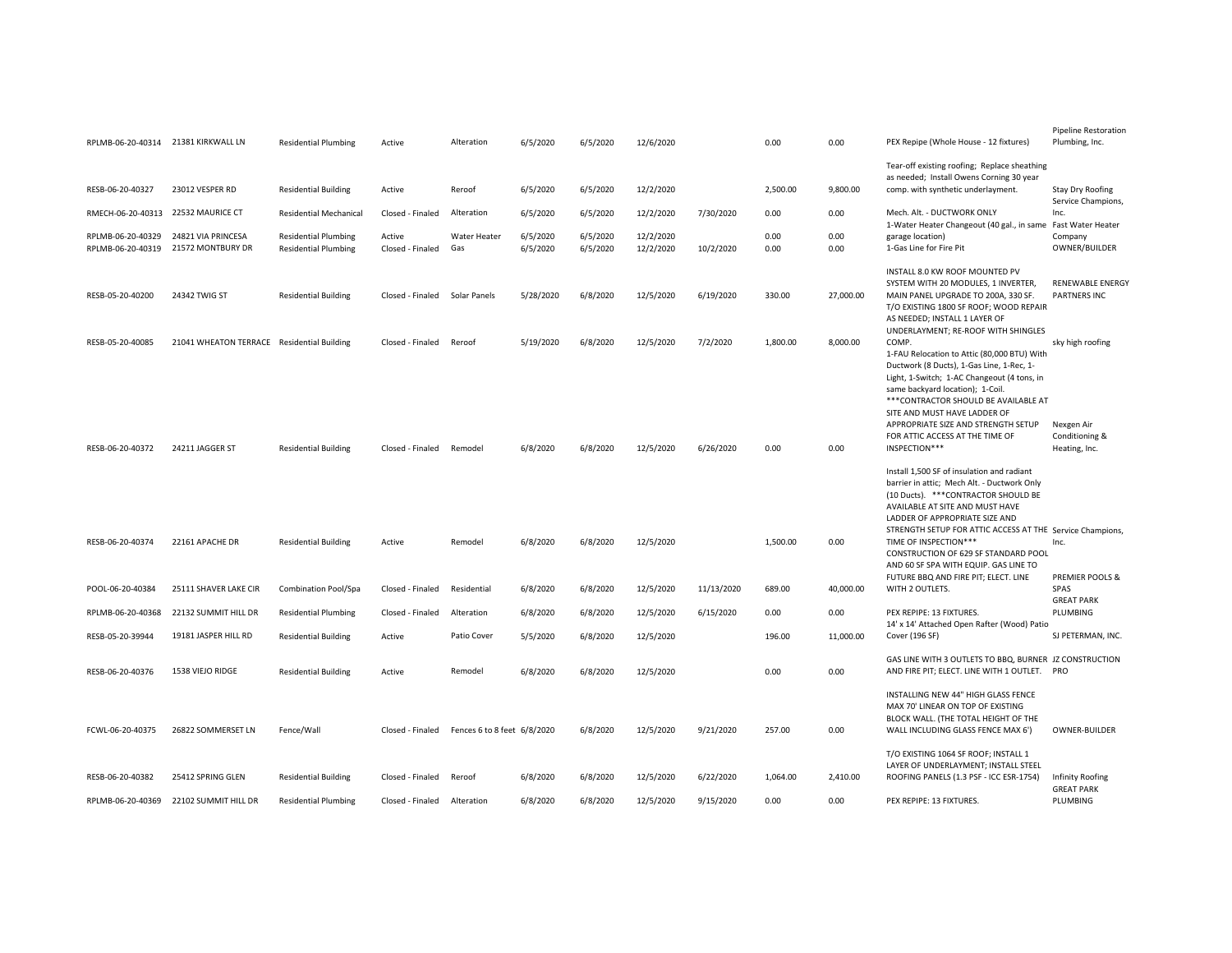| RPLMB-06-20-40378                 | 21762 EVENINGSIDE LN           | <b>Residential Plumbing</b>   | Closed - Finaled | Alteration          | 6/8/2020  | 6/8/2020 | 12/9/2020  | 6/12/2020 | 0.00     | 0.00      | PEX REPIPE: 12 FIXTURES.                                                                                                                                                                                           | <b>PACIFIC COAST</b><br>COPPER REPIPE, INC.<br><b>GREAT PARK</b> |
|-----------------------------------|--------------------------------|-------------------------------|------------------|---------------------|-----------|----------|------------|-----------|----------|-----------|--------------------------------------------------------------------------------------------------------------------------------------------------------------------------------------------------------------------|------------------------------------------------------------------|
| RPLMB-06-20-40367                 | 22106 SUMMIT HILL DR           | <b>Residential Plumbing</b>   | Closed - Finaled | Alteration          | 6/8/2020  | 6/8/2020 | 12/5/2020  | 9/15/2020 | 0.00     | 0.00      | PEX REPIPE: 14 FIXTURES.                                                                                                                                                                                           | PLUMBING                                                         |
| POOL-06-20-40385                  | 5652 HERITAGE OAK              | Combination Pool/Spa          | Active           | Residential         | 6/8/2020  | 6/8/2020 | 12/21/2020 |           | 474.00   | 28,000.00 | <b>CONSTRUCTION OF A 450 SF STANDARD</b><br>POOL AND 24 SF SPA WITH EQUIP.                                                                                                                                         | PACLAND INC                                                      |
|                                   |                                |                               |                  |                     |           |          |            |           |          |           | T/O 2100 SF EXISTING SHINGLES ROOF;<br>INSTALL 1 LAYER OF UNDERLAYMENT;                                                                                                                                            |                                                                  |
| RESB-06-20-40371                  | 21372 BRANDYWINE LN            | <b>Residential Building</b>   | Closed - Finaled | Reroof              | 6/8/2020  | 6/8/2020 | 12/5/2020  | 6/22/2020 | 2,100.00 | 9,000.00  | INSTALL NEW 50 YEARS COMP. SHINGLES.                                                                                                                                                                               | <b>Professional Roofing</b><br><b>GREAT PARK</b>                 |
| RPLMB-06-20-40370                 | 26355 SPRING CREEK CIR         | <b>Residential Plumbing</b>   | Active           | Alteration          | 6/8/2020  | 6/8/2020 | 12/5/2020  |           | 0.00     | 0.00      | PEX REPIPE: 13 FIXTURES.                                                                                                                                                                                           | PLUMBING<br>PIPE IT RIGHT                                        |
| RPLMB-06-20-40303                 | 22495 ELOISE DR                | <b>Residential Plumbing</b>   | Active           | Alteration          | 6/4/2020  | 6/8/2020 | 12/5/2020  |           | 0.00     | 0.00      | PEX REPIPE: 15 FIXTURES.                                                                                                                                                                                           | PLUMBING, INC                                                    |
| RPLMB-06-20-40386                 | 25022 CASTLEWOOD               | <b>Residential Plumbing</b>   | Closed - Finaled | <b>Water Heater</b> | 6/8/2020  | 6/8/2020 | 12/5/2020  | 6/17/2020 | 0.00     | 0.00      | 1-Water Heater Changeout (50 gal., in same<br>garage location).                                                                                                                                                    | Liquid Plumbing, Inc.                                            |
|                                   |                                |                               |                  |                     |           |          |            |           |          |           | 1-Water Heater Changeout (50 gal., in same                                                                                                                                                                         |                                                                  |
| RPLMB-06-20-40387                 | 25542 ASHBROOK                 | <b>Residential Plumbing</b>   | Active           | Water Heater        | 6/8/2020  | 6/8/2020 | 12/5/2020  |           | 0.00     | 0.00      | garage location).<br>Install 750 SF of insulation in attic; Mech<br>Alt. - Ductwork Only (4 Ducts)<br>*** CONTRACTOR SHOULD BE AVAILABLE AT<br>SITE AND MUST HAVE LADDER OF<br>APPROPRIATE SIZE AND STRENGTH SETUP | Liquid Plumbing, Inc.                                            |
|                                   |                                |                               |                  |                     |           |          |            |           |          |           | FOR ATTIC ACCESS AT THE TIME OF                                                                                                                                                                                    | Service Champions,                                               |
| RESB-06-20-40373                  | 25885 TRABUCO RD 288           | <b>Residential Building</b>   | Active           | Remodel             | 6/8/2020  | 6/8/2020 | 12/5/2020  |           | 750.00   | 0.00      | INSPECTION***<br>REMOVE/INSTALL 2 ILLUMINATED CHANNEL                                                                                                                                                              | Inc.                                                             |
| SIGN-05-20-40036                  | 23789 EL TORO A                | Sign                          | Active           | Channel Letter      | 5/15/2020 | 6/8/2020 | 12/5/2020  |           | 100.00   | 4,200.00  | LETTER WALL SIGNS FOR "METRO BY<br>TMOBILE", 100 SF.                                                                                                                                                               | Saddleback Signs                                                 |
|                                   |                                |                               |                  |                     |           |          |            |           |          |           | REMOVAL OF (1) EXISTING CHANNEL LETTER<br>SIGN AND INSTALLATION OF (1) 25 SF                                                                                                                                       |                                                                  |
| SIGN-05-20-39939                  | 26781 PORTOLA PARKWAY<br>$C-4$ | Sign                          | Active           | Channel Letter      | 5/5/2020  | 6/8/2020 | 12/5/2020  |           | 25.00    | 2,300.00  | ILLUMINATED CHANNEL LETTER SIGN FOR<br>"SUBWAY" IN NEW LOCATION.                                                                                                                                                   | <b>MP SIGN SERVICES</b><br><b>FOUR SEASONS</b>                   |
| RESB-06-20-40390                  | 1061 SUMMIT OAK DRIVE          | <b>Residential Building</b>   | Closed - Finaled | Remodel             | 6/8/2020  | 6/9/2020 | 12/6/2020  | 9/15/2020 | 0.00     | 0.00      | NEW GAS LINE TO FIRE PIT, NEW ELECT LINE CONSTRUCTION &<br>WITH 1 OUTLET.<br>100A TEMP. POWER POLE FOR A                                                                                                           | DESIGN, INC.                                                     |
| CELEC-06-20-40300                 | 1652.5 SONORA CREEK            | <b>Commercial Electrical</b>  | Closed - Finaled | Meter               | 6/4/2020  | 6/9/2020 | 12/6/2020  | 6/10/2020 | 0.00     | 0.00      | CONSTRUCTION SITE @ "LANDSEA -<br>WINDSTONE".<br>INSTALL 2.835 KW ROOF MOUNTED PV                                                                                                                                  | Power Plus                                                       |
| RESB-05-20-39954                  | 26612 KARI BROOK               | <b>Residential Building</b>   | Closed - Finaled | Solar Panels        | 5/6/2020  | 6/9/2020 | 12/6/2020  | 6/18/2020 | 163.00   | 9,000.00  | SYSTEM WITH 9 MODULES, 1 INVERTER,<br>163.25 SF.                                                                                                                                                                   | <b>BRIGHT PLANET</b><br>SOLAR<br><b>MEYER ELECTRICAL</b>         |
| RELEC-06-20-40306                 | 20951 PASEO NOGAL              | <b>Residential Electrical</b> | Active           | Meter               | 6/4/2020  | 6/9/2020 | 12/22/2020 |           | 0.00     | 0.00      | MAIN PANEL UPGRADE TO 200A.                                                                                                                                                                                        | <b>CONTRACTOR INC</b>                                            |
| RESB-06-20-40397                  | 21021 LARCHMONT DR             | <b>Residential Building</b>   | Active           | Reroof              | 6/9/2020  | 6/9/2020 | 12/6/2020  |           | 2,300.00 | 5,800.00  | Install new composition shingles (Marlarkey - Above All<br>Ecoasis) over one existing layer of comp.                                                                                                               | Construction, Inc.                                               |
| RMECH-06-20-40274 23246 ORANGE AV |                                | <b>Residential Mechanical</b> | Active           | Air Conditioner     | 6/2/2020  | 6/9/2020 | 12/6/2020  |           | 0.00     | 0.00      | CHANGE OUT 80K BTU AIR HANDLER UNIT<br>IN ATTIC AND 2T HEAT PUMP (BOTH LIKE<br>FOR LIKE).                                                                                                                          | <b>NEXGEN AIR</b><br><b>CONDITIONING AND</b><br><b>HEATING</b>   |
|                                   |                                |                               |                  |                     |           |          |            |           |          |           |                                                                                                                                                                                                                    |                                                                  |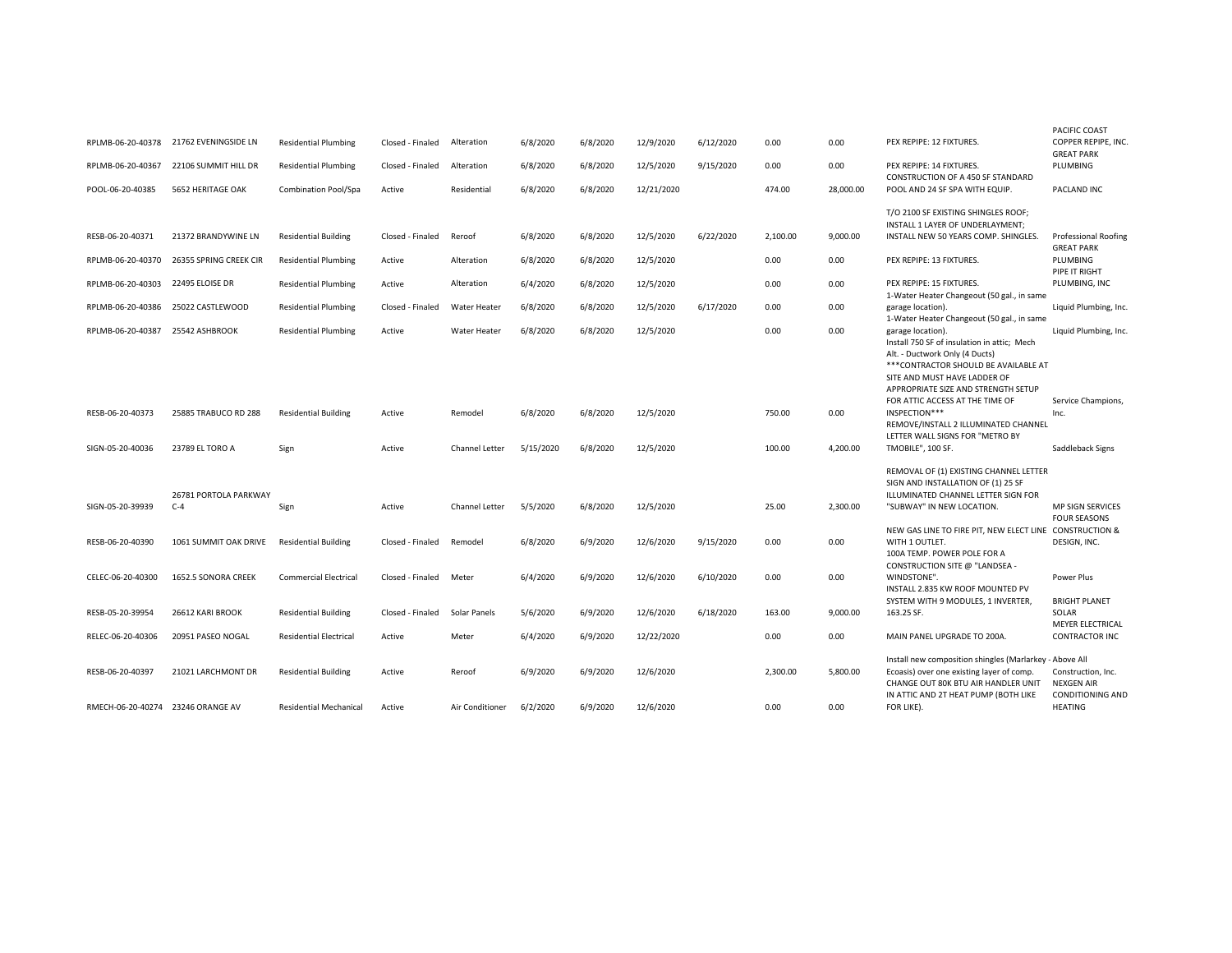|                   |                                        |                               |                  |                             |           |           |           |            |          |           | Remove existing siding & replace with<br>stucco on some sections of home; Replace<br>existing front door; Demo existing trellis<br>near front door; Replace windows (like-for-<br>like in size and location); Extend one side of<br>property line wall in length (max height 3');<br>On other side of property build block wall<br>with glass top (max height 5'10") along<br>property line. 1-Gas Line for Firepit & BBQ; |                                                                |
|-------------------|----------------------------------------|-------------------------------|------------------|-----------------------------|-----------|-----------|-----------|------------|----------|-----------|----------------------------------------------------------------------------------------------------------------------------------------------------------------------------------------------------------------------------------------------------------------------------------------------------------------------------------------------------------------------------------------------------------------------------|----------------------------------------------------------------|
| RESB-06-20-40395  | 24456 TOLEDO LN                        | <b>Residential Building</b>   | Closed - Finaled | Remodel                     | 6/9/2020  | 6/9/2020  | 12/6/2020 | 1/13/2021  | 0.00     | 20,000.00 | Electrical for Above Ground Spa, Waterfall<br>(pump inside, max height 5'6") & BBQ.                                                                                                                                                                                                                                                                                                                                        | Wood Wizard                                                    |
| RPLMB-06-20-40399 | 18945 CANYON HILL DR                   | <b>Residential Plumbing</b>   | Active           | <b>Water Heater</b>         | 6/9/2020  | 6/9/2020  | 12/6/2020 |            | 0.00     | 0.00      | CHANGE OUT A WATER HEATER WITH<br>EXPANSION TANK (LIKE FOR LIKE).                                                                                                                                                                                                                                                                                                                                                          | Water Heaters Only,<br>Inc.                                    |
|                   |                                        |                               |                  |                             |           |           |           |            |          |           | INSTALL 8.05 KW ROOF MOUNTED PV<br>SYSTEM WITH 23 MODULES, MICRO                                                                                                                                                                                                                                                                                                                                                           |                                                                |
| RESB-06-20-40272  | 347 LAUREL                             | <b>Residential Building</b>   | Closed - Finaled | Solar Panels                | 6/2/2020  | 6/9/2020  | 12/6/2020 | 8/26/2020  | 420.00   | 20,528.00 | INVERTERS, 1 SUB PANEL, 420 SF.<br>RELOCATE 80K BTU FURNACE (107 LBS)<br>INTO ATTIC WITH GAS LINE, 1 LIGHT, 1 REC,<br>1 SW; CHANGE OUT 3.5T AC UNIT IN                                                                                                                                                                                                                                                                     | <b>INFINITY ELECTRIC</b><br><b>ALPS AIR</b>                    |
| RESB-06-20-40392  | 24362 TWIG ST<br>TRACT #18189 SERRANO  | <b>Residential Building</b>   | Active           | Remodel                     | 6/9/2020  | 6/9/2020  | 12/6/2020 |            | 0.00     | 0.00      | BACKYARD (SAME LOCATION) WITH COIL<br>AND DISCONNECT.<br>RETAINING WALLS (TYPES A,B,C & E) FOR                                                                                                                                                                                                                                                                                                                             | <b>CONDITIONING &amp;</b><br><b>HEATING</b>                    |
| FCWL-05-20-40046  | SUMMIT RETAINING WALLS<br>NH-1, COVERA | Fence/Wall                    | Closed - Finaled | Retaining Wall 3<br>to 6 ft | 4/27/2020 | 6/9/2020  | 12/7/2020 | 6/3/2021   | 2,250.00 | 20,000.00 | SERRANO SUMMIT TRACT 18189 LOT 1, NH- LENNAR HOMES OF<br>1, COVERA.<br>CHANGE OUT A WATER HEATER WITH                                                                                                                                                                                                                                                                                                                      | CA, INC.                                                       |
| RPLMB-06-20-40400 | 25142 WANDERING LN                     | <b>Residential Plumbing</b>   | Active           | <b>Water Heater</b>         | 6/9/2020  | 6/9/2020  | 12/6/2020 |            | 0.00     | 0.00      | EXPANSION TANK IN GARAGE (LIKE FOR<br>LIKE).<br>PEX Repipe (whole house, approx. 8                                                                                                                                                                                                                                                                                                                                         | AFFORDABLE WATER<br><b>HEATERS</b>                             |
| RPLMB-06-20-40393 | 23072 DUNE MEAR RD                     | <b>Residential Plumbing</b>   | Closed - Finaled | Alteration                  | 6/9/2020  | 6/9/2020  | 12/9/2020 | 6/12/2020  | 0.00     | 0.00      | fixtures) and copper mainline from meter to<br>house.<br>Install 14 kwh energy storage system (1                                                                                                                                                                                                                                                                                                                           | Simpex Repipe, Inc.                                            |
| RELEC-06-20-40273 | 2162 ALISO PEAK                        | <b>Residential Electrical</b> | Closed - Finaled | Remodel                     | 6/2/2020  | 6/9/2020  | 12/6/2020 | 9/28/2020  | 0.00     | 0.00      | power wall); 1 load center, man service<br>breaker derated from 200A to 175A.<br>INSTALL 11.34 KW ROOF MOUNTED PV                                                                                                                                                                                                                                                                                                          | <b>INFINITY ELECTRIC</b>                                       |
| RESB-05-20-40090  | 1955 ALISO CANYON                      | <b>Residential Building</b>   | Closed - Finaled | Solar Panels                | 5/19/2020 | 6/10/2020 | 12/7/2020 | 12/14/2020 | 667.00   | 24,000.00 | SYSTEM WITH 36 MODULES, 1 INVERTER,<br>667 SF.                                                                                                                                                                                                                                                                                                                                                                             | <b>TESLA</b>                                                   |
| RELEC-05-20-40119 | 35 SWIFT                               | <b>Residential Electrical</b> | Closed - Finaled | Remodel                     | 5/21/2020 | 6/10/2020 | 12/7/2020 | 10/13/2020 | 0.00     | 0.00      | INSTALL 13.5 KWH ENERGY STORAGE<br>SYSTEM WITH 1 BATTERY, 1 LOAD CENTER.<br>Replace drywall in kitchen and other areas<br>of home (due to flooding); Replace 3-Sinks                                                                                                                                                                                                                                                       | TESLA                                                          |
| RESB-06-20-40411  | 21891 MONTBURY DR                      | <b>Residential Building</b>   | Active           | Remodel                     | 6/10/2020 | 6/10/2020 | 12/7/2020 |            | 0.00     | 0.00      | (in kitchen, downstairs bath & laundry<br>room).<br>INSTALL 3.78 KW ROOF MOUNTED PV                                                                                                                                                                                                                                                                                                                                        | OWNER/BUILDER                                                  |
| RESB-06-20-40268  | <b>36 ENFILADE AV</b>                  | <b>Residential Building</b>   | Closed - Finaled | Solar Panels                | 6/2/2020  | 6/10/2020 | 12/7/2020 | 7/9/2020   | 222.00   | 8,000.00  | SYSTEM WITH 12 MODULES, 1 INVERTER,<br>222 SF.<br>RELOCATE 60K BTU FURNACE (111 LBS) IN                                                                                                                                                                                                                                                                                                                                    | <b>TESLA</b>                                                   |
| RESB-06-20-40408  | 23082 MULLIN RD                        | <b>Residential Building</b>   | Closed - Finaled | Remodel                     | 6/10/2020 | 6/10/2020 | 12/7/2020 | 10/20/2020 | 0.00     | 0.00      | TO ATTIC WITH 1 REC, 1 LIGHT, 1 SW, GAS<br>LINE: CHANGE OUT 3T AC IN SIDE YARD:<br>DUCTWORK INCLUDED.<br>ELECTRICAL MODIFICATION FOR A "T                                                                                                                                                                                                                                                                                  | <b>ALPS AIR</b><br><b>CONDITIONING &amp;</b><br><b>HEATING</b> |
| CELEC-06-20-40413 | 23645 EL TORO D&E                      | <b>Commercial Electrical</b>  | Closed - Finaled | Remodel                     | 6/10/2020 | 6/10/2020 | 12/7/2020 | 9/4/2020   | 0.00     | 0.00      | MOBILE STORE" TO INCLUDE: 32 REC, 3 SW, Premier Contracting<br>27 LIGHTS, 1 CLOCK.<br>4.80 kW; 15 roof-mounted solar modules                                                                                                                                                                                                                                                                                               | Group, Inc                                                     |
| RESB-06-20-40279  | 23951 DUBLIN ST                        | <b>Residential Building</b>   | Closed - Finaled | Solar Panels                | 6/2/2020  | 6/10/2020 | 12/7/2020 | 7/17/2020  | 272.00   | 10,560.00 | with 15 optimizers and 1 inverter; Includes<br>electrical                                                                                                                                                                                                                                                                                                                                                                  | <b>VIVINT SOLAR</b>                                            |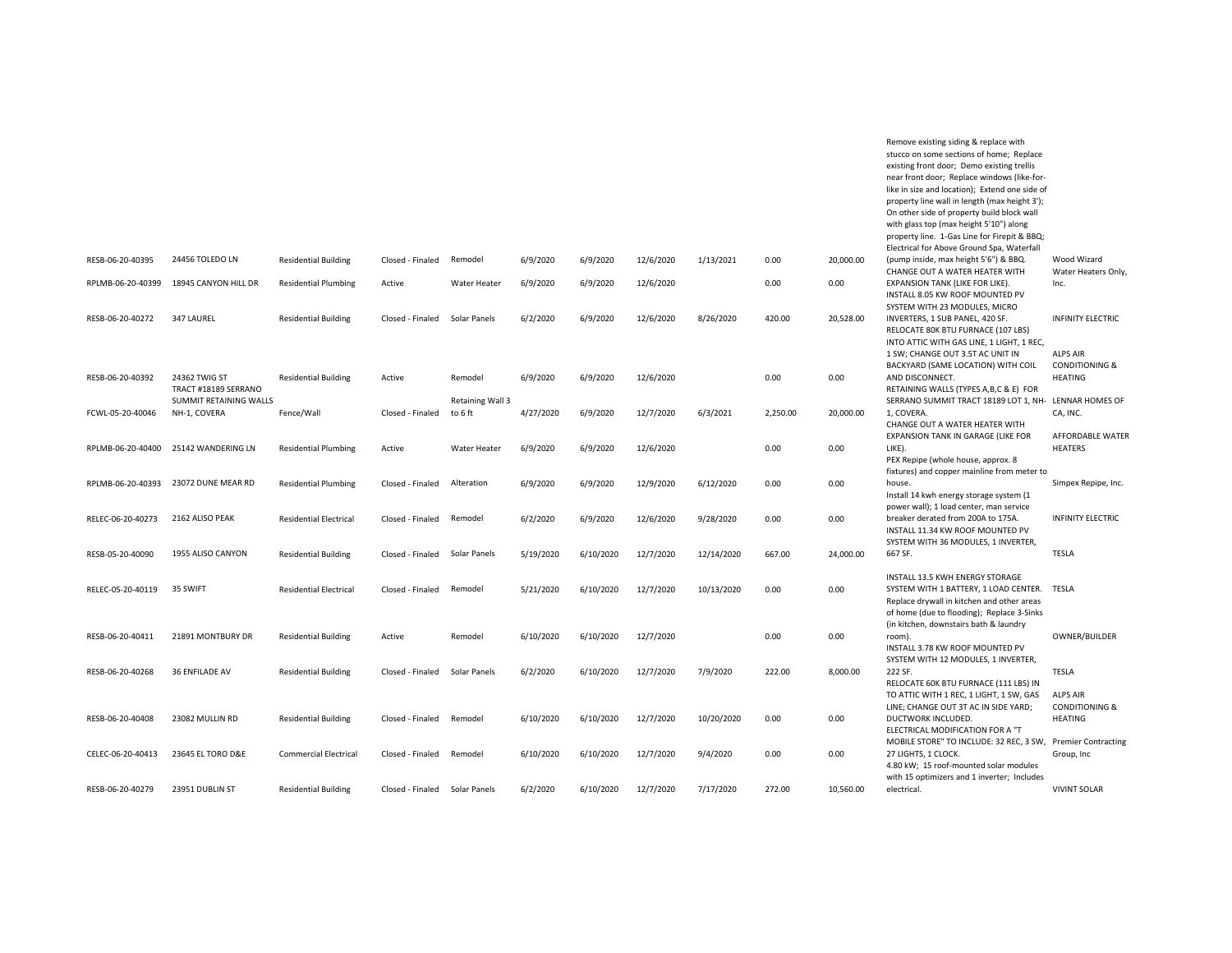|                                       | RMECH-06-20-40410 22922 DUNE MEAR RD    | <b>Residential Mechanical</b>                                | Active                        | Air Conditioner            | 6/10/2020              | 6/10/2020              | 12/7/2020              |            | 0.00             | 0.00              | INSTALL A NEW 5T AC IN BACK YARD WITH<br>NEW ELECT. CHANGE OUT 80K BTU<br>FURNACE IN CLOSET (SAME LOCATION)<br>WITH COIL AND DUCTWORK.<br>APPROX. 830 SF 1'ST AND 2'D FLOOR                                                                                                                                                                                           | POWER PRO<br>PLUMBING HEATING<br>& AIR INC |
|---------------------------------------|-----------------------------------------|--------------------------------------------------------------|-------------------------------|----------------------------|------------------------|------------------------|------------------------|------------|------------------|-------------------|-----------------------------------------------------------------------------------------------------------------------------------------------------------------------------------------------------------------------------------------------------------------------------------------------------------------------------------------------------------------------|--------------------------------------------|
| RESB-06-20-40412                      | 19711 GENOVA WAY                        | <b>Residential Building</b>                                  | Closed - Finaled              | Repair                     | 6/10/2020              | 6/10/2020              | 12/7/2020              | 6/10/2020  | 830.00           | 4,500.00          | FLOODED DAMAGED DRYWALL REPAIR. (NO RJM Construction<br>MEP)<br>INSTALL 7.68 KW ROOF MOUNTED PV<br>SYSTEM WITH 24 MODULES, 1 INVERTER,                                                                                                                                                                                                                                | Solutions Inc                              |
| RESB-05-20-40120                      | 25675 NUGGET                            | <b>Residential Building</b>                                  | Closed - Finaled              | Solar Panels               | 5/21/2020              | 6/10/2020              | 12/7/2020              | 8/20/2020  | 444.00           | 16,000.00         | 444 SF.                                                                                                                                                                                                                                                                                                                                                               | <b>TESLA</b>                               |
| RESB-06-20-40271                      | 22 MANZANILLO                           | <b>Residential Building</b>                                  | Closed - Finaled              | Solar Panels               | 6/2/2020               | 6/10/2020              | 12/7/2020              | 6/26/2020  | 222.00           | 8,000.00          | INSTALL 3.78 ROOF MOUNTED PV SYSTEM<br>WITH 12 MODULES, 1 INVERTER, 222 SF.<br>Arterial Slurry Seal -Serrano, Toledo, Ridge                                                                                                                                                                                                                                           | <b>TESLA</b>                               |
| ENCRH-06-20-40406                     |                                         | Encroachment                                                 | Closed - Finaled              | Construction               | 6/10/2020              | 6/10/2020              | 9/8/2020               | 3/26/2021  | 0.00             | 0.00              | Route<br>40.50 KWH ENERGY STORAGE SYSTEM TO                                                                                                                                                                                                                                                                                                                           | Copp Contracting, Inc.                     |
| RELEC-06-20-40267                     | 24772 LOBO DR                           | <b>Residential Electrical</b>                                | Closed - Finaled              | Remodel                    | 6/2/2020               | 6/10/2020              | 12/7/2020              | 8/28/2020  | 0.00             | 0.00              | INCLUDE 3 POWERWALLS, 1 LOAD CENTER<br>AND 2 DISCONNECTS.<br>INSTALL 2 POWERWALLS WITH 27 KWH<br>TOTAL ENERGY STORAGE SYSTEM, 1 LOAD                                                                                                                                                                                                                                  | <b>TESLA</b>                               |
| RELEC-05-20-40121                     | 627 ATHOS                               | <b>Residential Electrical</b>                                | Closed - Finaled              | Remodel                    | 5/21/2020              | 6/10/2020              | 12/7/2020              | 7/1/2020   | 0.00             | 0.00              | CENTER.<br>INSTALL 7.56 KW ROOF MOUNTED PV<br>SYSTEM WITH 24 MODULES, 1 INVERTER,                                                                                                                                                                                                                                                                                     | <b>TESLA</b>                               |
| RESB-05-20-40117                      | 38 GOLDENROD                            | <b>Residential Building</b>                                  | Closed - Finaled              | Solar Panels               | 5/21/2020              | 6/10/2020              | 12/7/2020              | 7/9/2020   | 444.00           | 16,000.00         | 444 SF.<br>CHANGE OUT 5T AC IN SIDE YARD WITH                                                                                                                                                                                                                                                                                                                         | <b>TESLA</b><br>Greenstar Home             |
|                                       | RMECH-06-20-40409 25311 CINNAMON RD     | <b>Residential Mechanical</b>                                | Closed - Finaled              | Air Conditioner            | 6/10/2020              | 6/10/2020              | 12/7/2020              | 7/23/2020  | 0.00             | 0.00              | COIL.<br>27 KWH ENERGY STORAGE SYSTEM TO<br>INCLUDE 2 POWERWALLS, 1 LOAD CENTER,                                                                                                                                                                                                                                                                                      | Services, Inc.                             |
| RELEC-06-20-40269                     | 28581 BROOKHILL RD                      | <b>Residential Electrical</b>                                | Closed - Finaled              | Remodel                    | 6/2/2020               | 6/10/2020              | 12/7/2020              | 12/14/2020 | 0.00             | 0.00              | 1 DISCONNECT.<br>ADDITION TO AN EXISTIN PV SYSTEM:<br>INSTALL 3.15 KW ROOF MOUNTED PV<br>SYSTEM WITH 10 MODUELS, 1 INVERTER,<br>185 SF (NEW ARRAY) AND 145 SF (EXISTING                                                                                                                                                                                               | <b>TESLA</b>                               |
| RESB-05-20-40118                      | <b>18 FUCHSIA</b>                       | <b>Residential Building</b>                                  | Closed - Finaled Solar Panels |                            | 5/21/2020              | 6/10/2020              | 12/7/2020              | 8/6/2020   | 185.00           | 10,000.00         | ARRAY)<br>Interior Demo: Demo some interior non-<br>load bearing walls in two suites (SUITE #1<br>and SUITE #5) to bring back to original state                                                                                                                                                                                                                       | <b>TESLA</b>                               |
| COMB-05-20-40135                      | 21991 EL TORO RD #1 AND<br>#5           | <b>Commercial Building</b>                                   | Closed - Finaled              | Demolition                 | 5/22/2020              | 6/11/2020              | 12/8/2020              | 6/29/2020  | 0.00             | 2,500.00          | for leasing. *** SUBJECT TO FIELD<br>INSPECTION ***<br>5.850 kW; 18 roof-mounted solar modules<br>with 18 optimizers and 1 inverter; Includes                                                                                                                                                                                                                         | OWNER/BUILDER                              |
| RESB-06-20-40292                      | 23221 GUINEA ST                         | <b>Residential Building</b>                                  | Void                          | Solar Panels               | 6/3/2020               | 6/11/2020              | 12/8/2020              | 5/25/2021  | 654.00           | 12,870.00         | electrical.<br>Tear-off existing comp. roof; Install 30# felt;                                                                                                                                                                                                                                                                                                        | <b>VIVINT SOLAR</b>                        |
| RESB-06-20-40421                      | 24211 ANKERTON DR                       | <b>Residential Building</b>                                  | Closed - Finaled              | Reroof                     | 6/11/2020              | 6/11/2020              | 12/8/2020              | 6/17/2020  | 2.500.00         | 10,185.00         | Install Certainteed Landmark 30-year<br>composition shingles.<br>5.44 kW; 17 roof-mounted solar modules<br>with 17 optimizers and 1 inverter; Includes                                                                                                                                                                                                                | Cal Coast Roofing &<br>Raingutters, Inc.   |
| RESB-03-20-39487<br>RPLMB-06-20-40419 | 25631 ORCHARD RIM LN<br>26292 LILY GLEN | <b>Residential Building</b><br><b>Residential Plumbing</b>   | Closed - Finaled<br>Active    | Solar Panels<br>Alteration | 3/13/2020<br>6/11/2020 | 6/11/2020<br>6/11/2020 | 12/8/2020<br>12/8/2020 | 11/2/2020  | 312.00<br>0.00   | 17,000.00<br>0.00 | electrical. *permit revised to add a gutter<br>junction box*<br>PEX REPIPE: 14 FIXTURES.                                                                                                                                                                                                                                                                              | OWNER/BUILDER<br>AMERI-CAL REPIPE          |
| RESB-06-20-40425<br>RELEC-06-20-40433 | 24731 GLENWOOD DR<br>24271 BARK ST      | <b>Residential Building</b><br><b>Residential Electrical</b> | Active<br>Closed - Finaled    | Reroof<br>Meter            | 6/11/2020<br>6/11/2020 | 6/11/2020<br>6/11/2020 | 12/8/2020<br>12/8/2020 | 7/15/2020  | 2.000.00<br>0.00 | 15.000.00<br>0.00 | Remove concrete tile roof and haul away;<br>Install 50-year synthetic underlayment, new<br>flashings, and Certainteed Landmark Pro 50- PACIFIC CREST<br>year comp. shingles (Moire Black Color).<br>MAIN PANEL UPGRADE TO 200A.<br>New Swimming Pool (305 SF) and New Spa<br>(49 SF); Gas Line for equipment, BBQ, and<br>fire bowls; Electrical for equipment and at | <b>ROOFING</b><br>ION ELECTRIC, INC.       |
| POOL-06-20-40418                      | 27332 EASTRIDGE DR                      | <b>Combination Pool/Spa</b>                                  | Closed - Finaled              | Residential                | 6/11/2020              | 6/11/2020              | 12/8/2020              | 9/17/2020  | 354.00           | 60.000.00         | BBQ.                                                                                                                                                                                                                                                                                                                                                                  | <b>INFINITE POOLS</b>                      |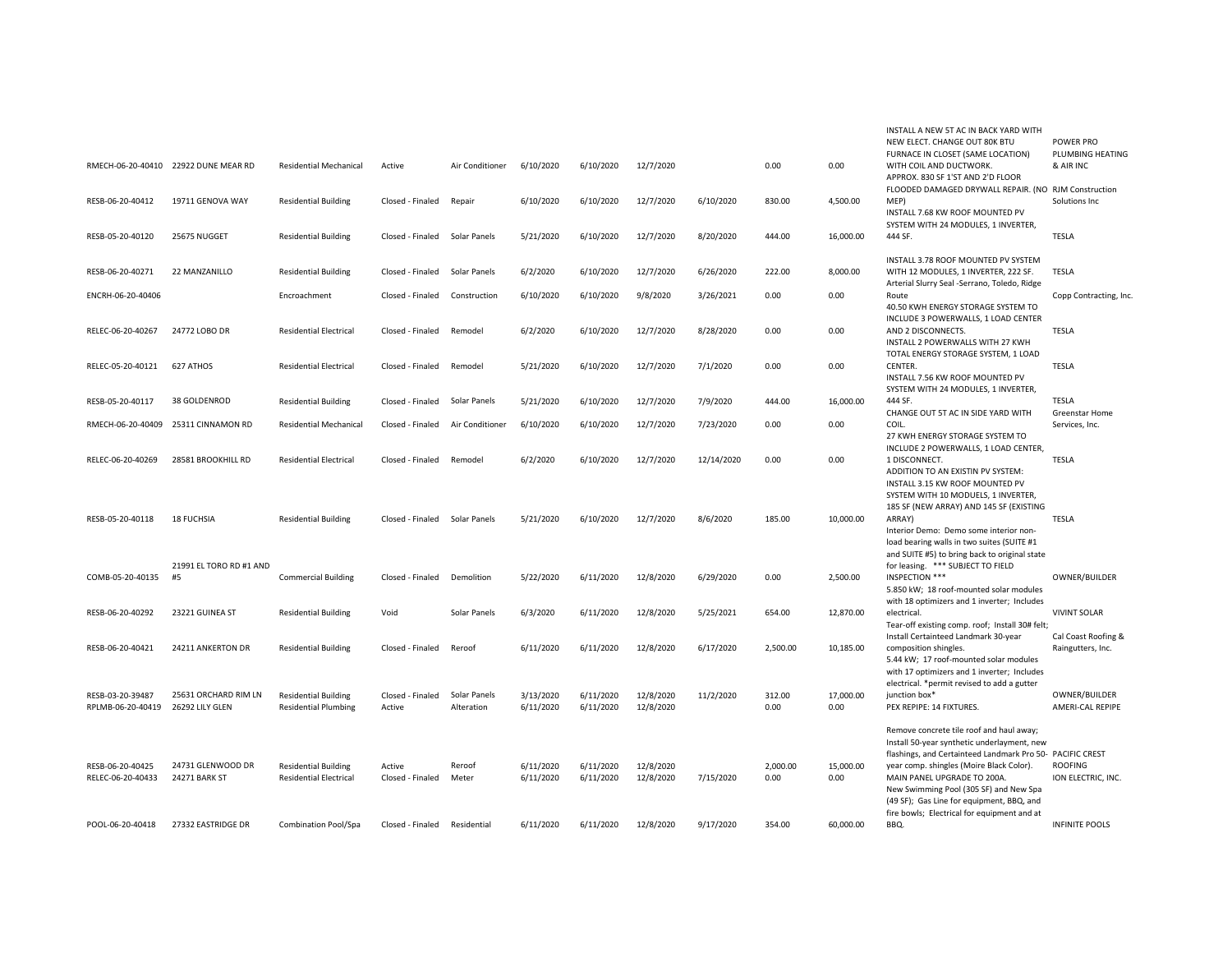| RPLMB-06-20-40420 22521 KILLY ST     |                                           | <b>Residential Plumbing</b>   | Closed - Finaled | Alteration      | 6/11/2020 | 6/11/2020 | 12/15/2020 | 6/18/2020 | 0.00             | 0.00       | PEX REPIPE: 14 FIXTURES.                                                        | <b>REPIPE 1</b>                                 |
|--------------------------------------|-------------------------------------------|-------------------------------|------------------|-----------------|-----------|-----------|------------|-----------|------------------|------------|---------------------------------------------------------------------------------|-------------------------------------------------|
|                                      |                                           |                               |                  |                 |           |           |            |           |                  |            | 8.91 kW; 27 roof-mounted solar modules                                          |                                                 |
| RESB-03-20-39414                     | 22887 RIDGE ROUTE DR                      | <b>Residential Building</b>   | Active           | Solar Panels    | 3/10/2020 | 6/11/2020 | 12/8/2020  |           | 487.00           | 27,000.00  | with 27 micro-inverters; Includes electrical<br>plus panel upgrade to 225 amps. | Orange County Solar                             |
|                                      |                                           |                               |                  |                 |           |           |            |           |                  |            | CHANGE OUT 4T AC IN SIDE YARD (SAME                                             |                                                 |
| RMECH-06-20-40432 21511 VIA INVIERNO |                                           | <b>Residential Mechanical</b> | Closed - Finaled | Air Conditioner | 6/11/2020 | 6/11/2020 | 12/8/2020  | 9/8/2020  | 0.00             | 0.00       | LOCATION) WITH COIL.                                                            | Platinum Repair, Inc.                           |
|                                      |                                           |                               |                  |                 |           |           |            |           |                  |            | REMOVE EXISTING CONCRETE TILES; ROOF<br>SHEATHING REPAIR AS NEEDED; INSTALL 2   |                                                 |
|                                      |                                           |                               |                  |                 |           |           |            |           |                  |            | LAYERS OF #30 FELT; RE-INSTALL EXISTING                                         |                                                 |
| RESB-06-20-40440                     | 18950 CANYON VIEW DR                      | <b>Residential Building</b>   | Active           | Reroof          | 6/11/2020 | 6/12/2020 | 12/9/2020  |           | 4,800.00         | 27,500.00  | TILES; 5200 SF.<br>REMOVE EXISTING CONCRETE TILES; ROOF                         | Luke Roofing, Inc.                              |
|                                      |                                           |                               |                  |                 |           |           |            |           |                  |            | SHEATHING REPAIR AS NEEDED; INSTALL 2                                           |                                                 |
| RESB-06-20-40439                     | 18912 CANYON VIEW DR                      | <b>Residential Building</b>   | Active           | Reroof          | 6/11/2020 | 6/12/2020 | 12/9/2020  |           | 5,200.00         | 29,000.00  | LAYERS OF #30 FELT; RE-INSTALL EXISTING<br>TILES; 5200 SF.                      | Luke Roofing, Inc.                              |
|                                      |                                           |                               |                  |                 |           |           |            |           |                  |            |                                                                                 |                                                 |
|                                      |                                           |                               |                  |                 |           |           |            |           |                  |            | REMOVE EXISTING ROOF TILES; SHEATHING<br>REPAIR AS NEEDED; INSTALL ONLY #50     |                                                 |
|                                      |                                           |                               |                  |                 |           |           |            |           |                  |            | UNDERLAYMENT ON SOLAR ARRAY AREA;                                               |                                                 |
|                                      |                                           |                               |                  |                 |           |           |            |           |                  |            | INSTALL #30 UNDERLAYMENT ON<br>REMAINING AREA AND RE-INSTALL THE                |                                                 |
| RESB-06-20-40451                     | 21925 DREXEL WAY                          | <b>Residential Building</b>   | Closed - Finaled | Reroof          | 6/12/2020 | 6/12/2020 | 1/19/2021  | 7/23/2020 | 3,000.00         | 13,500.00  | EXISTING TILES; TOTAL 3000 SF.                                                  | PRESTIGE ROOFING                                |
|                                      |                                           |                               |                  |                 |           |           |            |           |                  |            | REMOVE EXISTING CONCRETE TILES; ROOF<br>SHEATHING REPAIR AS NEEDED; INSTALL 2   |                                                 |
|                                      |                                           |                               |                  |                 |           |           |            |           |                  |            | LAYERS OF #30 FELT; RE-INSTALL EXISTING                                         |                                                 |
| RESB-06-20-40441                     | 18906 CANYON HILL DR                      | <b>Residential Building</b>   | Active           | Reroof          | 6/11/2020 | 6/12/2020 | 12/9/2020  |           | 5,200.00<br>0.00 | 29,000.00  | TILES; 5200 SF.                                                                 | Luke Roofing, Inc.                              |
| RELEC-06-20-40444                    | 22711 ISLAMARE LN                         | <b>Residential Electrical</b> | Closed - Finaled | Meter           | 6/12/2020 | 6/12/2020 | 12/14/2020 | 9/10/2020 |                  | 0.00       | MAIN PANEL UPGRADE TO 200A.                                                     | <b>ARMES ELECTRIC</b>                           |
|                                      |                                           |                               |                  |                 |           |           |            |           |                  |            | INTERIOR/EXTERIOR T/I TO AN EXISTING                                            |                                                 |
|                                      |                                           |                               |                  |                 |           |           |            |           |                  |            | "WALMART" TO INCLUDE: GROCERY P/U<br>AND SALES AREA REFURBISH AND               |                                                 |
|                                      |                                           |                               |                  |                 |           |           |            |           |                  |            | INSTALLATION OF NEW EQUIP. AND RACKS;                                           |                                                 |
|                                      |                                           |                               |                  |                 |           |           |            |           |                  |            | DOOR REPLACEMENT; RE-PAINTING AND RE-<br>STRIPING PARKING AREA AND REMOVE       |                                                 |
|                                      |                                           |                               |                  |                 |           |           |            |           |                  |            | EXISTING ONLINE GROCERY P/U PARKING                                             |                                                 |
|                                      |                                           |                               |                  |                 |           |           |            |           |                  |            | AND SIGNAGE, INSTALL NEW SITE<br>DIRECTIONAL SIGNAGE, ELECT: 10 REC, 4          |                                                 |
|                                      |                                           |                               |                  | Tenant          |           |           |            |           |                  |            | LIGHTS, 1 APPLIANCE, 1 POWER                                                    | <b>PLACE SERVICES</b>                           |
| COMB-02-20-38874                     | 26502 TOWNE CENTRE DR Commercial Building |                               | Active           | Improvement     | 2/12/2020 | 6/12/2020 | 12/9/2020  |           | 10,862.00        | 150,000.00 | APPARATUS, 1 SUB PANEL, 10,862 SF.<br>RE-ROOF 800 SF FLAT PORTION ONLY;         | INCORPORATED                                    |
|                                      |                                           |                               |                  |                 |           |           |            |           |                  |            | REPLACE PLYWOOD AS NEEDED; INSTALL                                              |                                                 |
| RESB-06-20-40455                     | 24571 OVERLAKE DR                         | <b>Residential Building</b>   | Active           | Reroof          | 6/12/2020 | 6/12/2020 | 12/9/2020  |           | 800.00           | 3,500.00   | POLYFRESKO.                                                                     | <b>TROY ROOFING</b>                             |
|                                      |                                           |                               |                  |                 |           |           |            |           |                  |            | REPLACE EXISTING HEATPUMP ON                                                    | <b>1ST CHOICE</b>                               |
| RMECH-06-20-40436 25761 LE PARC 12   |                                           | <b>Residential Mechanical</b> | Closed - Finaled | Air Conditioner |           |           |            |           | 0.00             | 0.00       | ROOFTOP 2T PACKAGED UNIT (LIKE FOR<br>LIKE).                                    | <b>HEATHING &amp; AIR</b><br>CONDITIONING, INC. |
|                                      |                                           |                               |                  |                 | 6/11/2020 | 6/12/2020 | 12/9/2020  | 8/26/2020 |                  |            | CHANGE OUT A WATER HEATER WITH                                                  | All Star Water                                  |
| RPLMB-06-20-40402 22852 BONITA LN    |                                           | <b>Residential Plumbing</b>   | Active           | Water Heater    | 6/9/2020  | 6/12/2020 | 12/9/2020  |           | 0.00             | 0.00       | EXPANSION TANK (LIKE FOR LIKE).                                                 | Heaters, Inc.                                   |
|                                      |                                           |                               |                  |                 |           |           |            |           |                  |            | CHANGE OUT A 2.5T HEAT PUMP OUTSIDE                                             |                                                 |
|                                      |                                           |                               |                  |                 |           |           |            |           |                  |            | THE BUILDING (LIKE FOR LIKE); CHANGE OUT                                        |                                                 |
| RESB-06-20-40447                     | 20046 SHAMROCK GLEN                       | <b>Residential Building</b>   | Active           | Remodel         | 6/12/2020 | 6/12/2020 | 12/9/2020  |           | 0.00             | 0.00       | 40 GAL WATER HEATER WITH EXPANSION<br>TANK IN THE CLOSET (SAME LOCATION).       | Just Right Services                             |
|                                      |                                           |                               |                  |                 |           |           |            |           |                  |            | CHANGE OUT 2.5T AC (LIKE FOR LIKE) AND                                          |                                                 |
| RMECH-06-20-40443 26374 SCOTS GLEN   |                                           | <b>Residential Mechanical</b> | Active           | Air Conditioner | 6/12/2020 | 6/12/2020 | 12/9/2020  |           | 0.00             | 0.00       | 60K BTU FURNACE IN ATTIC (SAME<br>LOCATION) WITH COIL.                          | <b>DYNAMIC AIR</b><br><b>SERVICES INC</b>       |
|                                      |                                           |                               |                  |                 |           |           |            |           |                  |            |                                                                                 |                                                 |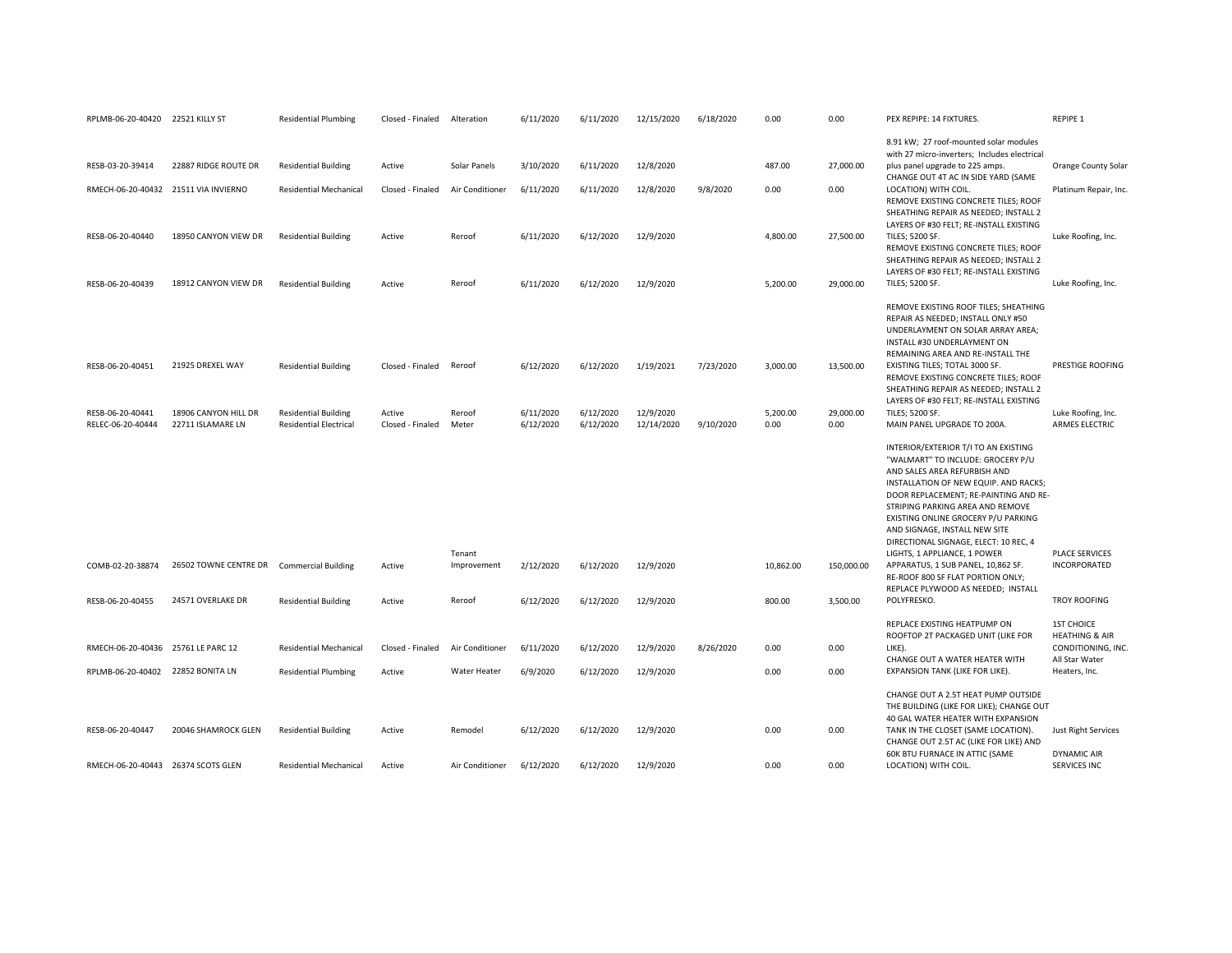| RESB-05-20-40095                      | 21392 CALLE SENDERO                     | <b>Residential Building</b>                   | Active                     | Remodel                           | 5/19/2020              | 6/12/2020              | 12/9/2020               |           | 1,122.00     | 100,000.00   | (ROLL PLANS) 1080 SF 1'ST FLOOR KITCHEN<br>AND LIVING AREA REMODEL TO INCLUDE<br>REPLACING SLIDER WITH A WINDOW,<br>ADDING A SLIDER, REPLACING WINDOWS,<br>LOWER THE FLOOR IN ETERANCE; 42 SF 2'D<br>FLOOR LOFT ENCLOSING TO CREATE A<br>LUANDRY ROOM; 4 REC, 3 LIGHTS, 6 SW, 1<br>DISH.W, 1 CLOTHES.W, 1 HOOD, 1 RANGE, 1 OPULENT DESIGN<br>OVEN, 1 SINK, 1 DISPOSAL.<br>13.64 kW; 44 roof-mounted solar modules<br>with 44 micro-inverters; Includes electrical | <b>BUILD</b>                                      |
|---------------------------------------|-----------------------------------------|-----------------------------------------------|----------------------------|-----------------------------------|------------------------|------------------------|-------------------------|-----------|--------------|--------------|-------------------------------------------------------------------------------------------------------------------------------------------------------------------------------------------------------------------------------------------------------------------------------------------------------------------------------------------------------------------------------------------------------------------------------------------------------------------|---------------------------------------------------|
| RESB-06-20-40290                      | 24456 VIA SECRETO                       | <b>Residential Building</b>                   | Closed - Finaled           | Solar Panels                      | 6/3/2020               | 6/12/2020              | 12/9/2020               | 7/24/2020 | 794.00       | 44,000.00    | and derate main breaker (from 200 amps to Sunrun Installation<br>175 amps).<br>CHANGE OUT 40 GAL WATER HEATER WITH                                                                                                                                                                                                                                                                                                                                                | Services, Inc.                                    |
| RPLMB-06-20-40450                     | 22621 KILLY ST                          | <b>Residential Plumbing</b>                   | Active                     | Water Heater                      | 6/12/2020              | 6/15/2020              | 12/12/2020              |           | 0.00         | 0.00         | EXPANSION TANK IN GARAGE (SAME<br>LOCATION).                                                                                                                                                                                                                                                                                                                                                                                                                      | Payless Water Heaters<br>& Plumbing, Inc.         |
|                                       | RMECH-06-20-40481 25672 WESTOVER CIR    | <b>Residential Mechanical</b>                 | Closed - Finaled           | Air Conditioner                   | 6/15/2020              | 6/15/2020              | 12/12/2020              | 7/28/2020 | 0.00         | 0.00         | CHANGE OUT 4T AC IN BACKYARD (SAME<br>LOCATION) WITH COIL.                                                                                                                                                                                                                                                                                                                                                                                                        | <b>SERVICE CHAMPIONS</b>                          |
|                                       |                                         |                                               |                            |                                   | 5/28/2020              | 6/15/2020              | 1/31/2021               | 12/8/2020 | 747.00       | 65,000.00    | 499.4 SF ADDITION TO CREATE A NEW<br>BEDROOM, BATHROOM, AND WALK IN<br>CLOSET; 247 SF REMODEL IN EXISTING<br>BEDROOMS TO REMOVE/RE BUILADDING 2<br>CLOSETS, REPLACE A WINDOW, ADD A NEW<br>OPENABLE SKYLIGHT; 6 REC, 5 LIGHTS, 3 SW,                                                                                                                                                                                                                              |                                                   |
| RESB-05-20-40212                      | 24111 PALMEK CIR                        | <b>Residential Building</b>                   | Closed - Finaled           | Addition                          |                        |                        |                         |           |              |              | 2 FANS, 1 TUB, 1 SINK, 1 TOILET, 1 HOSE BIB. OWNER-BUILDER<br>INSTALL 3.74 KW ROOF MOUNTED PV<br>SYSTEM WITH 11 MODULES, 1 INVERTER,                                                                                                                                                                                                                                                                                                                              |                                                   |
| RESB-06-20-40449                      | 35 JASMINE                              | <b>Residential Building</b>                   | Closed - Finaled           | Solar Panels                      | 6/12/2020              | 6/15/2020              | 12/12/2020              | 8/4/2020  | 198.00       | 11,000.00    | 198 SF.<br>T/O EXISTING 3000 SF ROOF; INSTALL NE<br>SHEATHING; INSTAL 30 LBS<br>UNDERLAYMENT; INSTALL NEW CLASS A                                                                                                                                                                                                                                                                                                                                                 | SUNLUX<br><b>KENNETH DEAN</b>                     |
| RESB-06-20-40485                      | 22542 CHARWOOD CIR                      | <b>Residential Building</b>                   | Closed - Finaled           | Reroof                            | 6/15/2020              | 6/15/2020              | 12/12/2020              | 7/7/2020  | 3.000.00     | 8,500.00     | COMP. SHINGLES.<br>INSTALLATION OF (3) ALUMAWOOD                                                                                                                                                                                                                                                                                                                                                                                                                  | <b>ALCANTRA</b>                                   |
| RESB-06-20-40435                      | 1731 SUNSET VIEW DRIVE                  | <b>Residential Building</b>                   | Closed - Finaled           | Patio Cover (Over<br>200 sq. ft.) | 6/11/2020              | 6/15/2020              | 1/30/2021               | 8/3/2020  | 537.00       | 6,000.00     | ATTACHED OPEN LATTICE PATIO COVERS.<br>(240 SF, 129 SF, 168 SF)                                                                                                                                                                                                                                                                                                                                                                                                   | Cg patio rooms and<br>covers<br><b>GREAT PARK</b> |
| RPLMB-06-20-40484                     | 22092 SUMMIT HILL DR                    | <b>Residential Plumbing</b>                   | Closed - Finaled           | Alteration                        | 6/15/2020              | 6/15/2020              | 3/14/2021               | 9/15/2020 | 0.00         | 0.00         | PEX Repipe (13 fixtures)<br>T/O EXISTING 2500 SF TILE ROOF; REUSE<br>SHEATHING; INSTALL 2 LAYERS OF<br>UNDERLAYMENT; RE-INSTALL EXISTING<br>TILES TO REAR SIDE OF HOUSE; INSTALL<br>NEW EAGLE TILES ON FRONT PORTION OF<br>HOUSE (9.7 PSF / IAPMO EVALUATION                                                                                                                                                                                                      | PLUMBING                                          |
| RESB-06-20-40452                      | 22195 TREERIDGE LN                      | <b>Residential Building</b>                   | Closed - Finaled           | Reroof                            | 6/12/2020              | 6/15/2020              | 12/12/2020              | 7/13/2020 | 2,500.00     | 13,500.00    | <b>REPORT 1900)</b><br>INSTALL 7.56 KW ROOF MOUNTED P V<br>SYSTEM WITH 24 MODULES, 1 INVERTER,                                                                                                                                                                                                                                                                                                                                                                    | Hoyt Roofs Inc                                    |
| RESB-06-20-40422                      | 77 MONTECILO                            | <b>Residential Building</b>                   | Closed - Finaled           | Solar Panels                      | 6/11/2020              | 6/15/2020              | 12/12/2020              | 6/24/2020 | 444.00       | 16,000.00    | 444 SF.                                                                                                                                                                                                                                                                                                                                                                                                                                                           | TESLA<br><b>GREAT PARK</b>                        |
| RPLMB-06-20-40482<br>TRAN-06-20-40477 | 26336 WEST GROVE CIR<br>P.O. Box 385    | <b>Residential Plumbing</b><br>Transportation | Closed - Finaled<br>Active | Alteration<br>Annual              | 6/15/2020<br>6/15/2020 | 6/15/2020<br>6/15/2020 | 12/12/2020<br>6/15/2021 | 10/5/2020 | 0.00<br>0.00 | 0.00<br>0.00 | PEX Repipe (13 fixtures)<br>Annual Permit                                                                                                                                                                                                                                                                                                                                                                                                                         | PLUMBING<br>Cindy Trump, Inc.                     |
|                                       | RPLMB-06-20-40438 24762 ROLLINGWOOD RD  | <b>Residential Plumbing</b>                   | Closed - Finaled           | Alteration                        | 6/11/2020              | 6/15/2020              | 12/12/2020              | 7/8/2020  | 0.00         | 0.00         | PEX REPIPE: 13 FIXTURES.                                                                                                                                                                                                                                                                                                                                                                                                                                          | Pipe It Right Plumbing,<br>Inc.                   |
|                                       | RMECH-06-20-40479 21041 CALLE MATORRAL  | <b>Residential Mechanical</b>                 | Closed - Finaled           | Air Conditioner                   | 6/15/2020              | 6/15/2020              | 12/12/2020              | 3/15/2021 | 0.00         | 0.00         | CHANGE OUT 4T AC (LIKE FOR LIKE) AND<br>80K BTU FUENACE IN ATTIC (SAME<br>LOCATION) WITH COIL AND DUCTWORK.                                                                                                                                                                                                                                                                                                                                                       | <b>NEXGEN AIR</b>                                 |
|                                       | RMECH-06-20-40478 25011 SHAVER LAKE CIR | <b>Residential Mechanical</b>                 | Active                     | Alteration                        | 6/15/2020              | 6/15/2020              | 12/12/2020              |           | 0.00         | 0.00         | DUCTWORKS ONLY (8 DUCTS).                                                                                                                                                                                                                                                                                                                                                                                                                                         | <b>SERVICE CHAMPIONS</b>                          |
|                                       |                                         |                                               |                            |                                   |                        |                        |                         |           |              |              |                                                                                                                                                                                                                                                                                                                                                                                                                                                                   |                                                   |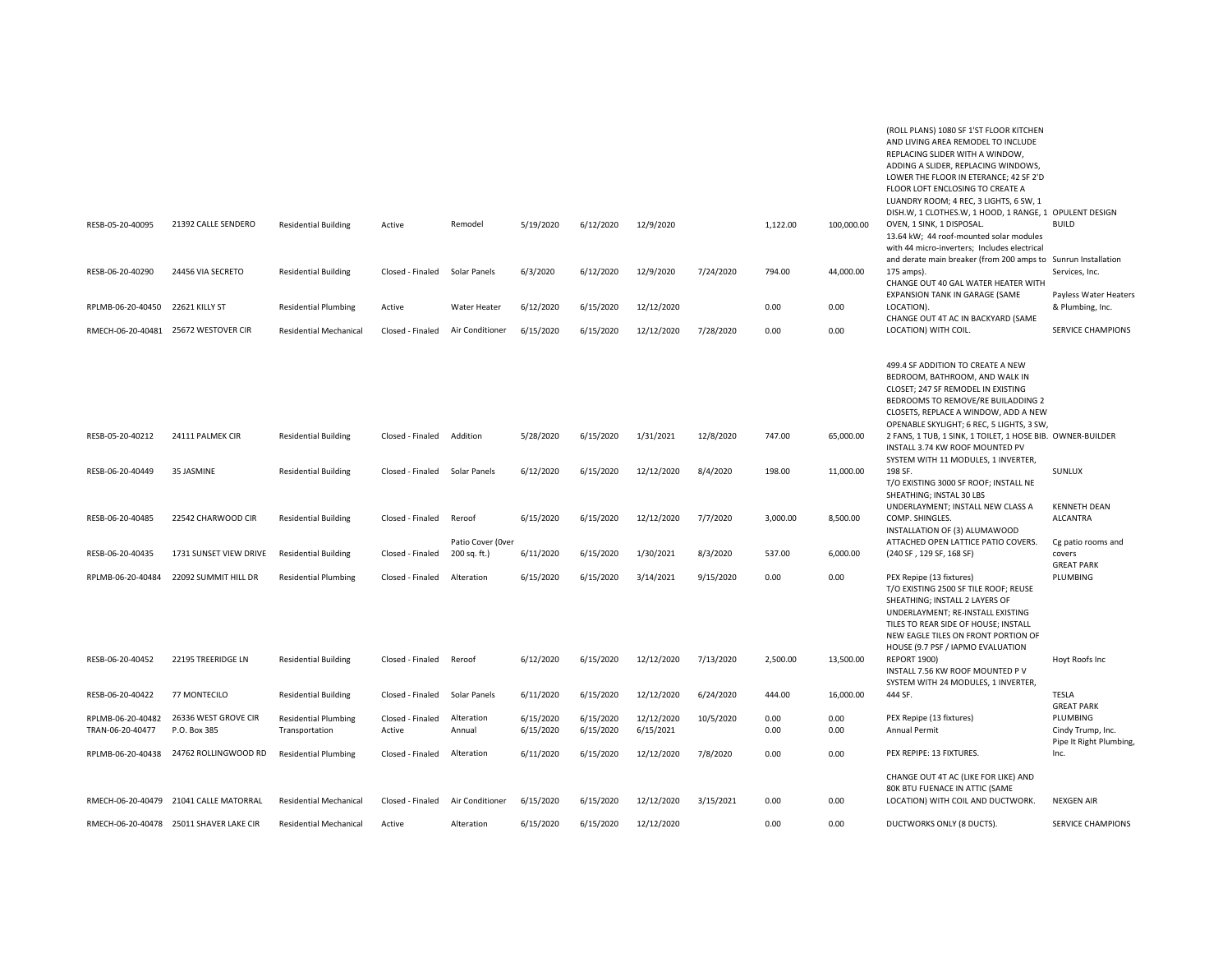| RESB-06-20-40429                      | 21923 ERIE LN               | <b>Residential Building</b>                                | Active                               | Solar Panels      | 6/11/2020              | 6/15/2020              | 12/12/2020               |                       | 444.00           | 16,000.00          | INSTALL 7.68 KW ROOF MOUNTED PV<br>SYSTEM WITH 24 MODULES, 1 INVERTER,<br>444 SF.                                                                                                                                                                                                                                                                                                                                    | <b>TESLA</b><br><b>GREAT PARK</b>                                                |
|---------------------------------------|-----------------------------|------------------------------------------------------------|--------------------------------------|-------------------|------------------------|------------------------|--------------------------|-----------------------|------------------|--------------------|----------------------------------------------------------------------------------------------------------------------------------------------------------------------------------------------------------------------------------------------------------------------------------------------------------------------------------------------------------------------------------------------------------------------|----------------------------------------------------------------------------------|
| RPLMB-06-20-40483                     | 22096 SUMMIT HILL DR        | <b>Residential Plumbing</b>                                | Active                               | Alteration        | 6/15/2020              | 6/15/2020              | 12/12/2020               |                       | 0.00             | 0.00               | PEX Repipe (13 fixtures)<br>CHANGE OUT 4T AC IN BACKYARD AND 48K                                                                                                                                                                                                                                                                                                                                                     | PLUMBING                                                                         |
| RMECH-06-20-40480 26 AVIGNON AV       |                             | <b>Residential Mechanical</b>                              | Closed - Finaled                     | Air Conditioner   | 6/15/2020              | 6/15/2020              | 12/12/2020               | 8/11/2020             | 0.00             | 0.00               | BTU FURNACE IN CLOSET (BOTH IN SAME<br>LOCATION) WITH COIL.<br>Tear-off existing asphalt comp. shingles;<br>Install new 30# felt (one layer) and new                                                                                                                                                                                                                                                                 | SERVICE CHAMPIONS                                                                |
| RESB-06-20-40488                      | 24258 LARKWOOD LN           | <b>Residential Building</b>                                | Closed - Finaled                     | Reroof            | 6/15/2020              | 6/15/2020              | 12/12/2020               | 7/20/2020             | 3,000.00         | 3,000.00           | Owens Corning 30 year composition<br>shingles.<br>Citywide Traffic Signal Systems Upgrade                                                                                                                                                                                                                                                                                                                            | OWNER/BUILDER                                                                    |
| ENCRH-06-20-40494                     |                             | Encroachment                                               | Closed - Finaled                     | Construction      | 6/16/2020              | 6/16/2020              | 3/31/2021                | 4/21/2021             | 0.00             | 0.00               | Project - CIP Project<br>A New 3 Story SFD, "Castellon @ Serrano<br>Summit" Plan 3-BR / 2,894 SF / Garage 420<br>SF / 2nd. Floor Deck 150 SF / 2.745/2.88 kw                                                                                                                                                                                                                                                         | Econolite                                                                        |
| RESB-02-20-39102                      | 199 DENALI                  | <b>Residential Building</b>                                | Closed - Finaled                     | New               | 2/24/2020              | 6/16/2020              | 12/13/2020               | 1/7/2021              | 2,894.00         | 454,440.00         | roof mounted PV system with 9 modules<br>/Lot 2                                                                                                                                                                                                                                                                                                                                                                      | <b>LENNAR HOMES OF</b><br>CALIFORNIA, INC.                                       |
| RESB-02-20-39089                      | 195 DENALI                  | <b>Residential Building</b>                                | Closed - Finaled                     | New               | 2/24/2020              | 6/16/2020              | 4/4/2021                 | 1/7/2021              | 1,919.00         | 323,551.00         | A New SFD, "Castellon @ Serrano Summit" /<br>Plan 1A / 1,919 SF / Garage 479 SF / Porch<br>23 SF / 2.44/2.56 kw roof mounted PV<br>system with 8 modules / Lot 4                                                                                                                                                                                                                                                     | LENNAR HOMES OF<br>CALIFORNIA, INC.                                              |
| RESB-02-20-39103<br>RPLMB-06-20-40493 | 187 DENALI<br>8 BAROQUE WAY | <b>Residential Building</b><br><b>Residential Plumbing</b> | Closed - Finaled<br>Closed - Finaled | New<br>Alteration | 2/24/2020<br>6/16/2020 | 6/16/2020<br>6/16/2020 | 12/13/2020<br>12/13/2020 | 1/7/2021<br>6/19/2020 | 3,339.00<br>0.00 | 543,481.00<br>0.00 | A New 3 Story SFD, "Castellon @ Serrano<br>Summit" Plan 4-BR / 3,339 SF / Garage 422<br>SF / Deck 288 SF / 2.745/2.880 kw roof<br>mounted PV system with 9 modules / Lot 8<br>PEX Repipe (Whole House - 10 fixtures)                                                                                                                                                                                                 | LENNAR HOMES OF<br>CALIFORNIA, INC.<br>Simpex Repipe, Inc.<br>Ameri-Cal Repipe & |
| RPLMB-06-20-40492 21051 BERRY GLEN    |                             | <b>Residential Plumbing</b>                                | Closed - Finaled                     | Alteration        | 6/16/2020              | 6/16/2020              | 12/13/2020               | 7/7/2020              | 0.00             | 0.00               | PEX Repipe (Whole House - 14 fixtures)<br>A New 3 Story SFD, "Castellon @ Serrano<br>Summit" Plan 3C / 2,894 SF / Garage 420 SF<br>/ 2nd. Floor Deck 150 SF / 2.745/2.88 kw<br>roof mounted PV system with 9 modules                                                                                                                                                                                                 | Plumbing, Inc.<br>LENNAR HOMES OF                                                |
| RESB-02-20-39100                      | 193 DENALI                  | <b>Residential Building</b>                                | Closed - Finaled                     | New               | 2/24/2020              | 6/16/2020              | 12/13/2020               | 1/7/2021              | 2,894.00         | 454,440.00         | /Lot 5<br>Remove an existing sliding door and an<br>existing window on the first floor and demo<br>the 48" wall between the two windows;<br>Replace with a new larger sliding door with                                                                                                                                                                                                                              | CALIFORNIA, INC.                                                                 |
| RESB-06-20-40266                      | 26512 ELMCREST WAY          | <b>Residential Building</b>                                | Active                               | Remodel           | 6/2/2020               | 6/16/2020              | 12/13/2020               |                       | 0.00             | 14,000.00          | a new header.                                                                                                                                                                                                                                                                                                                                                                                                        | B&W, LLC                                                                         |
|                                       |                             |                                                            |                                      | Tenant            |                        |                        |                          |                       |                  |                    | (ROLL PLANS) 1,710 SF INTERIOR TENANT<br>IMPROVEMENT AT NEW BUILDING SHELL<br>FOR A NEW "COFFEE BEAN & TEA LEAF"<br>TENANT. WORK INCLUDES: NEW INTERIOR<br>NON STRUCTURAL PARTITION WALLS AND<br>SUSPENDED CEILING TO CREATE NEW<br>SEATING AREA, KITCHEN AREA, (2) NEW<br>RESTROOMS, AND BACK OF HOUSE; NEW<br>MILLWORK FINISHES, AND MEP.<br>** ATTACHED LATTICE PATIO COVER AND<br>TRASH ENCLOSURE UNDER SEPERATE |                                                                                  |
| COMB-06-19-33626                      | 22441 EL TORO ROAD          | <b>Commercial Building</b>                                 | Closed - Finaled                     | Improvement       | 6/26/2019              | 6/16/2020              | 12/13/2020               | 9/22/2020             | 1,710.00         | 150,000.00         | PERMIT**                                                                                                                                                                                                                                                                                                                                                                                                             | <b>Tidalwave Enterprises</b>                                                     |
| RMECH-06-20-40498 24166 PALMEK CIR    |                             | <b>Residential Mechanical</b>                              | Closed - Finaled                     | Alteration        | 6/16/2020              | 6/16/2020              | 12/13/2020               | 9/3/2020              | 0.00             | 0.00               | 1-AC Changeout (3.5 tons, 16 SEER, in same<br>location on side of house) with Disconnect;<br>1-Coil; 1-FAU Changeout (80,000 BTU, in<br>same hall closet location).                                                                                                                                                                                                                                                  | Alicia Air Conditioning<br>& Heating, Inc.                                       |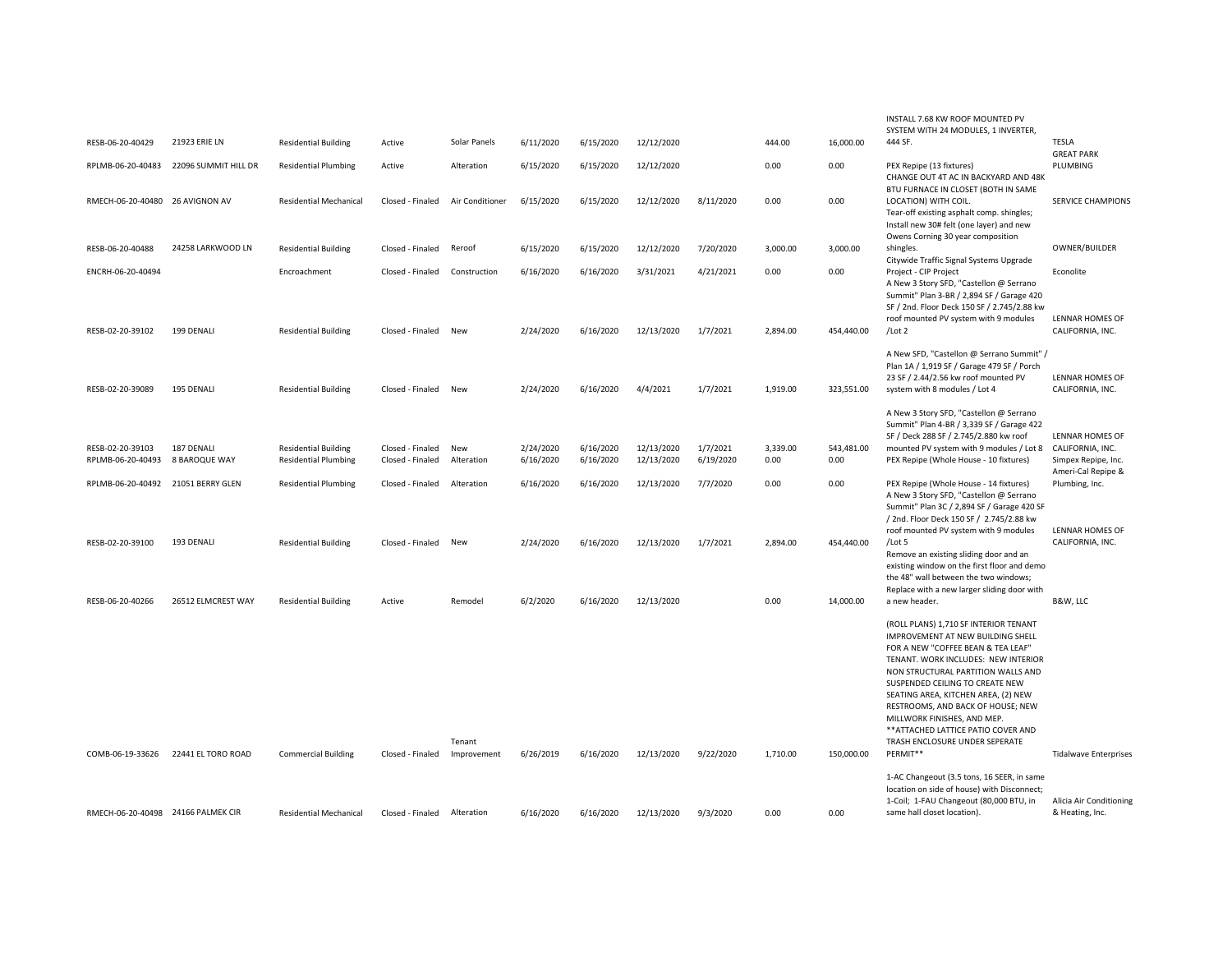| COMB-03-20-39667                   | 20651 LAKE FOREST DR<br>A104                 | <b>Commercial Building</b>    | Active           | Tenant<br>Improvement | 3/30/2020 | 6/16/2020 | 12/13/2020 |            | 2,000.00 | 10,000.00  | INSTALL APPROX 2,000 SF OF DRYWALL AT<br>AN EXISTING RESTURANT INTERIOR WALL<br>TO CREATE A NEW FIRE RATED WALL<br><b>BETWEEN UNITS.</b>                                                                     | OWNER-BUILDER                              |
|------------------------------------|----------------------------------------------|-------------------------------|------------------|-----------------------|-----------|-----------|------------|------------|----------|------------|--------------------------------------------------------------------------------------------------------------------------------------------------------------------------------------------------------------|--------------------------------------------|
| RESB-02-20-39096                   | 189 DENALI                                   | <b>Residential Building</b>   | Closed - Finaled | New                   | 2/24/2020 | 6/16/2020 | 12/13/2020 | 1/7/2021   | 2,273.00 | 366,621.00 | A New SFD, "Castellon @ Serrano Summit"<br>Plan 2AR / 2,273 SF / Garage 435 SF / Deck<br>99 SF / 2.44/5.56 kw roof mounted PV<br>system with 8 modules / Lot 7                                               | <b>LENNAR HOMES OF</b><br>CALIFORNIA, INC. |
| RESB-06-20-40332                   | 21926 LAKELAND AV                            | <b>Residential Building</b>   | Active           | Solar Panels          | 6/5/2020  | 6/16/2020 | 12/13/2020 |            | 258.00   | 15,750.00  | 4.830 kW; 14 roof-mounted solar modules<br>with 14 micro-inverters; Includes electrical. PARTNERS, INC.                                                                                                      | <b>ENERGY SERVICE</b>                      |
| RESB-02-20-39095                   | 191 DENALI                                   | <b>Residential Building</b>   | Closed - Finaled | New                   | 2/24/2020 | 6/16/2020 | 6/29/2021  | 1/7/2021   | 1,919.00 | 323,551.00 | A New SFD, "Castellon @ Serrano Summit"<br>/ Plan 1CR / 1,919 SF / Garage 479 SF /<br>Porch 23 SF / 2.44/2.56 kw roof mounted<br>PV system with 8 modules /Lot 6                                             | LENNAR HOMES OF<br>CALIFORNIA, INC.        |
| RESB-02-20-39099                   | 197 DENALI                                   | <b>Residential Building</b>   | Closed - Finaled | New                   | 2/24/2020 | 6/16/2020 | 12/13/2020 | 1/7/2021   | 2,273.00 | 366,621.00 | A New SFD, "Castellon @ Serrano Summit"<br>Plan 2B / 2,273 SF / Garage 435 SF / Deck<br>99 SF / 2.44/2.56 kw roof mounted PV<br>system with 8 modules/ Lot 3                                                 | LENNAR HOMES OF<br>CALIFORNIA, INC.        |
| RESB-02-20-39087                   | 201 DENALI                                   | <b>Residential Building</b>   | Closed - Finaled | New                   | 2/24/2020 | 6/16/2020 | 12/13/2020 | 1/7/2021   | 1,919.00 | 323,551.00 | A New SFD, "Castellon @ Serrano Summit" /<br>Plan 1A / 1,919 SF / Garage 479 SF / Porch<br>23 SF / 2.44/2.56 kw roof mounted PV<br>system with 8 modules / Lot 1<br>1-AC Changeout (4 tons, 15 SEER, in same | LENNAR HOMES OF<br>CALIFORNIA, INC.        |
| RMECH-06-20-40499 24525 VIA TONADA |                                              | <b>Residential Mechanical</b> | Closed - Finaled | Alteration            | 6/16/2020 | 6/16/2020 | 12/13/2020 | 8/5/2020   | 0.00     | 0.00       | backyard location) with Disconnect; 1-Coil;<br>1-FAU Changeout (80,000 BTU, in same<br>garage location).<br>New SFD "Brookhaven" / Plan 2-AR / 2,612                                                         | Alicia Air Conditioning<br>& Heating, Inc. |
| RESB-03-20-39284                   | 2243 ARROYO VIEJO COURT Residential Building |                               | Closed - Finaled | New                   | 3/4/2020  | 6/17/2020 | 12/14/2020 | 11/18/2020 | 2,612.00 | 315,090.00 | SF / Garage 422 SF / Porch 42 sq ft / CA<br>Room 109 SF / P-E-M / LOT # 11<br>New SFD "Windstone" / Plan 1-CR / 3,272 SF<br>/ Garage 599 SF / Porch 44 SF / CA Room                                          | Landsea Homes                              |
| RESB-02-20-38805                   | 1668 SONORA CREEK LANE Residential Building  |                               | Closed - Finaled | New                   | 2/10/2020 | 6/17/2020 | 5/24/2021  | 12/7/2020  | 3,272.00 | 402,519.00 | 208 SF / Opt. Covered Master Terrace 181<br>SF / P-M-E / LOT # 7<br>New SFD "Brookhaven" / Plan 3-BR / 3,099                                                                                                 | LANDSEA HOLDINGS<br>CORPORATION            |
| RESB-03-20-39289                   | 2237 ARROYO VIEJO COURT Residential Building |                               | Closed - Finaled | New                   | 3/4/2020  | 6/17/2020 | 12/14/2020 | 11/18/2020 | 3,099.00 | 352,306.00 | SF / Garage 475 SF / Porch 4 SF / CA Room<br>162 SF / P-E-M / LOT # 10<br>New SFD "Brookhaven" / Plan 1-AR / 2,492                                                                                           | LANDSEA HOLDINGS<br>CORPORATION            |
| RESB-03-20-39294                   | 2246 ARROYO VIEJO COURT Residential Building |                               | Closed - Finaled | New                   | 3/4/2020  | 6/17/2020 | 12/14/2020 | 11/18/2020 | 2,492.00 | 301,658.00 | SF / Garage 421 SF / Porch 44 SF / CA Room<br>116 SF / P-E-M / LOT # 5<br>(1) 200A TEMP. POWER POLE FOR                                                                                                      | Landsea Homes                              |
| CELEC-06-20-40506                  | 709.5 PELION                                 | <b>Commercial Electrical</b>  | Closed - Finaled | Meter                 | 6/17/2020 | 6/17/2020 | 12/14/2020 | 6/19/2020  | 0.00     | 0.00       | <b>CONSTRUCTION SITE AT "AMARA -</b><br>LENNAR".                                                                                                                                                             | Power Plus                                 |
|                                    | RMECH-06-20-40504 23272 BUCKLAND LN          | <b>Residential Mechanical</b> | Active           | Alteration            | 6/17/2020 | 6/17/2020 | 12/14/2020 |            | 0.00     | 0.00       | DUCTWORK ONLY.                                                                                                                                                                                               | <b>SERVICE CHAMPIONS</b>                   |
| RESB-06-20-40502                   | 21381 BRANDYWINE LN                          | <b>Residential Building</b>   | Closed - Finaled | Reroof                | 6/17/2020 | 6/17/2020 | 12/14/2020 | 6/30/2020  | 2,400.00 | 10,000.00  | T/O EXISTING 2400 SF ROOF; INSTALL 1<br>LAYER OF SYNTHETIC UNDERLAYMENT;<br>INSTALL NEW 50 YEARS ASPHALT SHINGLES. Professional Roofing                                                                      |                                            |
| RESB-05-20-39987                   | 21272 CALLE GRUTA                            | <b>Residential Building</b>   | Closed - Finaled | Solar Panels          | 5/8/2020  | 6/17/2020 | 12/14/2020 | 10/29/2020 | 648.00   | 22,000.00  | 11.70 kW; 36 roof-mounted solar modules<br>with 36 microinverters; Includes electrical. Construction, Inc.                                                                                                   | Lift Energy                                |
| RESB-02-20-38841                   | 1676 SONORA CREEK LANE Residential Building  |                               | Closed - Finaled | New                   | 2/11/2020 | 6/17/2020 | 5/24/2021  | 11/25/2020 | 3.814.00 | 463.109.00 | New SFD "Windstone" / Plan 3-DR / 3,814 SF<br>/ Garage 579 SF / CA Room 206 SF / Opt.<br>Master Terrace 206 SF / P-M-E / LOT # 8                                                                             | Landsea Homes                              |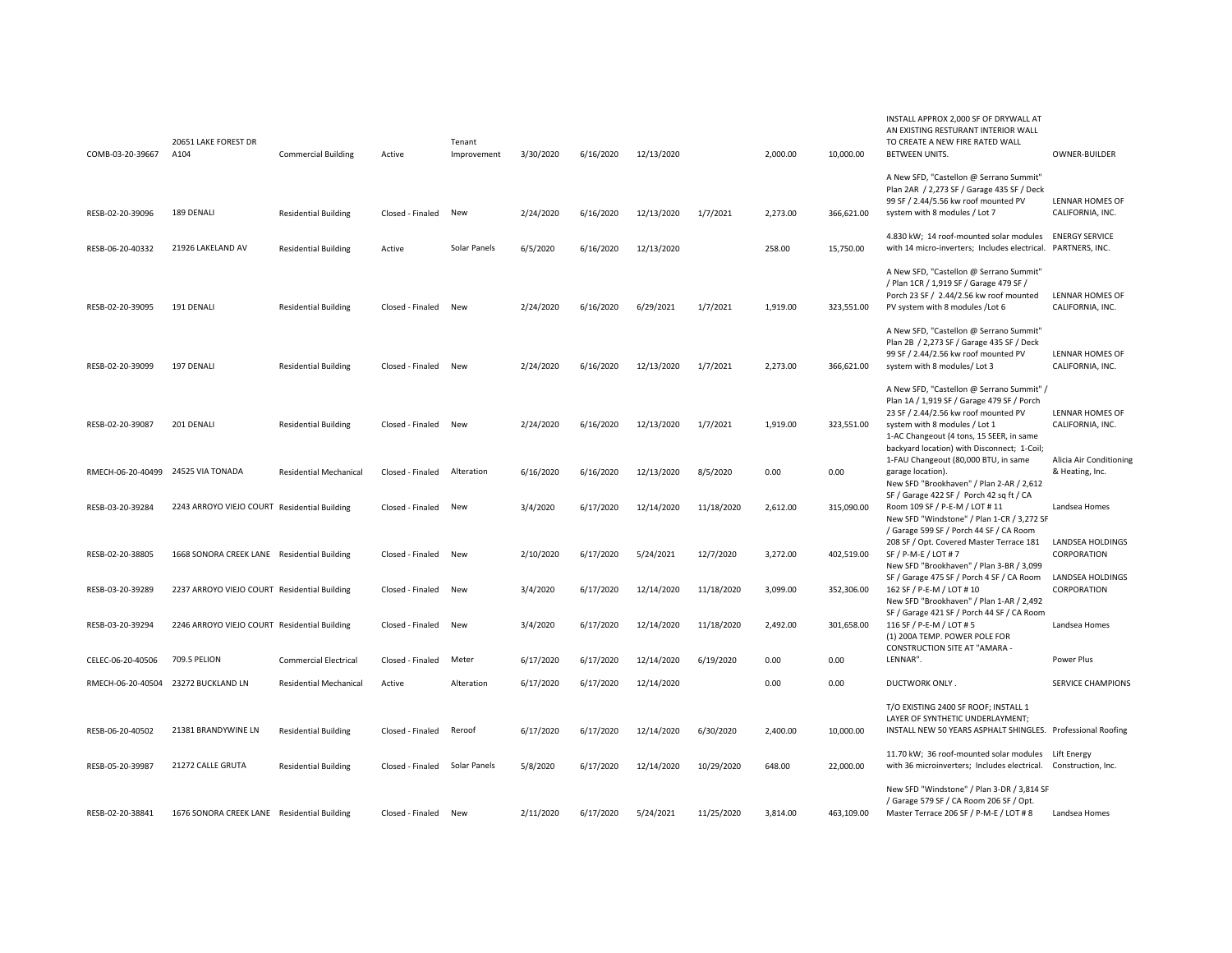| RESB-03-20-39293  | 2234 ARROYO VIEJO COURT Residential Building                       |                               | Closed - Finaled | New                               | 3/4/2020  | 6/17/2020 | 12/14/2020 | 11/18/2020 | 2,612.00  | 315,090.00   | New SFD "Brookhaven" / Plan 2-B / 2,612 SF<br>/ Garage 422 SF / CA Room 109 SF / P-E-M /<br>LOT#7<br>A New MFD 4-Plex Townhome Building -<br>"Covera @ Serrano Summit 7,152 SF/ACC /                                                                              | Landsea Homes                              |
|-------------------|--------------------------------------------------------------------|-------------------------------|------------------|-----------------------------------|-----------|-----------|------------|------------|-----------|--------------|-------------------------------------------------------------------------------------------------------------------------------------------------------------------------------------------------------------------------------------------------------------------|--------------------------------------------|
| RESB-03-20-39433  | 389,391,393,395 TREVINCA<br>bldg 7                                 | <b>Residential Building</b>   | Closed - Finaled | New                               | 3/11/2020 | 6/17/2020 | 12/14/2020 | 2/26/2021  | 7,152.00  | 954,739.00   | Deck-Patio 312 SF / Utility 31 SF / Garage<br>1,827 SF / BLDG #7                                                                                                                                                                                                  | LENNAR HOMES OF<br>CALIFORNIA, INC.        |
| RELEC-06-20-40505 | 24542 VIA TEQUILA                                                  | <b>Residential Electrical</b> | Active           | Remodel                           | 6/17/2020 | 6/17/2020 | 12/14/2020 |            | 0.00      | 0.00         | INSTALL 50A NEMA 6-50 OUTLET INSIDE THE<br>GARAGE FOR AN EV CHARGER.                                                                                                                                                                                              | <b>OWNER-BUILDER</b>                       |
| RESB-07-19-34218  | 273,275,277,279,281,283,28<br>5,287 CARMONA BLDG 5                 | <b>Residential Building</b>   | Closed - Finaled | New                               | 7/25/2019 | 6/17/2020 | 12/14/2020 | 1/11/2021  | 12,580.00 |              | New 8-Plex MFD Building (3-story) "Arieta<br>@ Serrano Summit" 12,580 SF / Garage<br>4,004 SF / Utility 39 SF / Balcony/Deck 670<br>1,629,000.00 SF / M-E-P / BUILDING #5                                                                                         | LENNAR HOMES OF<br>CALIFORNIA, INC.        |
| RPLMB-06-20-40503 | 25161 CAMPO ROJO                                                   | <b>Residential Plumbing</b>   | Closed - Finaled | Alteration                        | 6/17/2020 | 6/17/2020 | 12/14/2020 | 7/15/2020  | 0.00      | 0.00         | PEX Repipe (Whole House - 11 fixtures)<br>A New MFD 5-Plex Townhome Building /                                                                                                                                                                                    | Pipe It Right Plumbing,<br>Inc.            |
| RESB-03-20-39425  | 390,392,394,396,398<br>TREVINCA bldg 5<br>397,399,401,403 TREVINCA | <b>Residential Building</b>   | Closed - Finaled | New                               | 3/11/2020 | 6/17/2020 | 4/6/2021   | 2/26/2021  | 8,822.00  | 1,200,000.00 | ACC "Covera @ Serrano Summit" 8,822 SF /<br>Garage 2,286 SF / Deck-Patio 366 SF / Utility LENNAR HOMES OF<br>31 SF / Building #5<br>A New MFD 4-Plex Townhome Building -<br>"Covera @ Serrano Summit 7,152 SF/ACC /<br>Deck-Patio 312 SF / Utility 31 SF / Garage | CALIFORNIA, INC.<br><b>LENNAR HOMES OF</b> |
| RESB-03-20-39434  | bldg 6                                                             | <b>Residential Building</b>   | Closed - Finaled | New                               | 3/11/2020 | 6/17/2020 | 4/27/2021  | 2/26/2021  | 7,152.00  | 954,739.00   | 1,827 SF / BLDG #6                                                                                                                                                                                                                                                | CALIFORNIA, INC.                           |
| CELEC-06-20-40507 | 497.5 SERRANO SUMMIT                                               | <b>Commercial Electrical</b>  | Closed - Finaled | Meter                             | 6/17/2020 | 6/17/2020 | 12/14/2020 | 6/25/2020  | 0.00      | 0.00         | (1) 200A TEMP. POWER POLE AND (1) 200A<br>DISTRIBUTION PANEL FOR CONSTRUCTION<br>SITE AT "SERRANO SUMMIT".<br>New SFD "Brookhaven" / Plan 3-C / 3,099 SF                                                                                                          | Power Plus                                 |
| RESB-03-20-39282  | 2240 ARROYO VIEJO COURT Residential Building                       |                               | Closed - Finaled | New                               | 3/4/2020  | 6/17/2020 | 12/14/2020 | 11/18/2020 | 3,099.00  | 352,306.00   | / Garage 475 SF / Porch 4 SF / CA Room 162 LANDSEA HOLDINGS<br>SF / P-E-M / LOT # 6                                                                                                                                                                               | CORPORATION                                |
| RESB-02-20-38839  | 1660 SONORA CREEK LANE Residential Building                        |                               | Closed - Finaled | New                               | 2/11/2020 | 6/17/2020 | 12/14/2020 | 11/25/2020 | 3,814.00  | 463,109.00   | New SFD "Windstone" / Plan 3-AR / 3,814 SF<br>/ Garage 579 SF / CA Room 206 SF / Opt.<br>Master Terrace 206 SF / P-M-E / LOT # 6<br>New SFD "Brookhaven" / Plan 3-C / 3,099 SF<br>/ Garage 475 SF / Porch 4 SF / CA Room 162                                      | LANDSEA HOLDINGS<br>CORPORATION            |
| RESB-03-20-39281  | 2228 ARROYO VIEJO COURT Residential Building                       |                               | Closed - Finaled | New                               | 3/4/2020  | 6/17/2020 | 12/14/2020 | 11/18/2020 | 3,099.00  | 352,306.00   | SF / P-E-M / LOT # 8<br>New SFD "Brookhaven" / Plan 3-C / 3,099 SF                                                                                                                                                                                                | Landsea Homes                              |
| RESB-03-20-39279  | 2249 ARROYO VIEJO COURT Residential Building                       |                               | Closed - Finaled | New                               | 3/4/2020  | 6/17/2020 | 12/14/2020 | 11/18/2020 | 3,099.00  | 352,306.00   | / Garage 475 SF / Porch 4 SF / CA Room 162<br>SF / P-E-M / LOT # 12                                                                                                                                                                                               | Landsea Homes<br>ALL AROUND HEATING        |
| RMECH-06-20-40448 | 22062 HEIDI AV                                                     | <b>Residential Mechanical</b> | Closed - Finaled | Air Conditioner                   | 6/12/2020 | 6/17/2020 | 12/14/2020 | 6/22/2020  | 0.00      | 0.00         | CHANGE OUT <5T AC AND <100K BTU<br>FURNACE (LIKE FOR LIKE).<br>New SFD "Brookhaven" / Plan 1-BR / 2,492                                                                                                                                                           | AND AIR -<br>CONDITIONING                  |
| RESB-03-20-39291  | 2231 ARROYO VIEJO COURT Residential Building                       |                               | Closed - Finaled | New                               | 3/4/2020  | 6/17/2020 | 12/14/2020 | 11/18/2020 | 2,492.00  | 301,658.00   | SF / Garage 421 SF / CA Room 116 SF / P-E- LANDSEA HOLDINGS<br>$M / LOT$ #9<br>New SFD "Windstone" / Plan 1-DR / 3,272 SF<br>/ Garage 599 SF / Porch 58 SF / CA Room                                                                                              | CORPORATION                                |
| RESB-02-20-38807  | 1692 SONORA CREEK LANE Residential Building                        |                               | Closed - Finaled | New                               | 2/10/2020 | 6/17/2020 | 12/14/2020 | 11/25/2020 | 3.272.00  | 402,519.00   | 208 SF / Opt. Master Terrace 181 SF / P-M-E LANDSEA HOLDINGS<br>/ LOT #10                                                                                                                                                                                         | CORPORATION                                |
| RESB-06-20-40531  | 25111 SHAVER LAKE CIR                                              | <b>Residential Building</b>   | Active           | Patio Cover (Over<br>200 sq. ft.) | 6/18/2020 | 6/18/2020 | 12/15/2020 |            | 365.00    | 5,100.00     | CONSTRUCTION OF A 364.5 SF<br>ALOMUWOOD ATTACHED SOLD ROOF<br>PATIO COVER; 4 LIGHTS, 1 FAN, 2 HEATERS. PRO INSTALLATION<br>T/O EXISTING 2500 SF TILE ROOF; INSTALL 2<br>LAYERS OF #30 FELT; INSTALL EAGLELITE                                                     |                                            |
| RESB-06-20-40536  | 26975 BRIGHTON LN                                                  | <b>Residential Building</b>   | Active           | Reroof                            | 6/18/2020 | 6/18/2020 | 12/15/2020 |            | 2.500.00  | 11.500.00    | TILES (7.2 PSF / ESR 1900)                                                                                                                                                                                                                                        | Adam's Roofing, Inc.                       |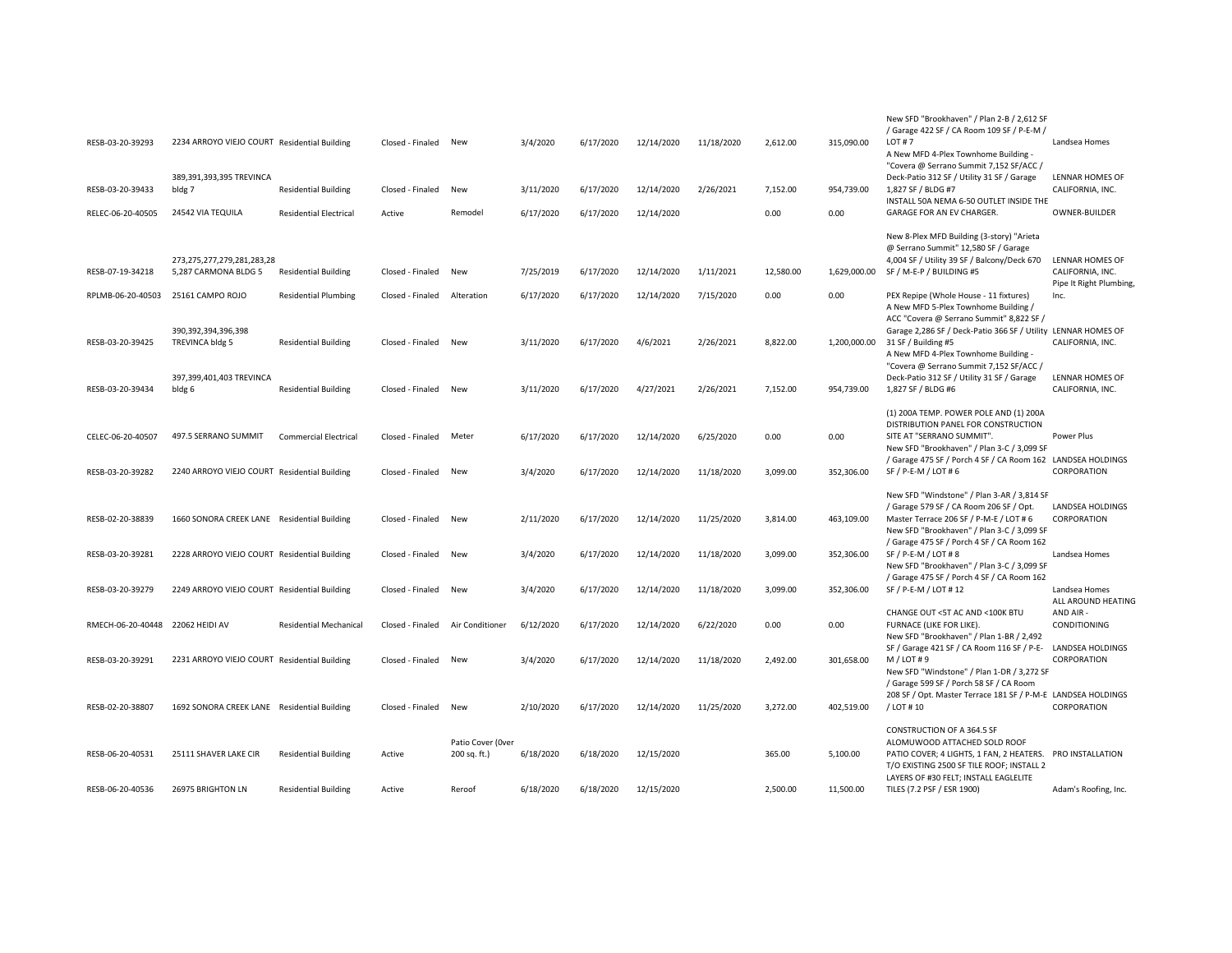| RESB-06-20-40490  | 23981 QUAIL WAY                                                             | <b>Residential Building</b> | Closed - Finaled | Solar Panels                  | 6/15/2020 | 6/18/2020 | 12/15/2020 | 10/14/2020 | 672.00    | 10.010.00 | 4.55 kW; 14 roof-mounted solar modules<br>with 14 optimizers and 1 inverter (adding to<br>an existing solar photovoltaic system);<br>Includes electrical.                                                                                                                                                                                                                                                                                                                                                                                                                                                                                     | <b>VIVINT SOLAR</b>                                                |
|-------------------|-----------------------------------------------------------------------------|-----------------------------|------------------|-------------------------------|-----------|-----------|------------|------------|-----------|-----------|-----------------------------------------------------------------------------------------------------------------------------------------------------------------------------------------------------------------------------------------------------------------------------------------------------------------------------------------------------------------------------------------------------------------------------------------------------------------------------------------------------------------------------------------------------------------------------------------------------------------------------------------------|--------------------------------------------------------------------|
| RESB-06-20-40533  | 21082, 21084, 21092,<br>21094, 21102, 21104, 21112<br><b>CALLE DE PASEO</b> | <b>Residential Building</b> | Closed - Finaled | Reroof                        | 6/18/2020 | 6/18/2020 | 12/15/2020 | 7/17/2020  | 10,700.00 | 71,724.00 | REROOF 7-UNIT BLDG: Tear-off existing<br>concrete tiles (standard weight); Replace<br>plywood deck, as needed; Install Boral<br>TileSeal underlayment, edge metal (26-<br>gauge baked enamel), head wall, hip & ridge<br>(Boral Zephyr & Wakaflex), and penetration<br>flashings (26-gauge galvanized steel); Install<br>new standard weight concrete tiles (Boral<br>Barcelona 900 Prof. Tile, Color=Morning<br>Rose, ICC ESR #1647, approx. 9 lbs/sf);<br>Concrete ridge and rake tile to match field<br>tile.                                                                                                                              | <b>FONTAINE</b><br>WEATHERPROOFING,<br>INC.                        |
|                   |                                                                             |                             |                  |                               |           |           |            |            |           |           | Demolition (& Backfill) of Swimming Pool                                                                                                                                                                                                                                                                                                                                                                                                                                                                                                                                                                                                      |                                                                    |
| RESB-06-20-40532  | 21496 VIA SOMBREADA                                                         | <b>Residential Building</b> | Closed - Finaled | Demolition                    | 6/18/2020 | 6/18/2020 | 12/15/2020 | 6/30/2020  | 0.00      | 4,000.00  | and Spa - future landscape use only.                                                                                                                                                                                                                                                                                                                                                                                                                                                                                                                                                                                                          | Frisch & Sons, Inc.                                                |
| COMB-06-20-40414  | 22600 LAMBERT ST 1006                                                       | <b>Commercial Building</b>  | Closed - Finaled | Non-Structural<br>Alterations | 6/10/2020 | 6/18/2020 | 12/15/2020 | 4/30/2021  | 0.00      | 1,500.00  | ACCESSIBILITY IMPROVEMENTS FOR "REACH<br>COMMUNITY CHURCH" TO INCLUDE: NEW<br>ADA PARKING, NEW KICK PLATES, NEW ADA MANAGEMENT<br>SYMBOLS, NEW HANDRAIL.<br>New Swimming Pool (365 SF) & New Spa (49                                                                                                                                                                                                                                                                                                                                                                                                                                          | <b>HARDROCK</b><br>CORPORATION                                     |
| POOL-06-20-40542  | 23102 TULIP ST                                                              | <b>Combination Pool/Spa</b> | Closed - Finaled | Residential                   | 6/18/2020 | 6/18/2020 | 12/15/2020 | 10/16/2020 | 414.00    | 60,000.00 | SF) with related equipment.                                                                                                                                                                                                                                                                                                                                                                                                                                                                                                                                                                                                                   | Angel's Pools, Inc.<br>Ameri-Cal Repipe &                          |
| RPLMB-06-20-40528 | 21173 GLADIOLOS WAY                                                         | <b>Residential Plumbing</b> | Closed - Finaled | Alteration                    | 6/18/2020 | 6/18/2020 | 12/23/2020 | 6/26/2020  | 0.00      | 0.00      | PEX Repipe (Whole House - 13 fixtures)<br>INSTALL 24.41 SF NON-ILLUMINATED FOAM                                                                                                                                                                                                                                                                                                                                                                                                                                                                                                                                                               | Plumbing, Inc.                                                     |
| SIGN-06-20-40534  | 27221 BURBANK                                                               | Sign                        | Closed - Finaled | Wall Sign                     | 6/18/2020 | 6/18/2020 | 1/25/2021  | 7/31/2020  | 24.00     | 1,800.00  | LETTERS SIGN FOR "WHITE MECHANICAL.<br>INC."                                                                                                                                                                                                                                                                                                                                                                                                                                                                                                                                                                                                  | <b>CALIBER SIGNS &amp;</b><br><b>IMAGING</b><br>Ameri-Cal Repipe & |
| RPLMB-06-20-40527 | 21134 JASMINES WAY                                                          | <b>Residential Plumbing</b> | Active           | Alteration                    | 6/18/2020 | 6/18/2020 | 12/23/2020 |            | 0.00      | 0.00      | PEX Repipe (Whole House - 14 fixtures)                                                                                                                                                                                                                                                                                                                                                                                                                                                                                                                                                                                                        | Plumbing, Inc.<br><b>GREAT PARK</b>                                |
| RPLMB-06-20-40530 | 22096 NEWBRIDGE WAY                                                         | <b>Residential Plumbing</b> | Closed - Finaled | Alteration                    | 6/18/2020 | 6/18/2020 | 12/15/2020 | 10/5/2020  | 0.00      | 0.00      | PEX Repipe (13 fixtures)                                                                                                                                                                                                                                                                                                                                                                                                                                                                                                                                                                                                                      | PLUMBING                                                           |
| RESB-02-20-39165  | 21124 PASEO VEREDA                                                          | <b>Residential Building</b> | Closed - Finaled | Remodel                       | 2/28/2020 | 6/19/2020 | 12/16/2020 | 4/30/2021  | 600.00    | 10,000.00 | Add partition walls in existing master<br>bedroom on 2nd floor to create an<br>accessory dwelling unit (ADU) of 600 SF<br>consisting of two new bedrooms, one new<br>bathroom (and one existing bathroom), a<br>kitchen, and a wet bar. 1-Gas Line for Stove<br>2-Sinks 1-Shower 1-Toilet; 15-Rec 6-Lights<br>8-Switches 3-New Smoke Detectors<br>(hardwired) 2-Subpanels; 1-Mech Alt.<br>(Ductwork) 1-Vent Fan. ** 2/17/21 -<br>PERMIT REVISED: ADU floor plan changed<br>to relocate bedroom closet, eliminate wet<br>bar, relocate existing bathroom (toilet,<br>shower, sink), and add laundry area<br>(electrical for washer & dryer).** | OWNER/BUILDER                                                      |
| RESB-06-20-40557  | 21961 YELLOWSTONE LN                                                        | <b>Residential Building</b> | Closed - Finaled | Remodel                       | 6/19/2020 | 6/19/2020 | 6/14/2021  | 3/10/2021  | 0.00      | 15,000.00 | MASTER BATH & UPSTAIRS BATH REMODEL -<br>MASTER BATH: 1-Shower (with tile / lath /<br>hot mop), 2-Sinks, 1-Toilet; 2-Lights, 2-Rec;<br>1-Vent Fan; UPSTAIRS BATH: 2-Sinks, 1-<br>Toilet; 2-Lights, 2-Rec.                                                                                                                                                                                                                                                                                                                                                                                                                                     |                                                                    |
|                   |                                                                             |                             |                  |                               |           |           |            |            |           |           |                                                                                                                                                                                                                                                                                                                                                                                                                                                                                                                                                                                                                                               |                                                                    |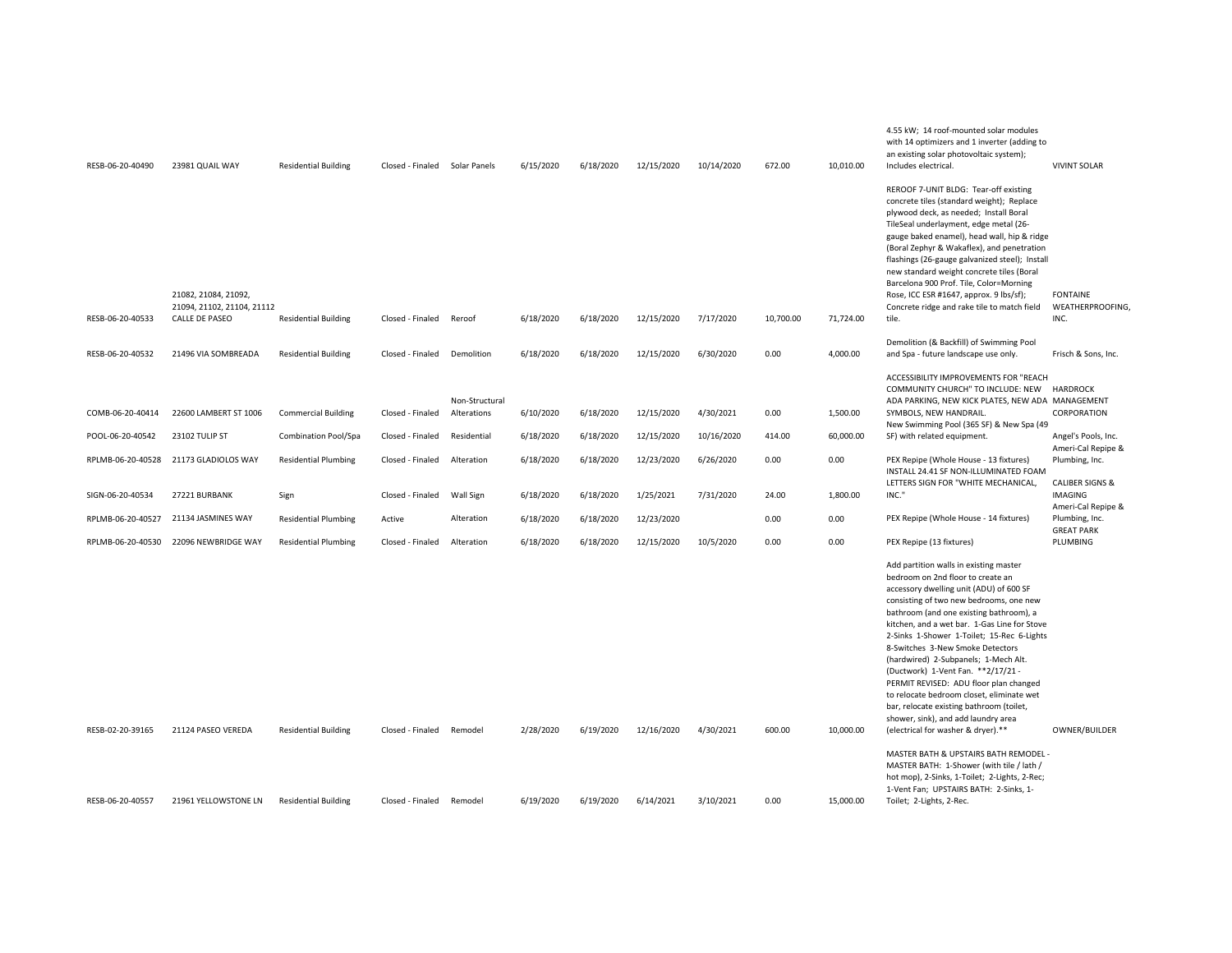|                                     |                                          |                               |                  |                  |           |           |            |            |          |           | New Electrical: 30-Lights (new); 13-<br>Switches (new); 3-Rec (new) in kitchen,<br>living room, garage & throughout house.<br>** permit revised on 6/24/2020 to add 2                                                                                                                                                                                                                                        |                                                                                       |
|-------------------------------------|------------------------------------------|-------------------------------|------------------|------------------|-----------|-----------|------------|------------|----------|-----------|--------------------------------------------------------------------------------------------------------------------------------------------------------------------------------------------------------------------------------------------------------------------------------------------------------------------------------------------------------------------------------------------------------------|---------------------------------------------------------------------------------------|
| RELEC-06-20-40554                   | 23101 CAVANAUGH RD                       | <b>Residential Electrical</b> | Closed - Finaled | Remodel          | 6/19/2020 | 6/19/2020 | 12/16/2020 | 7/20/2020  | 0.00     | 0.00      | lights, 1 rec, 1 sw**<br>1-New AC Unit (2 tons, 14 SEER, to be                                                                                                                                                                                                                                                                                                                                               | OWNER/BUILDER                                                                         |
|                                     | RMECH-06-20-40552 25652 RIMGATE DR 5A    | <b>Residential Mechanical</b> | Closed - Finaled | Air Conditioner  | 6/19/2020 | 6/19/2020 | 12/16/2020 | 7/8/2020   | 0.00     | 0.00      | located on back patio) with disconnect and SPICER MECHANICAL<br>new electrical for AC; 1-Coil.                                                                                                                                                                                                                                                                                                               | INC.                                                                                  |
| COMB-06-20-40431                    | 24752 TOLEDO WAY                         | <b>Commercial Building</b>    | Closed - Finaled | Cell Site        | 6/11/2020 | 6/19/2020 | 12/16/2020 | 9/21/2020  | 0.00     | 30,000.00 | (ROLL PLANS) MODIFICATION TO AN<br>EXISTING WIRELESS SITE FOR "AT & T" TO<br>INCLUDE: INSTALL (1) FLX21 PURCELL<br>CABINET; REMOVE (1) EXISTING PURCELL<br>CABINET; INSTALL (1) NEW BATTERY<br>CABINET, RE-INSTALL (12) EXISTING<br>BATTERIES, INSTALL (4) NEW BATTERIES.<br>1-AC Changeout (4 tons, 16 SEER, in same<br>backyard location) with Disconnect; 1-Coil;<br>1-FAU Changeout (80,000 BTU, in same | <b>BECHTEL</b><br><b>INFRASTRUCTURE</b><br>AND POWER CORP.<br>Alicia Air Conditioning |
|                                     | RMECH-06-20-40561 22882 HICKORY HILLS AV | <b>Residential Mechanical</b> | Closed - Finaled | Alteration       | 6/19/2020 | 6/19/2020 | 12/16/2020 | 8/24/2020  | 0.00     | 0.00      | garage location).                                                                                                                                                                                                                                                                                                                                                                                            | & Heating, Inc.                                                                       |
| RMECH-06-20-40560                   | 24491 VIA TEQUILA                        | <b>Residential Mechanical</b> | Active           | Air Conditioner  | 6/19/2020 | 6/19/2020 | 1/5/2021   |            | 0.00     | 0.00      | 1-AC Changeout (5 tons, 14 SEER, in same<br>backyard location) with Disconnect and TXV.<br>PEX Repipe (15 fixtures, including hose                                                                                                                                                                                                                                                                           | Alicia Air Conditioning<br>& Heating, Inc.<br>Pacific Coast Copper                    |
| RPLMB-06-20-40585 25422 SHOSHONE DR |                                          | <b>Residential Plumbing</b>   | Active           | Alteration       | 6/22/2020 | 6/22/2020 | 12/19/2020 |            | 0.00     | 0.00      | bibbs)                                                                                                                                                                                                                                                                                                                                                                                                       | Repipe, Inc.                                                                          |
| RELEC-06-20-40489                   | 25181 PIZARRO RD                         | <b>Residential Electrical</b> | Closed - Finaled | Alteration       | 6/15/2020 | 6/22/2020 | 12/19/2020 | 8/12/2020  | 0.00     | 0.00      | REPLACE THE INVERTER ON AN EXISTING<br>9.72 KW ROOF MOUNTED PV SYSTEM:<br>INSTALL 9.8 KWH ENERGY STORAGE SYSTEM<br>WITH 1 BATTERY; NEW LOAD CENTER.                                                                                                                                                                                                                                                          | SUNSOLAR U S                                                                          |
| RPLMB-06-20-40586 33 RUE MONET      |                                          | <b>Residential Plumbing</b>   | Active           | Water Heater     | 6/22/2020 | 6/22/2020 | 12/19/2020 |            | 0.00     | 0.00      | CHANGE OUT 50 GAL WATER HEATER WITH Competent Plumbing<br>EXPANSION TANK IN THE GARAGE.                                                                                                                                                                                                                                                                                                                      | Inc.                                                                                  |
| RESB-06-20-40247                    | <b>6 ENCINAL</b>                         | <b>Residential Building</b>   | Closed - Finaled | Remodel          | 6/1/2020  | 6/22/2020 | 12/19/2020 | 9/16/2020  | 0.00     | 15,000.00 | <b>REPLACE EXISTING FRENCH</b><br>DOORS/WINDOWS BY FOLDING DOOR AT<br>THE BACK OF HOUSE; REPLACE WINDOWS<br>AND TO INCREASE THEIR SIZE.<br>INSTALL 4.485 KW ROOF MOUNTED PV<br>SYSTEM WITH 13 MODULES.                                                                                                                                                                                                       | J A J Contracting<br><b>TLP Electric</b>                                              |
| RESB-06-20-40437                    | <b>63 MONTECILO</b>                      | <b>Residential Building</b>   | Closed - Finaled | Solar Panels     | 6/11/2020 | 6/22/2020 | 12/19/2020 | 7/28/2020  | 240.00   | 13,220.00 | MICROINVERTERS, 240 SF.<br>INSTALL (2) ILLUMINATED 17.08 SF WALL                                                                                                                                                                                                                                                                                                                                             | Integrations, Inc.                                                                    |
| SIGN-06-20-40583                    | 23615 EL TORO Y-2                        | Sign                          | Closed - Finaled | <b>Wall Sign</b> | 6/22/2020 | 6/22/2020 | 12/19/2020 | 10/13/2020 | 17.00    | 9,500.00  | SIGNS FOR "HANDELS"                                                                                                                                                                                                                                                                                                                                                                                          | ALL CALIFORNIA SIGNS<br><b>GREAT PARK</b>                                             |
| RPLMB-06-20-40593                   | 26336 SPRING CREEK CIR                   | <b>Residential Plumbing</b>   | Active           | Alteration       | 6/23/2020 | 6/23/2020 | 12/20/2020 |            | 0.00     | 0.00      | PEX REPIPE: 13 FIXTURES.<br>1-AC Unit Changeout (PTAC Unit, in same                                                                                                                                                                                                                                                                                                                                          | PLUMBING                                                                              |
| RMECH-06-20-40508                   | 20702 EL TORO RD 374                     | <b>Residential Mechanical</b> | Active           | Air Conditioner  | 6/17/2020 | 6/23/2020 | 12/20/2020 |            | 0.00     | 0.00      | living room location).                                                                                                                                                                                                                                                                                                                                                                                       | White Mechanical, Inc.                                                                |
| RESB-06-20-40603                    | 25202 ROMERA PL                          | <b>Residential Building</b>   | Closed - Finaled | Reroof           | 6/23/2020 | 6/23/2020 | 12/20/2020 | 7/2/2020   | 3,535.00 | 18,000.00 | Tear-off existing comp. shingles; Replace<br>sheathing, if necessary; Install Certainteed<br>comp. shingles (30.59 squares) on main<br>house and garage; Install bitumen torch<br>down on flat section of roof (4.76 squares). HD ROOFS, INC.<br>1-New AC Unit (3 tons, 14 SEER, in new<br>backyard location) with Disconnect; 1-Coil;<br>1-FAU Changeout (60,000 BTU, in same                               | Dynamic Air Services,                                                                 |
| RMECH-06-20-40595 25312 2ND ST      |                                          | <b>Residential Mechanical</b> | Active           | Alteration       | 6/23/2020 | 6/23/2020 | 12/20/2020 |            | 0.00     | 0.00      | interior closet location).<br>CHANGE OUT 1.5T AC UNIT IN BACK YARD<br>(SAME LOCATION) WITH A NEW                                                                                                                                                                                                                                                                                                             | Inc.<br><b>RICK'S HEATING AND</b>                                                     |
|                                     | RMECH-06-20-40598 25885 TRABUCO RD 106   | <b>Residential Mechanical</b> | Closed - Finaled | Air Conditioner  | 6/23/2020 | 6/23/2020 | 12/20/2020 | 9/21/2020  | 0.00     | 0.00      | DISCONNECT.                                                                                                                                                                                                                                                                                                                                                                                                  | AIR                                                                                   |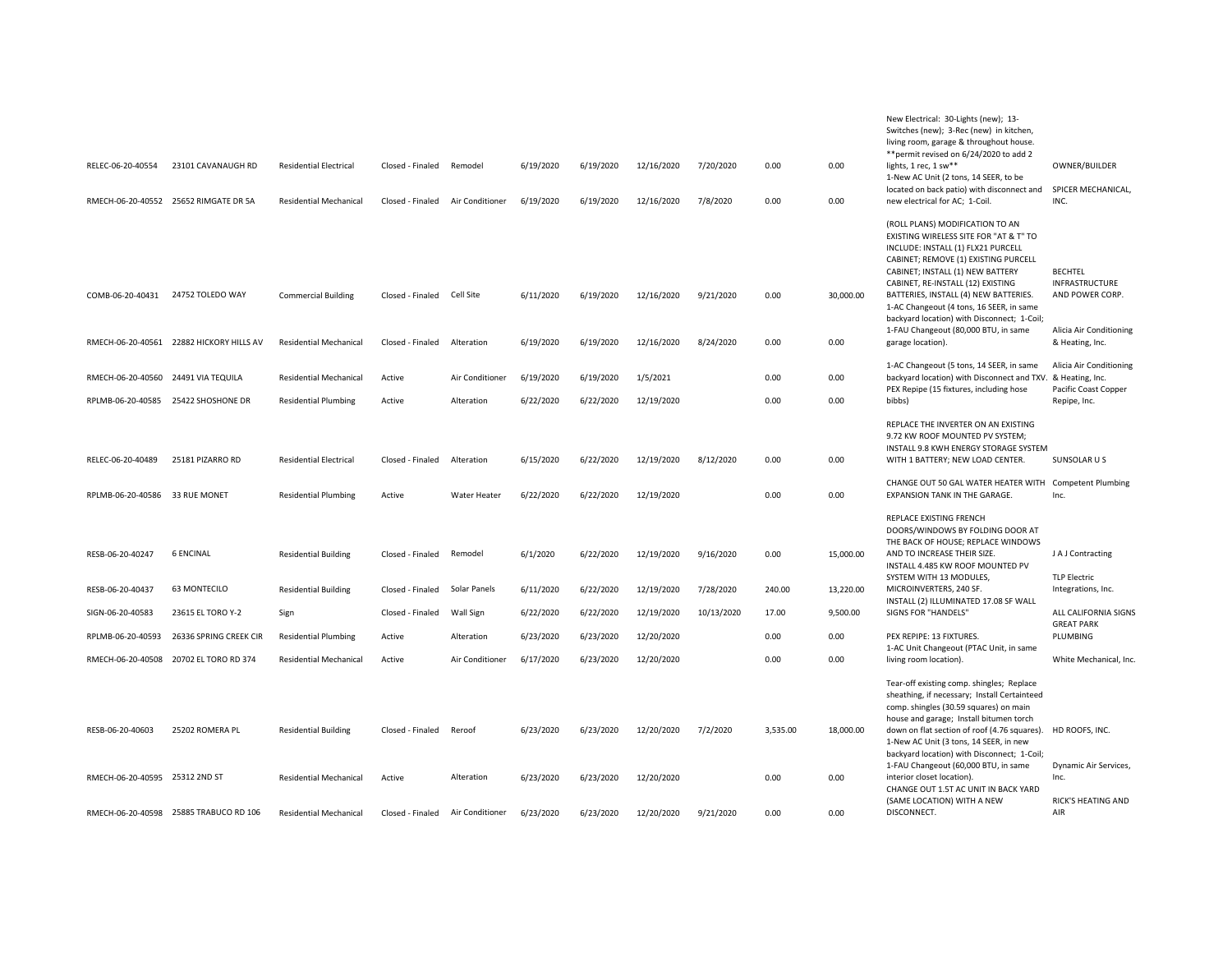|                   | RPLMB-06-20-40594 22006 SUMMIT HILL DR                                       | <b>Residential Plumbing</b>   | Closed - Finaled | Alteration      | 6/23/2020 | 6/23/2020 | 12/20/2020               | 9/15/2020              | 0.00             | 0.00              | PEX REPIPE: 13 FIXTURES.                                                                                                                                                                                                                                                                                                                                                                                                                                                                                          | <b>GREAT PARK</b><br>PLUMBING               |
|-------------------|------------------------------------------------------------------------------|-------------------------------|------------------|-----------------|-----------|-----------|--------------------------|------------------------|------------------|-------------------|-------------------------------------------------------------------------------------------------------------------------------------------------------------------------------------------------------------------------------------------------------------------------------------------------------------------------------------------------------------------------------------------------------------------------------------------------------------------------------------------------------------------|---------------------------------------------|
|                   | RMECH-06-20-40597 23412 CAVANAUGH RD                                         | <b>Residential Mechanical</b> | Active           | Air Conditioner | 6/23/2020 | 6/23/2020 | 12/20/2020               |                        | 0.00             | 0.00              | 1-AC Changeout (3.5 tons, 14 SEER, in same Greenstar Home<br>backyard location) with Disconnect; 1-Coil.                                                                                                                                                                                                                                                                                                                                                                                                          | Services                                    |
| RESB-06-20-40539  | 20001, 20005, 20011,<br>20021, 20025 SHAMROCK<br>GLEN<br>21051 PASEO VERDURA | <b>Residential Building</b>   | Closed - Finaled | Reroof          | 6/18/2020 | 6/23/2020 | 12/20/2020<br>12/20/2020 | 10/22/2020<br>8/6/2020 | 5,400.00<br>0.00 | 17,550.00<br>0.00 | REROOF 5-UNIT BLDG: Tear-off existing<br>roofing material; Replace plywood deck, as<br>needed; Install leak barrier; Install GAF<br>Tiger Paw underlayment; Install GAF<br>Timberline HD RS shingles with flashing<br>components; Ridge venting with Ridglass.<br>1-AC Changeout (4 tons, 15 SEER, in same                                                                                                                                                                                                        | <b>FONTAINE</b><br>WEATHERPROOFING,<br>INC. |
| RMECH-06-20-40596 |                                                                              | <b>Residential Mechanical</b> | Closed - Finaled | Air Conditioner | 6/23/2020 | 6/23/2020 |                          |                        |                  |                   | left side yard location); 1-Coil.<br>REROOF 5-UNIT BLDG: Tear-off existing                                                                                                                                                                                                                                                                                                                                                                                                                                        | Aliso Air, Inc.                             |
| RESB-06-20-40538  | 26362, 26364, 26366,<br>26372, 26376 MOORSVIEW Residential Building          |                               | Active           | Reroof          | 6/18/2020 | 6/23/2020 | 12/20/2020               |                        | 5,400.00         | 17,550.00         | roofing material; Replace plywood deck, as<br>needed; Install leak barrier; Install GAF<br>Tiger Paw underlayment; Install GAF<br>Timberline HD RS shingles with flashing<br>components; Ridge venting with Ridglass.                                                                                                                                                                                                                                                                                             | <b>FONTAINE</b><br>WEATHERPROOFING,<br>INC. |
| RESB-06-20-40540  | 21012, 21016, 21022,<br>21032, 21036 STONEY GLEN Residential Building        |                               | Active           | Reroof          | 6/18/2020 | 6/23/2020 | 12/20/2020               |                        | 5,400.00         | 17,550.00         | REROOF 5-UNIT BLDG: Tear-off existing<br>roofing material; Replace plywood deck, as<br>needed; Install leak barrier; Install GAF<br>Tiger Paw underlayment; Install GAF<br>Timberline HD RS shingles with flashing<br>components; Ridge venting with Ridglass.                                                                                                                                                                                                                                                    | <b>FONTAINE</b><br>WEATHERPROOFING,<br>INC. |
| RESB-06-20-40537  | 26321, 26323, 26325,<br>26331, 26335 LOCH GLEN                               | <b>Residential Building</b>   | Closed - Finaled | Reroof          | 6/18/2020 | 6/23/2020 | 12/20/2020               | 3/3/2021               | 5,400.00         | 17,550.00         | REROOF 5-UNIT BLDG: Tear-off existing<br>roofing material; Replace plywood deck, as<br>needed; Install leak barrier; Install GAF<br>Tiger Paw underlayment; Install GAF<br>Timberline HD RS shingles with flashing<br>components; Ridge venting with Ridglass.                                                                                                                                                                                                                                                    | <b>FONTAINE</b><br>WEATHERPROOFING.<br>INC. |
| POOL-06-20-40599  | 28881 MOUNTAIN VIEW LN Combination Pool/Spa                                  |                               | Closed - Finaled | Residential     | 6/23/2020 | 6/23/2020 | 12/20/2020               | 9/15/2020              | 850.00           | 45,000.00         | CONSTRUCTION OF 1 NEW STANDARD 786<br>SF POOL AND 64 SF SPA WITH EQUIPMENTS. POOLS & SPAS                                                                                                                                                                                                                                                                                                                                                                                                                         | SHORELINE<br>CONSTRUCTION                   |
| RESB-06-20-40605  | 19221 HIGHLAND VIEW LN Residential Building                                  |                               | Closed - Finaled | Remodel         | 6/23/2020 | 6/23/2020 | 12/20/2020               | 9/17/2020              | 0.00             | 29,900.00         | MASTER AND GUEST BATHROOM REMODEL:<br>REPLACE THE EXISTING TUB WITH A NEW<br>SHOWER (M.BATH), 2 SINKS, 2 VENT. FANS, DREAM TO REALITY<br>6 LIGHTS, 3 REC, 4 SW.                                                                                                                                                                                                                                                                                                                                                   | REMODELING INC                              |
| RESB-06-20-40548  | 24505 OVERLAKE DR                                                            | <b>Residential Building</b>   | Active           | Reroof          | 6/18/2020 | 6/23/2020 | 12/20/2020               |                        | 3,100.00         | 25,000.00         | Reroof Pitch Roof & Flat Roof - PITCH ROOF<br>(14 Squares): Remove existing comp. roof<br>and haul away; Install 7/16" OSB roof<br>sheathing boards; Install new flashing;<br>Install new 50-year synthetic underlayment;<br>Install Certainteed 30-year Solaris Cool Roof<br>Shingles (Resawn Shake). FLAT ROOF (17<br>Squares): Install Torch-Down roof system;<br>Apply 2 coats of 100% silicone roof coating<br>over new torch-down.<br>REMOVE 3 EXISTING SIGNS AND INSTALL 4<br>NEW NON-ILLUMINATED MONUMENT | <b>PACIFIC CREST</b><br><b>ROOFING</b>      |
| SIGN-06-20-40602  | 26772 PORTOLA PKWY                                                           | Sign                          | Active           | Monument        | 6/23/2020 | 6/24/2020 | 12/21/2020               |                        | 0.00             | 8,000.00          | "LEASING SIGNS" FOR "FOOTHILL RANCH<br>TOWNE CENTRE".<br>4.640 kW; 16 roof-mounted solar modules                                                                                                                                                                                                                                                                                                                                                                                                                  | JB3D                                        |
| RESB-06-20-40302  | 21021 LARCHMONT DR                                                           | <b>Residential Building</b>   | Active           | Solar Panels    | 6/4/2020  | 6/24/2020 | 12/21/2020               |                        | 288.00           | 16,000.00         | with 16 optimizers and 1 inverter; Includes FREEDOM FOREVER,<br>electrical.                                                                                                                                                                                                                                                                                                                                                                                                                                       | LLC                                         |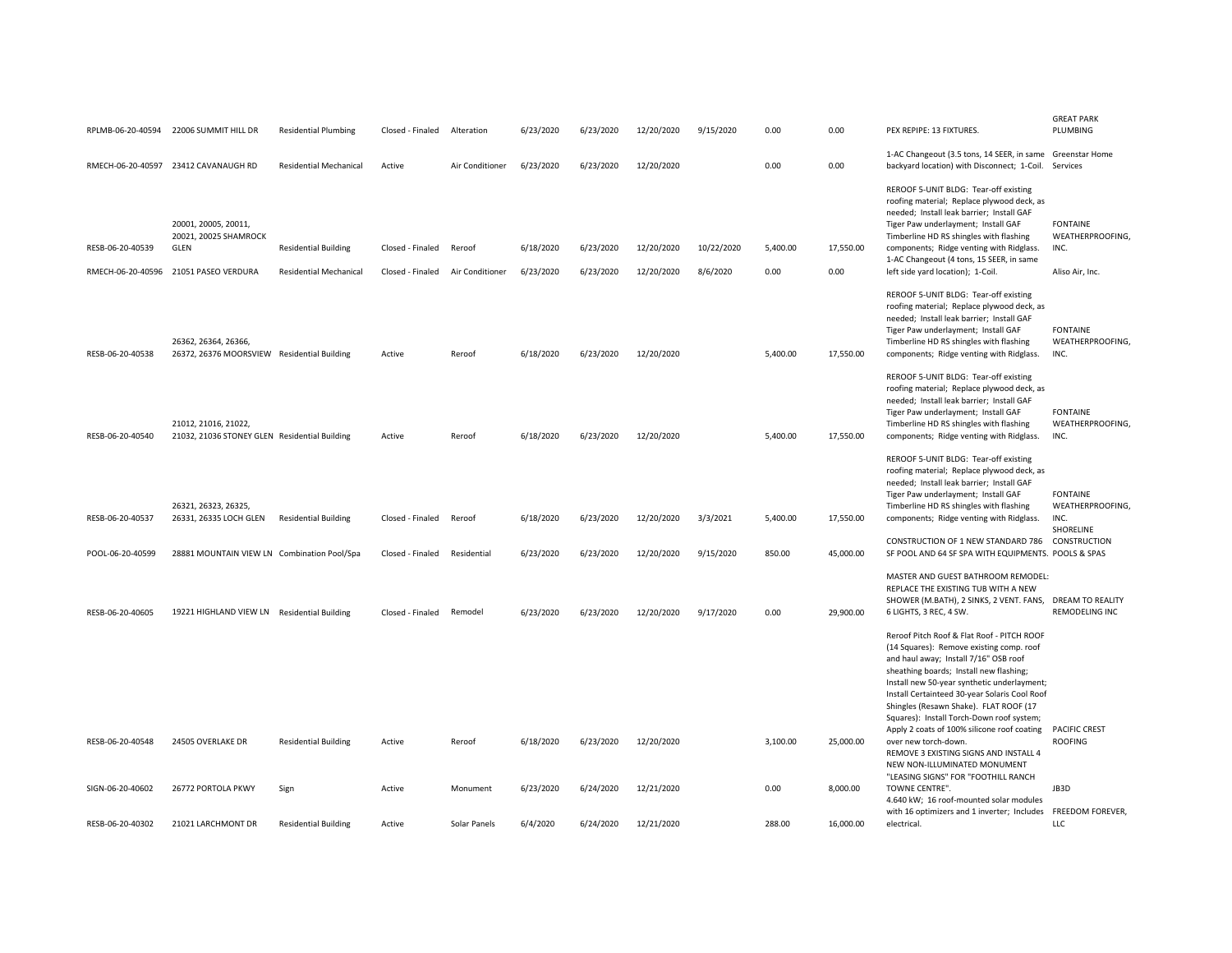|                                        | RPLMB-06-20-40634 22941 COUNCIL BLUFFS AV Residential Plumbing |                                                                | Closed - Finaled           | Alteration            | 6/24/2020              | 6/24/2020              | 12/21/2020             | 7/6/2020   | 0.00         | 0.00         | PEX Repipe (12 fixtures)<br>INSTALL 9.25 KW ROOF MOUNTED PV<br>SYSTEM WITH 25 MODULES, 1 INVERTER,                                                                                                                                                                                                                                                        | Repipe 1                                                    |
|----------------------------------------|----------------------------------------------------------------|----------------------------------------------------------------|----------------------------|-----------------------|------------------------|------------------------|------------------------|------------|--------------|--------------|-----------------------------------------------------------------------------------------------------------------------------------------------------------------------------------------------------------------------------------------------------------------------------------------------------------------------------------------------------------|-------------------------------------------------------------|
| RESB-06-20-40615                       | 38 TESSERA AV                                                  | <b>Residential Building</b>                                    | Closed - Finaled           | Solar Panels          | 6/23/2020              | 6/24/2020              | 12/21/2020             | 9/28/2020  | 522.00       | 42,550.00    | 522.14 SF.<br>INSTALL 3.33 KW ROOF MOUNTED PV                                                                                                                                                                                                                                                                                                             | SOLCIUS LLC                                                 |
| RESB-06-20-40616                       | 22802 AVALON ST                                                | <b>Residential Building</b>                                    | Closed - Finaled           | Solar Panels          | 6/23/2020              | 6/24/2020              | 12/21/2020             | 8/5/2020   | 188.00       | 16,650.00    | SYSTEM WITH 9 MODULES, 1 INVERTER,<br>187.97 SF.                                                                                                                                                                                                                                                                                                          | SOLCIUS LLC                                                 |
|                                        |                                                                |                                                                |                            |                       |                        |                        |                        |            |              |              | (ROLL PLANS) Room Addition (170 SF) to<br>front of house to create an office; Remodel<br>existing covered porch (50 SF) with new roof<br>and columns; 6-Rec 5-Lights 2-Switches; 1- Michael Duffy                                                                                                                                                         |                                                             |
| RESB-02-20-38826                       | 24911 AVENIDA BANCAL                                           | <b>Residential Building</b>                                    | Closed - Finaled           | Addition              | 2/10/2020              | 6/24/2020              | 12/27/2020             | 9/24/2020  | 220.00       | 36,000.00    | Hose Bibb; 1-Mech. Alt. (Ductwork).<br>1-AC Changeout (2.5 tons, 14-SEER, in same<br>common area in front of home) with<br>Disconnect; 1-Coil; 1-FAU Changeout<br>(40,000 BTU, in same attic location).<br>** CONTRACTOR SHOULD BE AVAILABLE AT<br>SITE AND MUST HAVE LADDER OF<br>APPROPRIATE SIZE AND STRENGTH SETUP<br>FOR ATTIC ACCESS AT THE TIME OF | Carpentry<br>Alicia Air Conditioning                        |
|                                        | RMECH-06-20-40656 26415 WATERFORD CIR                          | <b>Residential Mechanical</b>                                  | Active                     | Alteration            | 6/25/2020              | 6/25/2020              | 12/22/2020             |            | 0.00         | 0.00         | INSPECTION**<br>T/O 2200 SF EXISTING ROOF; INSTALL 1<br>LAYER OF GAF UNDERLAYMENT; INSTALL                                                                                                                                                                                                                                                                | & Heating, Inc.<br><b>Western Roofing</b>                   |
| RESB-06-20-40645                       | 24262 LARKWOOD LN                                              | <b>Residential Building</b>                                    | Closed - Finaled           | Reroof                | 6/25/2020              | 6/25/2020              | 12/22/2020             | 8/11/2020  | 2.200.00     | 10.000.00    | <b>NEW SHINGLES.</b><br>(1) 100A TEMP. POWER POLE ON A<br>CONSTRUCTION SITE FOR "LANSEA -                                                                                                                                                                                                                                                                 | Systems                                                     |
| CELEC-06-20-40650                      | 1172.5 PORTOLA OAKS                                            | <b>Commercial Electrical</b>                                   | Active                     | Meter                 | 6/25/2020              | 6/25/2020              | 12/22/2020             |            | 0.00         | 0.00         | WINDSTONE"<br>CHANGE OUT 5T AC IN SIDE YARD AND 110K                                                                                                                                                                                                                                                                                                      | Power Plus                                                  |
| RMECH-06-20-40653 24651 VIA TEQUILA    |                                                                | <b>Residential Mechanical</b>                                  | Closed - Finaled           | Air Conditioner       | 6/25/2020              | 6/25/2020              | 12/22/2020             | 12/1/2020  | 0.00         | 0.00         | BTU FUENACE IN GARAGE (BOTH IN SAME<br>LOCATION) WITH COIL.<br>CHANGE OUT <5000 CFM AIR HANDLING                                                                                                                                                                                                                                                          | Greenstar Home<br>Services, Inc.                            |
|                                        | RMECH-06-20-40655 21125 PASEO VEREDA                           | <b>Residential Mechanical</b>                                  | Closed - Finaled           | Air Conditioner       | 6/25/2020              | 6/25/2020              | 12/22/2020             | 6/23/2021  | 0.00         | 0.00         | UNIT IN GARAGE AND 5T HEAT PUMP IN<br>BACKYARD (BOTH LIKE FOR LIKE).<br>INSTALL ENERGY STORAGE SYSTEM WITHIN<br>EXISTING ENCLOSURE ON EXISTING CONC.<br>PAD: (2) LITHIUM-ION POWER PACKS, 1<br>POWER INVERTER, 1 H FRAME WITH ELECT.<br>EQUIP. - INCLUDES STRUCTURAL                                                                                      | LEWIS AIR SERVICES<br><b>INC</b>                            |
| COMB-11-19-36267                       | 26502.5 TOWNE CENTRE DR Commercial Building                    |                                                                | Closed - Finaled           | Tenant<br>Improvement | 11/1/2019              | 6/25/2020              | 12/22/2020             | 10/19/2020 | 0.00         | 100,000.00   | (ATTACHMENT) AT "WALMART EV<br><b>CHARGING STATION".</b><br>CONSTRUCTION OF A NEW 360 SF                                                                                                                                                                                                                                                                  | <b>Potential Electrical</b><br>Design Services, Inc.        |
| POOL-06-20-40647                       | <b>12 CHATRI CIR</b>                                           | Combination Pool/Spa                                           | Closed - Finaled           | Residential           | 6/25/2020              | 6/25/2020              | 12/22/2020             | 9/23/2020  | 409.00       | 30,000.00    | STANDARD POOL AND 49 SF SPA WITH<br>EQUIPMENTS.<br>1-AC Changeout (3.5 tons, 14 SEER, in same<br>side yard location) with Disconnect; 1-Coil;                                                                                                                                                                                                             | Swan Pools                                                  |
| RMECH-06-20-40614 24532 BUNBURY DR     |                                                                | <b>Residential Mechanical</b>                                  | Closed - Finaled           | Alteration            | 6/23/2020              | 6/25/2020              | 12/22/2020             | 7/8/2020   | 0.00         | 0.00         | 1-FAU Changeout (80,000 BTU, in same<br>closet location).                                                                                                                                                                                                                                                                                                 | White Mechanical, Inc.                                      |
| RESB-06-20-40501                       | 21136 SERRA VISTA                                              | <b>Residential Building</b>                                    | Closed - Finaled           | Solar Panels          | 6/16/2020              | 6/25/2020              | 12/22/2020             | 11/3/2020  | 325.00       | 16,500.00    | 5.67 kW; 18 roof-mounted solar modules<br>with 18 micro-inverters; Includes electrical. Services, Inc.                                                                                                                                                                                                                                                    | Sunrun Installation                                         |
| RMECH-06-20-40658 26022 DUNDEE DR      |                                                                | <b>Residential Mechanical</b>                                  | Closed - Finaled           | Air Conditioner       | 6/25/2020              | 6/25/2020              | 12/22/2020             | 7/7/2020   | 0.00         | 0.00         | 1-AC Changeout (3 tons, 14 SEER, in same<br>backyard location) with Disconnect; 1-Coil.                                                                                                                                                                                                                                                                   | Alicia Air Conditioning<br>& Heating, Inc.                  |
| RMECH-06-20-40666<br>RELEC-06-20-40652 | 24785 VIA PRINCESA<br>24951 RIVENDELL DR                       | <b>Residential Mechanical</b><br><b>Residential Electrical</b> | Closed - Finaled<br>Active | Alteration<br>Meter   | 6/25/2020<br>6/25/2020 | 6/25/2020<br>6/25/2020 | 1/5/2021<br>12/22/2020 | 7/9/2020   | 0.00<br>0.00 | 0.00<br>0.00 | 1-Mechanical Alteration (12 air supplies /<br>returns)<br>MAIN PANEL UPGRADE TO 200A.                                                                                                                                                                                                                                                                     | Service All-Stars<br>Heating & Air Comfort<br>OWNER-BUILDER |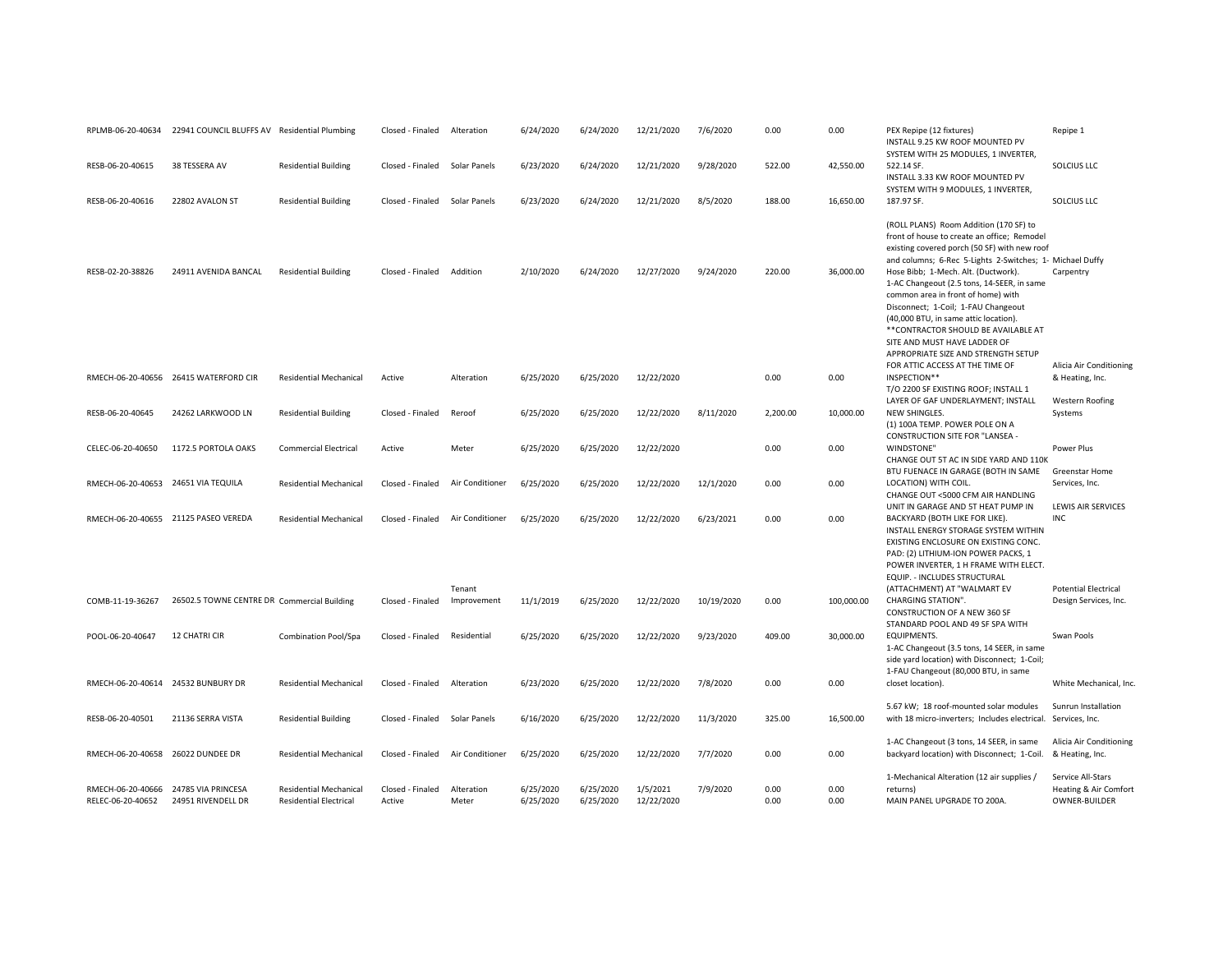| RESB-06-20-40619                       | 24 DEL PADRE                                                   | <b>Residential Building</b>                                  | Void                          | Solar Panels               | 6/23/2020              | 6/25/2020              | 12/22/2020              | 5/25/2021 | 272.00       | 10,725.00    | with 15 optimizers and 1 inverter; Includes<br>electrical.                                                                                                                                                                                                                                                                                            | <b>VIVINT SOLAR</b>                                |
|----------------------------------------|----------------------------------------------------------------|--------------------------------------------------------------|-------------------------------|----------------------------|------------------------|------------------------|-------------------------|-----------|--------------|--------------|-------------------------------------------------------------------------------------------------------------------------------------------------------------------------------------------------------------------------------------------------------------------------------------------------------------------------------------------------------|----------------------------------------------------|
| RMECH-06-20-40654                      | 19431 RUE DE VALORE 13 J Residential Mechanical                |                                                              | Active                        | Air Conditioner            | 6/25/2020              | 6/25/2020              | 12/22/2020              |           | 0.00         | 0.00         | CHANGE OUT 2T AC UNIT (THROUGH THE<br>WALL - SAME LOCATION) WITH COIL.<br>INSTALL 3.84 KW ROOF MOUNTED PV                                                                                                                                                                                                                                             | <b>GLENAIR</b>                                     |
| RESB-06-20-40591                       | 18933 CANYON HILL DR                                           | <b>Residential Building</b>                                  | Active                        | Solar Panels               | 6/22/2020              | 6/25/2020              | 12/22/2020              |           | 222.00       | 7,500.00     | SYSTEM WITH 12 MODULES, 1 INVERTER,<br>222 SF.<br>INSTALL 7.68 KW ROOF MOUNTED PV                                                                                                                                                                                                                                                                     | TESLA                                              |
| RESB-06-20-40612                       | 44 DOGWOOD                                                     | <b>Residential Building</b>                                  | Closed - Finaled              | Solar Panels               | 6/23/2020              | 6/25/2020              | 12/22/2020              | 7/31/2020 | 444.00       | 16,000.00    | SYSTEM WITH 24 MODULES, 1 INVERTER,<br>444 SF.<br>CHANGE OUT 39 GAL WATER HEATER IN                                                                                                                                                                                                                                                                   | <b>TESLA</b>                                       |
| RPLMB-06-20-40659<br>RELEC-06-20-40651 | 19266 SYCAMORE GLEN DR<br>22562 MARYLHURST CT                  | <b>Residential Plumbing</b><br><b>Residential Electrical</b> | Active<br>Closed - Finaled    | Water Heater<br>Alteration | 6/25/2020<br>6/25/2020 | 6/25/2020<br>6/25/2020 | 1/12/2021<br>12/22/2020 | 7/7/2020  | 0.00<br>0.00 | 0.00<br>0.00 | GARAGE (SAME LOCATION) WITH<br><b>EXPANSION TANK.</b><br>1-Panel Upgrade to 125 amps<br>(1) 100A TEMP. POWER POLE ON A                                                                                                                                                                                                                                | Fast Water Heater<br>Company<br>ION ELECTRIC, INC. |
| CELEC-06-20-40649                      | 390.5 BELLVER                                                  | <b>Commercial Electrical</b>                                 | Closed - Finaled              | Meter                      | 6/25/2020              | 6/25/2020              | 12/22/2020              | 7/1/2020  | 0.00         | 0.00         | CONSTRUCTION SITE FOR "LENNAR -<br><b>COVERA"</b><br>INSTALL 7.68 KW ROOF MOUNTED PV<br>SYSTEM WITH 24 MODULES, 1 INVERTER,                                                                                                                                                                                                                           | Power Plus                                         |
| RESB-06-20-40541                       | 21031 AVENIDA ALBERCON Residential Building                    |                                                              | Active                        | Solar Panels               | 6/18/2020              | 6/25/2020              | 12/22/2020              |           | 444.00       | 16,000.00    | 444 SF.                                                                                                                                                                                                                                                                                                                                               | <b>TESLA</b>                                       |
| COMB-06-20-40606                       | 20481 CRESCENT BAY DR                                          | <b>Commercial Building</b>                                   | Active                        | Tenant<br>Improvement      | 6/23/2020              | 6/25/2020              | 12/22/2020              |           | 0.00         | 0.00         | INSTALL (1) HVLS WAREHOUSE FAN; INSTALL<br>(1) 20A/480V CIRCUIT TO AN EXISTING<br>PANEL FOR "HERBALIFE MANUFACTURING". ELECTRIC<br>1-AC Changeout (2.5 tons, 14 SEER, in same<br>location of mechanical room on patio) with<br>Disconnect; 1-Air Handler Changeout<br>(27,000 BTU, in same ceiling location).<br>** CONTRACTOR SHOULD BE AVAILABLE AT | <b>POWER SOURCE</b>                                |
| RMECH-06-20-40657                      | 19431 RUE DE VALORE #31-<br>D                                  | <b>Residential Mechanical</b>                                | Closed - Finaled              | Alteration                 | 6/25/2020              | 6/25/2020              | 2/7/2021                | 8/11/2020 | 0.00         | 0.00         | SITE AND MUST HAVE LADDER OF<br>APPROPRIATE SIZE AND STRENGTH SETUP<br>FOR CEILING ACCESS AT THE TIME OF<br>INSPECTION**<br>2.88 kW; 9 roof-mounted solar modules<br>with 9 micro-inverters; Includes electrical<br>plus 1-New Energy Storage System (13.5                                                                                            | Alicia Air Conditioning<br>& Heating, Inc.         |
| RESB-06-20-40379                       | 1937 ALISO CANYON DR                                           | <b>Residential Building</b>                                  | Closed - Finaled Solar Panels |                            | 6/8/2020               | 6/25/2020              | 12/22/2020              | 7/24/2020 | 161.00       | 7,500.00     | kWh) and 1-New Backup Loads Panel (225<br>amps).<br>ADDITION TO AN EXISTING PV SYSTEM;<br>INSTALL 2.6 KW ROOF MOUNTED NEW PV<br>SYSTEM WITH 8 MODULES, 1 INVERTER,                                                                                                                                                                                    | Sunrun Installation<br>Services, Inc.              |
| RESB-06-20-40617                       | 22902 ROEBUCK ST                                               | <b>Residential Building</b>                                  | Active                        | Solar Panels               | 6/23/2020              | 6/25/2020              | 12/22/2020              |           | 418.00       | 5,720.00     | TOTAL 418 ARRAY SF; NEW SOLAR<br><b>COMBINER PANEL.</b><br>T/O 1700 SF EXISTING ROOF; INSTALL 1                                                                                                                                                                                                                                                       | Vivint Solar                                       |
| RESB-06-20-40644                       | 26112 CONNEMARA CT                                             | <b>Residential Building</b>                                  | Closed - Finaled              | Reroof                     | 6/25/2020              | 6/25/2020              | 12/22/2020              | 7/7/2020  | 1,700.00     | 7,000.00     | LAYER OF GAF UNDERLAYMENT; INSTALL<br>NEW SHINGLES.                                                                                                                                                                                                                                                                                                   | <b>Western Roofing</b><br>Systems                  |
| RESB-06-20-40389                       | 22501 KILLY ST                                                 | <b>Residential Building</b>                                  | Active                        | Addition                   | 6/8/2020               | 6/26/2020              | 12/24/2020              |           | 446.00       | 20,000.00    | 346.6 SF OF ADDITION TO CREATE A LIVING<br>ROOM; 100 SF OF 1'ST FLOOR ADDITION TO<br>CREAT A COVERED ENTRY; 280 SF OF<br>REMODEL; 8 REC, 8 LIGHTS, 4 SW, 1 CEILING<br>FAN, DUCTWORK.                                                                                                                                                                  | OWNER-BUILDER                                      |
| RESB-06-20-40672                       | 23072 CAVANAUGH RD                                             | <b>Residential Building</b>                                  | Active                        | Reroof                     | 6/26/2020              | 6/26/2020              | 12/26/2020              |           | 2,400.00     | 9,000.00     | T/O EXISTING 2400 SF ROOF (HOUSE AND<br>GARAGE); INSTALL 2 LAYERS OF #30 FELT;<br>INSTALL OWNES CORNING 50 YR SHINGLES.<br>CHANGE OUT A WATER HEATER WITH                                                                                                                                                                                             | <b>GUARDIAN ROOFS</b><br><b>ENERGY SOLUTIONS</b>   |
|                                        | RPLMB-06-20-40675 21105 AVENIDA MAGNIFICA Residential Plumbing |                                                              | Closed - Finaled              | Water Heater               | 6/26/2020              | 6/26/2020              | 12/23/2020              | 7/21/2020 | 0.00         | 0.00         | EXPANSION TANK IN GARAGE (SAME<br>LOCATION).                                                                                                                                                                                                                                                                                                          | Water Heaters Only,<br>Inc.                        |

4.875 kW; 15 roof-mounted solar modules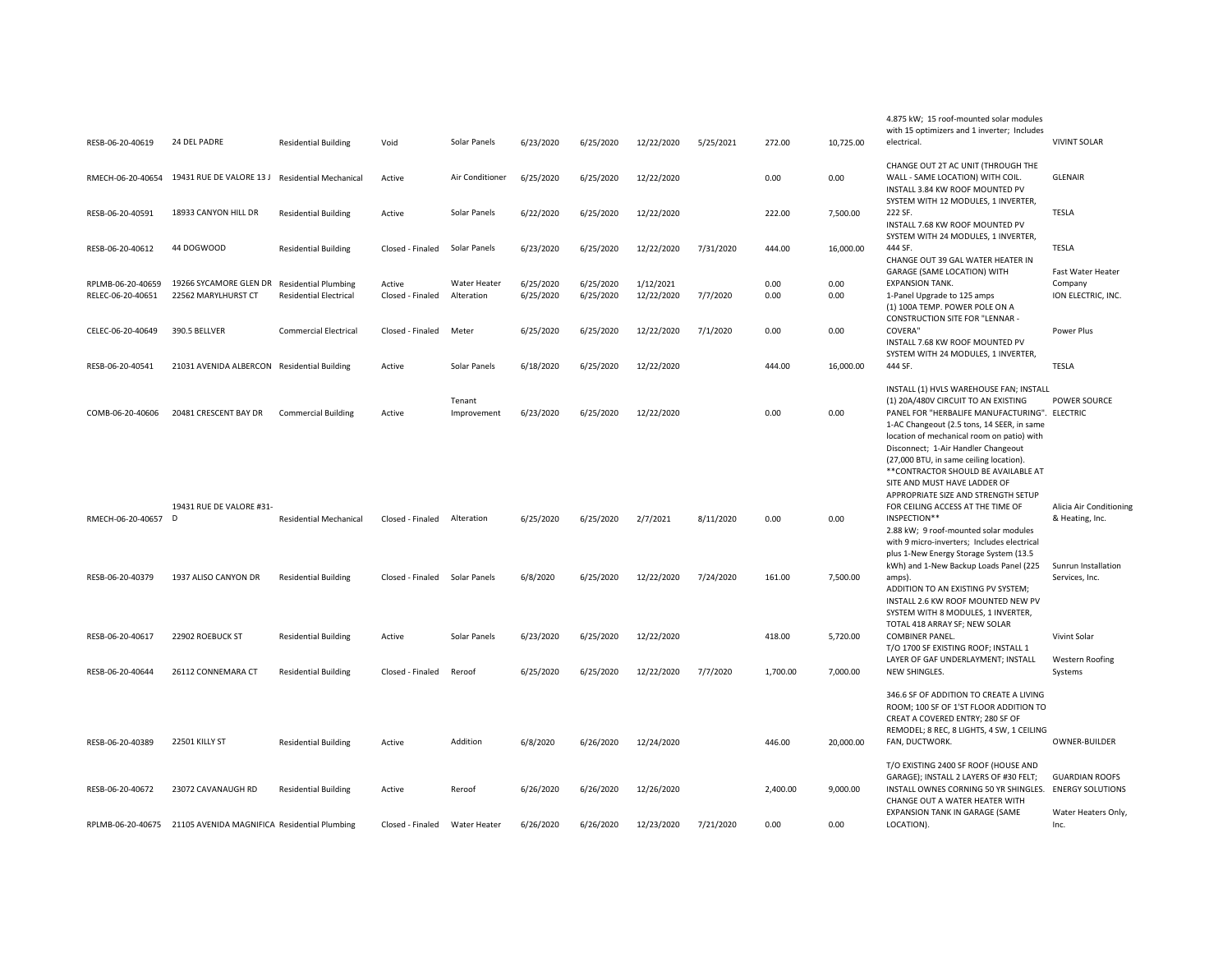| RESB-06-20-40665<br>RPLMB-06-20-40676  | 21912 SHENANDOAH DR<br>25152 TIMBERCREEK CIR | <b>Residential Building</b><br><b>Residential Plumbing</b> | Closed - Finaled Solar Panels<br>Closed - Finaled | Alteration      | 6/25/2020<br>6/26/2020 | 6/26/2020<br>6/26/2020 | 12/23/2020<br>12/23/2020 | 8/17/2020<br>7/7/2020 | 181.00<br>0.00 | 10,000.00<br>0.00 | INSTALL 3.15 KW ROOF MOUNTED PV<br>SYSTEM WITH 10 MODULES, 1 INVERTER.<br>181.39 SF.<br>PEX REPIPE: 17 FIXTURES.                                                                                                                                                                                                                                                                                         | <b>Bright Planet Solar</b><br>Pacific Coast Copper<br>Repipe, Inc. |
|----------------------------------------|----------------------------------------------|------------------------------------------------------------|---------------------------------------------------|-----------------|------------------------|------------------------|--------------------------|-----------------------|----------------|-------------------|----------------------------------------------------------------------------------------------------------------------------------------------------------------------------------------------------------------------------------------------------------------------------------------------------------------------------------------------------------------------------------------------------------|--------------------------------------------------------------------|
| RESB-06-20-40640                       | 25592 DARTMOUTH CIR                          | <b>Residential Building</b>                                | Closed - Finaled                                  | Reroof          | 6/24/2020              | 6/26/2020              | 12/27/2020               | 7/14/2020             | 2.336.00       | 8,300.00          | Remove and dispose of existing shingles;<br>Prepare the existing roof deck area for<br>application of new materials to be installed;<br>Replace dry-rotted wood, if necessary;<br>Install GAF Tiger Paw underlayment; Install<br>Timberline HD Roof Shingles (Color: Stone<br>Grey).<br>CHANGE OUT <5000 CFM AIR HANDLIN<br>UNIT IN GARAGE AND 3T HEAT PUMP IN<br>SIDE YARD (BOTH IN SAME LOCATION) WITH | <b>ELITE ROOFING</b><br>SOLUTIONS                                  |
|                                        | RMECH-06-20-40674 21852 TUMBLEWEED CIR       | <b>Residential Mechanical</b>                              | Closed - Finaled                                  | Air Conditioner | 6/26/2020              | 6/26/2020              | 12/23/2020               | 10/6/2020             | 0.00           | 0.00              | DUCTWORK (10 DUCTS).                                                                                                                                                                                                                                                                                                                                                                                     | <b>TACTICAL AIR</b>                                                |
| RMECH-06-20-40709                      | 25912 VICAR WAY                              | <b>Residential Mechanical</b>                              | Closed - Finaled                                  | Air Conditioner | 6/29/2020              | 6/29/2020              | 12/26/2020               | 7/27/2020             | 0.00           | 0.00              | CHANGE OUT 4T AC IN SIDE YARD (SAME<br>LOCATION) WITH COIL AND DISCONNECT.                                                                                                                                                                                                                                                                                                                               | WHITE MECHANICAL<br><b>INC</b><br>So. Cal. Land                    |
| ENCRH-06-20-40702 2965 E. Coronado St. |                                              | Encroachment                                               | Closed - Finaled                                  | Construction    | 6/29/2020              | 6/29/2020              | 9/27/2020                | 9/17/2020             | 0.00           | 0.00              | <b>Tree Trimming</b>                                                                                                                                                                                                                                                                                                                                                                                     | Maintenance                                                        |
| RESB-06-20-40324                       | 2039 ALISO CANYON DR                         | <b>Residential Building</b>                                | Closed - Finaled                                  | Solar Panels    | 6/5/2020               | 6/29/2020              | 12/26/2020               | 12/2/2020             | 268.00         | 15,000.00         | 5.25 kW; 15 roof-mounted solar modules<br>with 15 integrated micro-inverters; Includes CORPORATION,<br>electrical and new load center (100 amps).                                                                                                                                                                                                                                                        | <b>SUNPOWER</b><br>SYSTEMS                                         |
| RMECH-06-20-40711 34 AVIGNON AV        |                                              | <b>Residential Mechanical</b>                              | Closed - Finaled                                  | Air Conditioner | 6/29/2020              | 6/29/2020              | 12/26/2020               | 7/28/2020             | 0.00           | 0.00              | CHANGE OUT 3T AC IN SIDE YARD AND 60K<br>BTU IN INDOOR CLOSET (BOTH IN SAME<br>LOCATION) WITH COIL AND DISCONNECT.                                                                                                                                                                                                                                                                                       | WHITE MECHANICAL<br>INC                                            |
| RESB-06-20-40529                       | 26122 COUNTRY RIDGE                          | <b>Residential Building</b>                                | Closed - Finaled                                  | Addition        | 6/18/2020              | 6/29/2020              | 12/26/2020               | 1/15/2021             | 113.00         | 20,000.00         | ADDITION OF 113 SF TO ENLARGE THE<br>BEDROOM AND ADD A BATHROOM; 1 SINK,<br>1 TOILET, 1 SHOWER, 1 VENT. FAN,<br>DUCTWORK, 3 REC, 2 LIGHTS, 3 SW.                                                                                                                                                                                                                                                         | <b>OWNER-BUILDER</b>                                               |
| RPLMB-06-20-40698                      | 22286 SUMMIT HILL DR                         | <b>Residential Plumbing</b>                                | Closed - Finaled                                  | Alteration      | 6/29/2020              | 6/29/2020              | 12/26/2020               | 9/15/2020             | 0.00           | 0.00              | PEX REPIPE: 13 FIXTURES.                                                                                                                                                                                                                                                                                                                                                                                 | <b>GREAT PARK</b><br>PLUMBING                                      |
| RMECH-06-20-40710                      | 19325 BRUSHWOOD LN                           | <b>Residential Mechanical</b>                              | Active                                            | Air Conditioner | 6/29/2020              | 6/29/2020              | 12/26/2020               |                       | 0.00           | 0.00              | CHANGE OUT 5T AC IN SIDE YARD (SAME<br>LOCATION) WITH COIL AND DISCONNECT.                                                                                                                                                                                                                                                                                                                               | WHITE MECHANICAL<br><b>INC</b><br><b>GREAT PARK</b>                |
|                                        | RPLMB-06-20-40699 26422 WATERFORD CIR        | <b>Residential Plumbing</b>                                | Closed - Finaled                                  | Alteration      | 6/29/2020              | 6/29/2020              | 12/26/2020               | 10/5/2020             | 0.00           | 0.00              | PEX REPIPE: 13 FIXTURES.<br>PEX REPIPE: 7 FIXTURES; CHANGE OUT 40<br>GAL WATER HEATER IN THE INTERIOR                                                                                                                                                                                                                                                                                                    | PLUMBING<br>AMERICAN                                               |
|                                        | RPLMB-06-20-40706 21187 JASMINES WAY         | <b>Residential Plumbing</b>                                | Active                                            | Alteration      | 6/29/2020              | 6/29/2020              | 12/26/2020               |                       | 0.00           | 0.00              | CLOSET WITH AN EXPANSION TANK (SAME<br>LOCATION).                                                                                                                                                                                                                                                                                                                                                        | INTERNATIONAL<br><b>ALLIANCE INC</b>                               |
| RESB-06-20-40523                       | 25317 VIA VIEJO                              | <b>Residential Building</b>                                |                                                   |                 | 6/17/2020              | 6/30/2020              | 12/27/2020               | 11/10/2020            | 0.00           | 2,500.00          | FIRE DAMAGE REPAIR TO INCLUDE: REPLACE<br>LIMITED INTERIOR DAMAGED (BY SMOKE /<br>FIRE) DRYWALL; REPLACE AFFECTED<br>INSULATION IN 1-HR FIRE RATED COMMON ATTERHOLT<br>WALL AND ATTIC(BETWEEN TWO UNITS);<br>REPLACE DUCTWORK.                                                                                                                                                                           | <b>CONSTRUCTION &amp;</b><br>INTERIORS, INC.                       |
|                                        |                                              |                                                            | Closed - Finaled                                  | Repair          |                        |                        |                          |                       |                |                   |                                                                                                                                                                                                                                                                                                                                                                                                          |                                                                    |
| RPLMB-06-20-40716 12 PANDALE           |                                              | <b>Residential Plumbing</b>                                | Closed - Finaled                                  | Alteration      | 6/30/2020              | 6/30/2020              | 12/27/2020               | 7/6/2020              | 0.00           | 0.00              | PEX REPIPE: 13 FIXTURES AND 2 HOSE BIBS. MR. REPIPE                                                                                                                                                                                                                                                                                                                                                      |                                                                    |